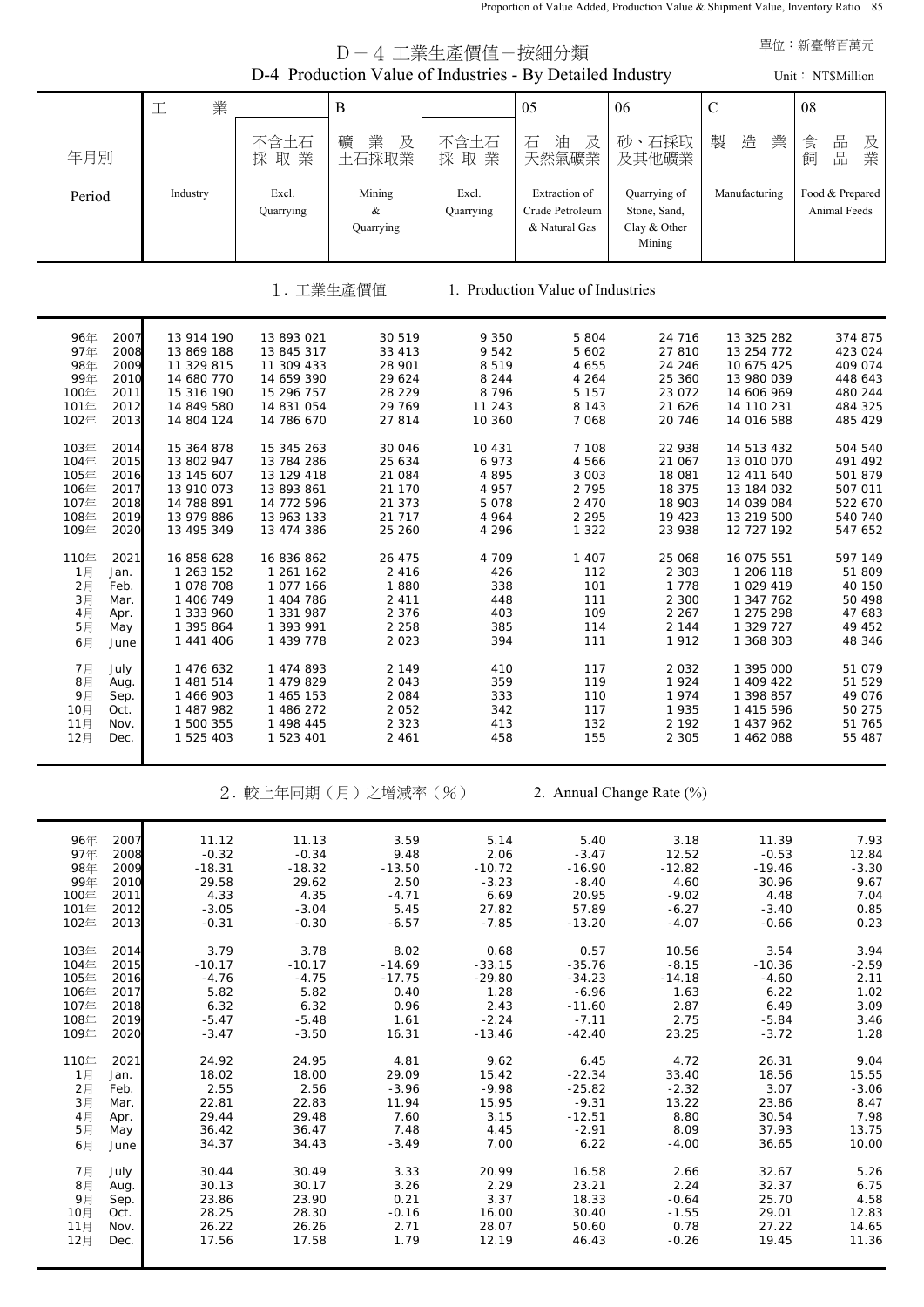D-4 工業生產價值-按細分類(續1)

| 年月別  | 0811<br>業<br>宰<br>屠 | 0812<br>肉類其他加<br>工及保藏業                      | 0820<br>水產加工<br>及保藏業                                             | 0830<br>蔬果加工<br>及保藏業                                     | 0840<br>植<br>物<br>動<br>業<br>油<br>脂          | 0850<br>品<br>乳<br>業 | 0861<br>榖<br>業<br>碾 | 0862<br>粉<br>磨<br>業<br>製<br>品 |
|------|---------------------|---------------------------------------------|------------------------------------------------------------------|----------------------------------------------------------|---------------------------------------------|---------------------|---------------------|-------------------------------|
|      | Slaughtering        | Other Processing<br>& Preserving<br>of Meat | Processing &<br>Preserving of<br>Fish, Crustaceans<br>& Molluscs | Processing $&$<br>Preserving<br>of Fruit &<br>Vegetables | Edible Vegetable<br>& animal Oils<br>& Fats | Dairy<br>Products   | Grain<br>Husking    | Grain<br>Mill<br>Products     |
|      |                     |                                             | $1$ .                                                            | 工業生產價值                                                   |                                             |                     |                     |                               |
| 96年  | 53 986              | 25 697                                      | 6766                                                             | 5 0 5 2                                                  | 40 931                                      | 22 207              | 12 277              | 12 208                        |
| 97年  | 63 912              | 26 040                                      | 7 1 5 5                                                          | 6 2 3 4                                                  | 50 561                                      | 22 588              | 13 576              | 15 824                        |
| 98年  | 60 484              | 26 485                                      | 7 6 3 0                                                          | 6853                                                     | 49 325                                      | 24 133              | 14 127              | 12 544                        |
| 99年  | 65 548              | 27 743                                      | 9 2 5 9                                                          | 7 3 5 7                                                  | 53 485                                      | 26 375              | 13 271              | 12 4 3 4                      |
| 100年 | 71 740              | 31 574                                      | 9579                                                             | 7 1 7 7                                                  | 54 865                                      | 26 771              | 15 256              | 15 2 9 6                      |
| 101年 | 67 822              | 32 333                                      | 9 2 2 2                                                          | 7 1 6 3                                                  | 52 400                                      | 28 239              | 15 474              | 14 596                        |
| 102年 | 69 381              | 32 584                                      | 8 9 3 1                                                          | 8 0 2 5                                                  | 49 699                                      | 30 145              | 15 258              | 14 877                        |
| 103年 | 80 104              | 36 879                                      | 10 144                                                           | 8 4 4 8                                                  | 50 721                                      | 29 543              | 19 845              | 14 845                        |
| 104年 | 76 388              | 38 5 24                                     | 9689                                                             | 9019                                                     | 41 000                                      | 29 921              | 16 24 2             | 14 461                        |
| 105年 | 76 618              | 39 507                                      | 10 378                                                           | 9 4 4 9                                                  | 40 801                                      | 30 809              | 17 932              | 13 802                        |
| 106年 | 81 773              | 39 648                                      | 11 448                                                           | 9 3 1 8                                                  | 39 525                                      | 32 530              | 16 556              | 13 093                        |
| 107年 | 77 951              | 42 291                                      | 10 313                                                           | 10 090                                                   | 42 714                                      | 34 645              | 17 152              | 13 2 2 6                      |
| 108年 | 76 773              | 46 390                                      | 10 198                                                           | 10 330                                                   | 42 520                                      | 36 033              | 16 987              | 13 4 8 3                      |
| 109年 | 79 979              | 52 336                                      | 11 595                                                           | 11 373                                                   | 42 283                                      | 37 229              | 17 693              | 14 271                        |
| 110年 | 87 028              | 53 576                                      | 13 677                                                           | 13 119                                                   | 52 265                                      | 37 915              | 18 158              | 14 531                        |
| 1月   | 7 709               | 4 752                                       | 1 2 3 4                                                          | 1 4 2 7                                                  | 4 4 6 2                                     | 2 7 7 5             | 1675                | 1 2 6 8                       |
| 2月   | 5 6 2 2             | 3 7 4 0                                     | 823                                                              | 846                                                      | 3 600                                       | 2 6 3 9             | 1 2 9 7             | 946                           |
| 3月   | 7 608               | 4 5 3 3                                     | 1 0 6 4                                                          | 1 0 2 8                                                  | 4 762                                       | 3 0 9 1             | 1 3 9 4             | 1 2 5 0                       |
| 4月   | 6898                | 4 3 2 2                                     | 987                                                              | 1 0 2 2                                                  | 4 3 9 2                                     | 3 0 6 7             | 1 4 0 6             | 1 1 9 2                       |
| 5月   | 7 366               | 4 4 5 1                                     | 1 1 4 4                                                          | 985                                                      | 4 4 4 4                                     | 3 3 2 3             | 1674                | 1 2 3 4                       |
| 6月   | 7 2 3 0             | 4 1 1 9                                     | 1 1 3 1                                                          | 1 0 5 5                                                  | 3 7 7 4                                     | 3 3 8 1             | 1 4 2 8             | 1 0 5 2                       |
| 7月   | 7 5 8 7             | 4 4 0 6                                     | 1 2 5 5                                                          | 1 1 4 3                                                  | 4 108                                       | 3 5 8 4             | 1 4 5 6             | 1 1 5 4                       |
| 8月   | 7 5 5 6             | 4 4 9 4                                     | 1 2 3 3                                                          | 1 1 1 8                                                  | 4 3 8 9                                     | 3 4 0 0             | 1914                | 1 2 3 8                       |
| 9月   | 7 0 2 9             | 4 6 4 6                                     | 1 2 5 7                                                          | 980                                                      | 4 0 5 0                                     | 3 2 2 8             | 1 3 4 5             | 1 166                         |
| 10月  | 6 981               | 4 4 9 5                                     | 1 1 8 3                                                          | 1 0 5 9                                                  | 4817                                        | 3 2 8 9             | 1 450               | 1 2 4 8                       |
| 11月  | 7 3 5 5             | 4 5 6 2                                     | 1 1 6 1                                                          | 1 1 6 8                                                  | 4 6 9 9                                     | 3 0 7 2             | 1 575               | 1 3 6 4                       |
| 12月  | 8 0 8 7             | 5 0 5 5                                     | 1 2 0 4                                                          | 1 2 8 8                                                  | 4769                                        | 3 0 6 5             | 1 544               | 1 4 2 0                       |
|      |                     |                                             | $2$ .                                                            | 較上年同期(月)之增減率(%)                                          |                                             |                     |                     |                               |
| 96年  | 2.93                | 16.12                                       | 8.29                                                             | $-1.24$                                                  | 23.70                                       | $-3.21$             | $-11.08$            | 30.76                         |
| 97年  | 18.39               | 1.33                                        | 5.75                                                             | 23.39                                                    | 23.53                                       | 1.72                | 10.58               | 29.62                         |
| 98年  | $-5.36$             | 1.71                                        | 6.64                                                             | 9.94                                                     | $-2.45$                                     | 6.84                | 4.06                | $-20.73$                      |
| 99年  | 8.37                | 4.75                                        | 21.36                                                            | 7.35                                                     | 8.43                                        | 9.29                | $-6.06$             | $-0.87$                       |
| 100年 | 9.45                | 13.81                                       | 3.45                                                             | $-2.44$                                                  | 2.58                                        | 1.50                | 14.96               | 23.02                         |
| 101年 | $-5.46$             | 2.40                                        | $-3.73$                                                          | $-0.19$                                                  | $-4.49$                                     | 5.48                | 1.43                | $-4.58$                       |
| 102年 | 2.30                | 0.77                                        | $-3.15$                                                          | 12.04                                                    | $-5.15$                                     | 6.75                | $-1.40$             | 1.92                          |
| 103年 | 15.45               | 13.18                                       | 13.58                                                            | 5.26                                                     | 2.06                                        | $-2.00$             | 30.06               | $-0.21$                       |
| 104年 | $-4.64$             | 4.46                                        | $-4.49$                                                          | 6.77                                                     | $-19.17$                                    | 1.28                | $-18.16$            | $-2.59$                       |
| 105年 | 0.30                | 2.55                                        | 7.11                                                             | 4.77                                                     | $-0.49$                                     | 2.97                | 10.41               | $-4.56$                       |
| 106年 | 6.73                | 0.36                                        | 10.31                                                            | $-1.39$                                                  | $-3.13$                                     | 5.59                | $-7.67$             | $-5.14$                       |
| 107年 | $-4.67$             | 6.67                                        | $-9.91$                                                          | 8.29                                                     | 8.07                                        | 6.50                | 3.60                | 1.02                          |
| 108年 | $-1.51$             | 9.69                                        | $-1.12$                                                          | 2.38                                                     | $-0.45$                                     | 4.01                | $-0.96$             | 1.94                          |
| 109年 | 4.18                | 12.82                                       | 13.70                                                            | 10.10                                                    | $-0.56$                                     | 3.32                | 4.15                | 5.84                          |
| 110年 | 8.81                | 2.37                                        | 17.95                                                            | 15.36                                                    | 23.61                                       | 1.84                | 2.63                | 1.82                          |
| 1月   | 20.54               | 9.83                                        | 18.23                                                            | 74.09                                                    | 34.35                                       | $-0.43$             | 10.23               | 25.73                         |
| 2月   | 1.50                | $-7.99$                                     | $-17.87$                                                         | $-4.50$                                                  | 9.89                                        | 0.24                | $-1.38$             | $-21.77$                      |
| 3月   | 19.01               | 5.17                                        | $-10.64$                                                         | 9.07                                                     | 40.69                                       | 2.02                | $-25.87$            | $-5.97$                       |
| 4月   | 3.33                | 7.30                                        | 9.68                                                             | 6.83                                                     | 35.31                                       | 2.04                | $-9.71$             | $-3.55$                       |
| 5月   | 8.80                | 11.12                                       | 51.38                                                            | 1.80                                                     | 41.89                                       | 1.83                | 36.59               | 5.81                          |
| 6月   | 9.95                | 1.07                                        | 39.76                                                            | 16.12                                                    | 7.56                                        | $-1.05$             | 1.92                | $-0.96$                       |
| 7月   | 5.85                | $-2.21$                                     | 22.63                                                            | 9.69                                                     | 21.56                                       | $-0.63$             | $-7.75$             | $-5.17$                       |
| 8月   | 4.96                | $-1.45$                                     | 21.33                                                            | 8.77                                                     | 20.61                                       | $-1.43$             | 10.89               | 2.42                          |
| 9月   | 2.34                | $-0.26$                                     | 22.23                                                            | 7.46                                                     | 7.22                                        | 2.50                | $-5.31$             | $-2.15$                       |
| 10月  | 5.86                | 1.45                                        | 26.20                                                            | 26.80                                                    | 31.90                                       | 7.80                | 14.46               | 5.66                          |
| 11月  | 13.82               | 1.00                                        | 25.88                                                            | 17.91                                                    | 26.37                                       | 5.31                | 18.49               | 14.52                         |
| 12月  | 10.18               | 4.16                                        | 24.70                                                            | 18.79                                                    | 12.23                                       | 4.98                | 4.83                | 11.76                         |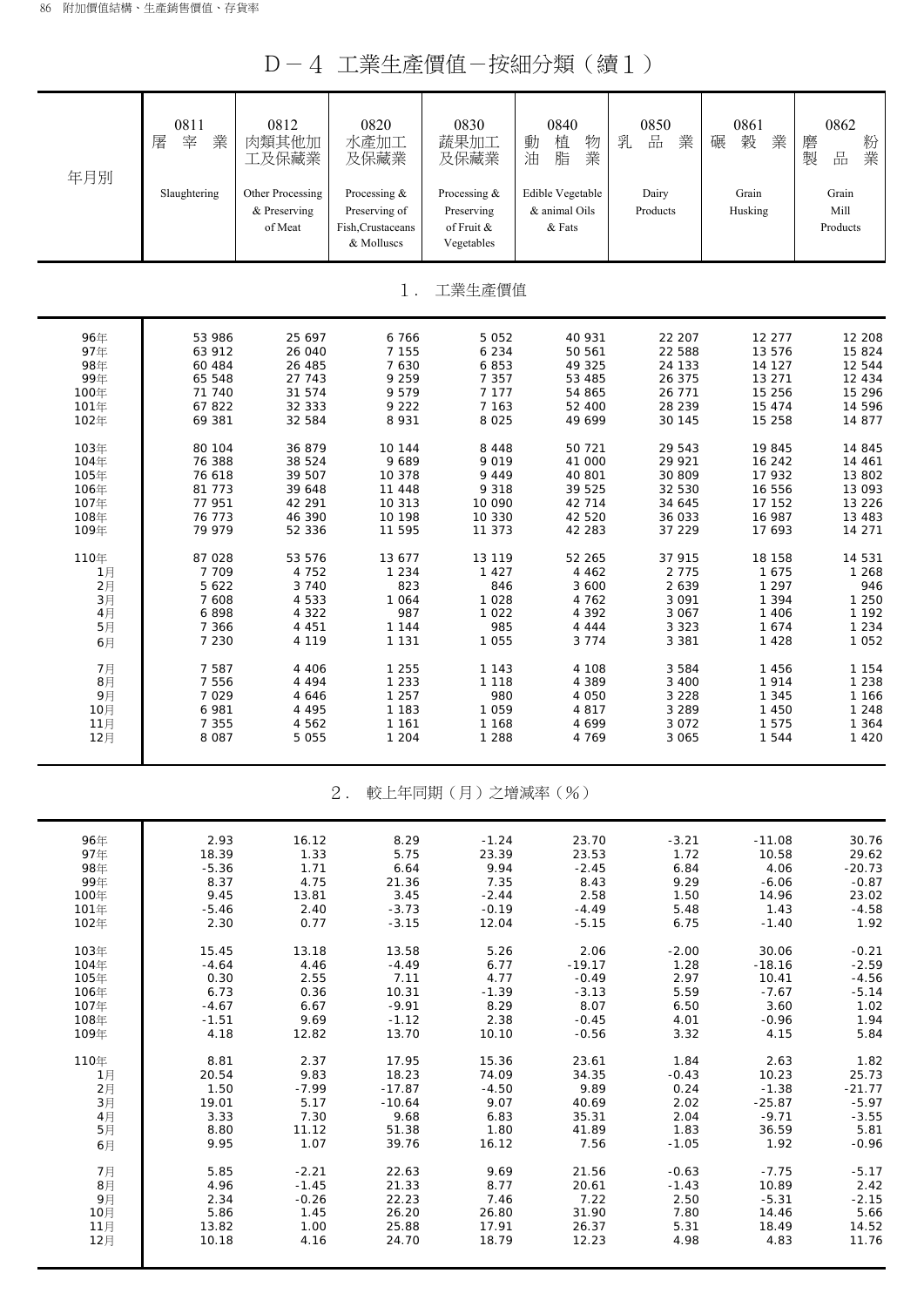D-4 Production Value of Industries - By Detailed Industry (Cont. 1)

Unit: NT\$Million

| 0870<br>物<br>動<br>業<br>品<br>飼<br>Prepared<br>Animal<br>Feeds | 0891<br>烘焙炊蒸<br>食品業<br>Bakery<br>& Steam<br>Products | 0892<br>麵條及粉條<br>類食品業<br>Macaroni, Noodles,<br>Couscous & Similar<br>Farinaceous<br>Products | 0893<br>糖<br>製<br>業<br>Sugar | 0894<br>巧克力及<br>糖果業<br>Cocoa,<br>Chocolate &<br>Sugar<br>Confectionery | 0895<br>茶<br>製<br>業<br>Tea | 0896<br>調味品業<br>Seasoning | 0897<br>膳<br>食<br>及<br>菜<br>業<br>餚<br>Prepared Meals<br>&<br>Dishes | Period |
|--------------------------------------------------------------|------------------------------------------------------|----------------------------------------------------------------------------------------------|------------------------------|------------------------------------------------------------------------|----------------------------|---------------------------|---------------------------------------------------------------------|--------|
|                                                              |                                                      |                                                                                              |                              | 1. Production Value of Industries                                      |                            |                           |                                                                     |        |
| 64 050                                                       | 23 893                                               | 12 114                                                                                       | 5 6 5 6                      | 5 4 4 2                                                                | 4 682                      | 13 478                    | 19 373                                                              | 2007   |
| 78 806                                                       | 25 157                                               | 14 079                                                                                       | 5932                         | 5 607                                                                  | 5 1 2 1                    | 14 545                    | 20 867                                                              | 2008   |
| 69 058                                                       | 23 818                                               | 13 053                                                                                       | 6878                         | 5 1 3 3                                                                | 5 3 5 6                    | 15 118                    | 21 897                                                              | 2009   |
| 75 429                                                       | 25 4 20                                              | 13 883                                                                                       | 9691                         | 6 2 8 6                                                                | 6 3 7 7                    | 16 660                    | 22 932                                                              | 2010   |
| 83 595                                                       | 25 856                                               | 15 102                                                                                       | 9 5 8 1                      | 6 5 3 7                                                                | 7 0 1 0                    | 16 958                    | 23 497                                                              | 2011   |
| 85 081                                                       | 26 867                                               | 15 969                                                                                       | 8 2 1 8                      | 7 2 8 0                                                                | 7 3 2 3                    | 16 620                    | 25 363                                                              | 2012   |
| 83 466                                                       | 26 816                                               | 14 830                                                                                       | 7 2 2 0                      | 7 0 4 2                                                                | 7 0 0 4                    | 17 644                    | 24 516                                                              | 2013   |
| 79 885                                                       | 28 4 36                                              | 13 5 26                                                                                      | 7 1 3 6                      | 6 4 1 1                                                                | 6 6 4 5                    | 17 754                    | 25 580                                                              | 2014   |
| 73 635                                                       | 30 626                                               | 13 706                                                                                       | 7 0 3 8                      | 6 6 3 5                                                                | 6 0 2 7                    | 17 309                    | 27 662                                                              | 2015   |
| 72 657                                                       | 32 238                                               | 15 427                                                                                       | 8 0 9 4                      | 6851                                                                   | 5 4 4 2                    | 17 531                    | 28 222                                                              | 2016   |
| 72 304                                                       | 31 315                                               | 15 085                                                                                       | 8 4 6 9                      | 6759                                                                   | 5 6 1 2                    | 17 185                    | 28 807                                                              | 2017   |
| 73 934                                                       | 32 193                                               | 15 713                                                                                       | 6 2 8 3                      | 7 0 6 8                                                                | 5 5 0 2                    | 18 622                    | 31 883                                                              | 2018   |
| 77818                                                        | 34 226                                               | 15 228                                                                                       | 6 0 1 7                      | 7 4 6 2                                                                | 5 7 9 2                    | 18 057                    | 32 910                                                              | 2019   |
| 74 909                                                       | 33 0 25                                              | 15 717                                                                                       | 6 0 5 9                      | 6 6 4 6                                                                | 4 1 9 3                    | 18 072                    | 35 473                                                              | 2020   |
| 86 723                                                       | 37 045                                               | 15 996                                                                                       | 6 6 4 4                      | 7 103                                                                  | 4 4 6 8                    | 18 386                    | 37 803                                                              | 2021   |
| 6 5 9 2                                                      | 3 4 8 9                                              | 1 5 2 9                                                                                      | 613                          | 831                                                                    | 502                        | 1 5 7 3                   | 3 6 3 2                                                             | Jan.   |
| 6 0 0 9                                                      | 2 4 4 5                                              | 1 0 2 3                                                                                      | 481                          | 437                                                                    | 334                        | 1 2 3 2                   | 2 5 6 3                                                             | Feb.   |
| 7 2 8 8                                                      | 3 0 4 8                                              | 1 2 1 9                                                                                      | 960                          | 528                                                                    | 370                        | 1697                      | 2 8 8 5                                                             | Mar.   |
| 7 0 1 3                                                      | 2834                                                 | 1 1 5 4                                                                                      | 601                          | 482                                                                    | 318                        | 1 4 6 4                   | 2 9 2 4                                                             | Apr.   |
| 6894                                                         | 2879                                                 | 1 4 2 4                                                                                      | 384                          | 529                                                                    | 456                        | 1 5 9 9                   | 2 9 4 7                                                             | May    |
| 7094                                                         | 3 100                                                | 1 6 6 6                                                                                      | 552                          | 658                                                                    | 248                        | 1 4 7 3                   | 3 0 0 9                                                             | June   |
| 7 3 5 9                                                      | 3 3 8 6                                              | 1877                                                                                         | 494                          | 608                                                                    | 357                        | 1512                      | 3 1 7 5                                                             | July   |
| 7412                                                         | 3 2 8 8                                              | 1 3 9 1                                                                                      | 287                          | 603                                                                    | 348                        | 1 5 9 1                   | 3 2 4 4                                                             | Aug.   |
| 7 3 5 6                                                      | 3 1 5 3                                              | 1 0 1 3                                                                                      | 576                          | 459                                                                    | 311                        | 1 5 5 8                   | 3 0 8 7                                                             | Sep.   |
| 7 6 2 5                                                      | 2863                                                 | 1 0 3 4                                                                                      | 627                          | 621                                                                    | 269                        | 1 4 7 4                   | 3 2 0 1                                                             | Oct.   |
| 7845                                                         | 3 1 0 4                                              | 1 2 3 1                                                                                      | 418                          | 590                                                                    | 450                        | 1 5 5 3                   | 3 4 0 6                                                             | Nov.   |
| 8 2 3 5                                                      | 3 4 5 6                                              | 1 4 3 3                                                                                      | 648                          | 756                                                                    | 506                        | 1 6 6 0                   | 3 7 3 0                                                             | Dec.   |
|                                                              |                                                      |                                                                                              |                              | 2. Annual Change Rate (%)                                              |                            |                           |                                                                     |        |
| 18.78                                                        | 3.53                                                 | 4.01                                                                                         | $-12.47$                     | $-11.08$                                                               | 10.76                      | 5.27                      | 4.82                                                                | 2007   |
| 23.04                                                        | 5.29                                                 | 16.22                                                                                        | 4.87                         | 3.03                                                                   | 9.39                       | 7.92                      | 7.71                                                                | 2008   |
| $-12.37$                                                     | $-5.32$                                              | $-7.29$                                                                                      | 15.96                        | $-8.46$                                                                | 4.58                       | 3.94                      | 4.93                                                                | 2009   |
| 9.23                                                         | 6.73                                                 | 6.36                                                                                         | 40.89                        | 22.47                                                                  | 19.07                      | 10.21                     | 4.73                                                                | 2010   |
| 10.83                                                        | 1.71                                                 | 8.78                                                                                         | $-1.13$                      | 4.00                                                                   | 9.93                       | 1.78                      | 2.47                                                                | 2011   |
| 1.78                                                         | 3.91                                                 | 5.75                                                                                         | $-14.23$                     | 11.36                                                                  | 4.47                       | $-1.99$                   | 7.94                                                                | 2012   |
| $-1.90$                                                      | $-0.19$                                              | $-7.14$                                                                                      | $-12.15$                     | $-3.26$                                                                | $-4.36$                    | 6.16                      | $-3.34$                                                             | 2013   |
| $-4.29$                                                      | 6.04                                                 | $-8.79$                                                                                      | $-1.16$                      | $-8.96$                                                                | $-5.12$                    | 0.62                      | 4.34                                                                | 2014   |
| $-7.82$                                                      | 7.70                                                 | 1.33                                                                                         | $-1.37$                      | 3.48                                                                   | $-9.31$                    | $-2.51$                   | 8.14                                                                | 2015   |
| $-1.33$                                                      | 5.26                                                 | 12.56                                                                                        | 15.00                        | 3.26                                                                   | $-9.70$                    | 1.29                      | 2.02                                                                | 2016   |
| $-0.49$                                                      | $-2.86$                                              | $-2.22$                                                                                      | 4.64                         | $-1.35$                                                                | 3.12                       | $-1.97$                   | 2.07                                                                | 2017   |
| 2.25                                                         | 2.80                                                 | 4.16                                                                                         | $-25.82$                     | 4.58                                                                   | $-1.96$                    | 8.36                      | 10.68                                                               | 2018   |
| 5.25                                                         | 6.32                                                 | $-3.08$                                                                                      | $-4.23$                      | 5.57                                                                   | 5.27                       | $-3.04$                   | 3.22                                                                | 2019   |
| $-3.74$                                                      | $-3.51$                                              | 3.21                                                                                         | 0.70                         | $-10.93$                                                               | $-27.60$                   | 0.08                      | 7.79                                                                | 2020   |
| 15.77                                                        | 12.17                                                | 1.77                                                                                         | 9.65                         | 6.87                                                                   | 6.56                       | 1.74                      | 6.57                                                                | 2021   |
| 5.32                                                         | 22.60                                                | 25.41                                                                                        | 73.74                        | 21.02                                                                  | 0.08                       | 15.56                     | 10.89                                                               | Jan.   |
| 5.77                                                         | 6.59                                                 | $-14.70$                                                                                     | $-17.81$                     | $-15.58$                                                               | 1.65                       | $-12.28$                  | $-6.24$                                                             | Feb.   |
| 17.50                                                        | 9.50                                                 | $-22.87$                                                                                     | 14.26                        | $-15.01$                                                               | 56.60                      | 7.67                      | $-0.34$                                                             | Mar.   |
| 13.12                                                        | 4.73                                                 | $-23.42$                                                                                     | 6.05                         | $-8.27$                                                                | 17.90                      | $-3.92$                   | 7.76                                                                | Apr.   |
| 15.55                                                        | 14.43                                                | 18.41                                                                                        | $-15.39$                     | 29.70                                                                  | 31.88                      | 14.54                     | 7.80                                                                | May    |
| 14.95                                                        | 22.13                                                | 38.91                                                                                        | 89.90                        | 39.22                                                                  | 9.49                       | $-0.30$                   | 9.42                                                                | June   |
| 15.17                                                        | 13.55                                                | 8.67                                                                                         | $-11.77$                     | 16.32                                                                  | $-4.09$                    | $-1.89$                   | 5.70                                                                | July   |
| 19.55                                                        | 12.18                                                | $-12.22$                                                                                     | $-34.74$                     | 10.46                                                                  | $-1.39$                    | $-3.49$                   | 6.63                                                                | Aug.   |
| 16.20                                                        | 4.64                                                 | $-6.40$                                                                                      | 48.69                        | $-12.50$                                                               | $-16.37$                   | $-9.00$                   | 4.38                                                                | Sep.   |

19.30 13.34 3.75 25.22 16.12 -10.45 7.42 10.06 Oct. 27.03 12.30 10.70 -9.07 3.02 -1.32 9.95 15.87 Nov. 18.66 10.58 9.87 4.61 5.98 17.07 0.85 5.96 Dec.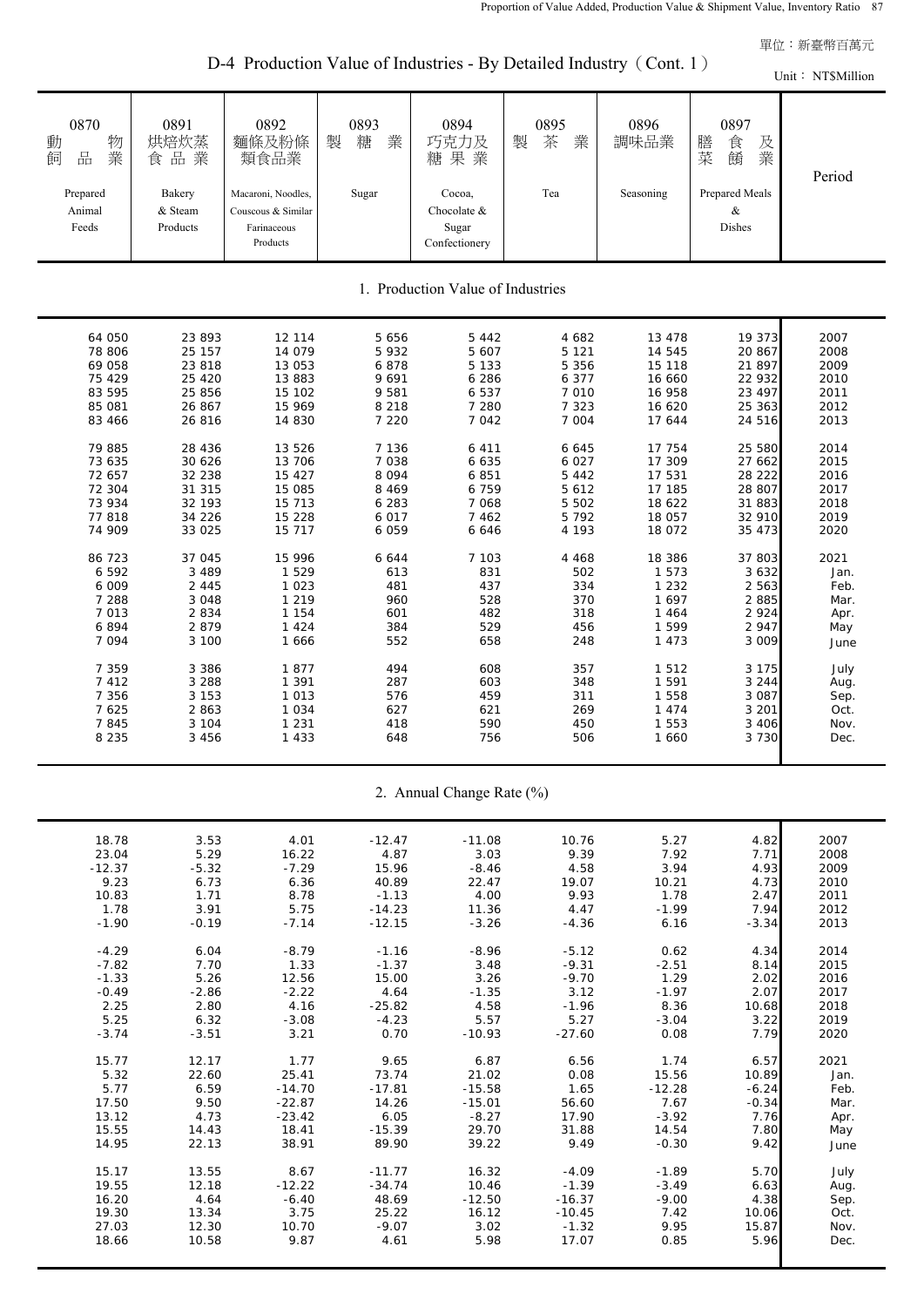D-4 工業生產價值-按細分類(續2)

| 年月別      | 0899<br>未分類其他<br>品<br>業<br>食<br>Other Food<br>Products<br>Not Elsewhere<br>Classified | 09<br>飲<br>料<br>業<br>Beverages | 0911<br>業<br>酒<br>啤<br>Beer | 0919<br>其他酒精<br>飲料業<br>Other<br>Alcoholic<br>Beverages | 0920<br>非<br>精<br>酒<br>業<br>料<br>飲<br>Non-Alcoholic<br><b>Beverages</b> | 10<br>菸<br>草<br>業<br>Tobacco<br>Products | 11<br>織<br>業<br>紡<br>Textiles | 1111<br>毛<br>棉<br>紡紗業<br>Spinning of Yarn,<br>Cotton & Wool |
|----------|---------------------------------------------------------------------------------------|--------------------------------|-----------------------------|--------------------------------------------------------|-------------------------------------------------------------------------|------------------------------------------|-------------------------------|-------------------------------------------------------------|
|          |                                                                                       |                                | $1$ .                       | 工業生產價值                                                 |                                                                         |                                          |                               |                                                             |
| 96年      | 47 064                                                                                | 89 527                         | 25 309                      | 21 822                                                 | 42 396                                                                  | 31 365                                   | 309 692                       | 25 877                                                      |
| 97年      | 47 020                                                                                | 90 566                         | 24 095                      | 21 479                                                 | 44 992                                                                  | 32 196                                   | 282 199                       | 23 209                                                      |
| 98年      | 47 183                                                                                | 93 476                         | 25 758                      | 22 153                                                 | 45 565                                                                  | 39 402                                   | 239 006                       | 20 040                                                      |
| 99年      | 56 492                                                                                | 95 303                         | 24 558                      | 22 742                                                 | 48 003                                                                  | 44 485                                   | 304 634                       | 27 398                                                      |
| 100年     | 59 849                                                                                | 97 398                         | 23 910                      | 24 797                                                 | 48 691                                                                  | 46 726                                   | 316 306                       | 29 184                                                      |
| 101年     | 64 355                                                                                | 102 774                        | 25 994                      | 26 454                                                 | 50 325                                                                  | 51 102                                   | 295 282                       | 24 648                                                      |
| 102年     | 67 992                                                                                | 97 065                         | 23 655                      | 25 649                                                 | 47 761                                                                  | 47 619                                   | 300 695                       | 23 127                                                      |
| 103年     | 68 637                                                                                | 94 839                         | 23 749                      | 23 655                                                 | 47 435                                                                  | 45 905                                   | 302 207                       | 20 480                                                      |
| 104年     | 73 609                                                                                | 94 819                         | 23 368                      | 22 887                                                 | 48 564                                                                  | 46 507                                   | 298 927                       | 17 642                                                      |
| 105年     | 76 119                                                                                | 94 273                         | 23 205                      | 22 5 32                                                | 48 536                                                                  | 55 056                                   | 278 016                       | 14 758                                                      |
| 106年     | 77 584                                                                                | 95 178                         | 23 399                      | 23 785                                                 | 47 994                                                                  | 69 917                                   | 273 349                       | 13 515                                                      |
| 107年     | 83 090                                                                                | 92 616                         | 22 623                      | 22 944                                                 | 47 049                                                                  | 79 409                                   | 275 382                       | 13 717                                                      |
| 108年     | 90 515                                                                                | 89 583                         | 21 657                      | 21 016                                                 | 46 911                                                                  | 78 683                                   | 261 682                       | 11 345                                                      |
| 109年     | 86 800                                                                                | 94 453                         | 21 701                      | 20 123                                                 | 52 630                                                                  | 80 457                                   | 216 038                       | 6 5 4 5                                                     |
| 110年     | 92 713                                                                                | 92 492                         | 18 581                      | 20 391                                                 | 53 519                                                                  | 83 707                                   | 255 754                       | 6 3 4 3                                                     |
| 1月       | 7 7 4 5                                                                               | 6855                           | 1 0 8 9                     | 1854                                                   | 3 9 1 2                                                                 | 5869                                     | 20 4 61                       | 481                                                         |
| 2月       | 6 1 1 4                                                                               | 6 1 3 2                        | 1 2 8 1                     | 1 4 5 6                                                | 3 3 9 5                                                                 | 4 6 2 4                                  | 16 540                        | 406                                                         |
| $3\n  3$ | 7 7 7 1                                                                               | 8 4 7 3                        | 1 950                       | 1 765                                                  | 4 7 5 8                                                                 | 6 4 6 5                                  | 22 263                        | 571                                                         |
| 4月       | 7 606                                                                                 | 8 0 4 8                        | 1 5 4 3                     | 1 7 5 6                                                | 4 7 5 0                                                                 | 6 3 2 1                                  | 21 098                        | 546                                                         |
| 5月       | 7 7 1 8                                                                               | 8 4 5 1                        | 1 7 5 5                     | 1 5 8 8                                                | 5 108                                                                   | 7 3 3 5                                  | 21 519                        | 560                                                         |
| 6月       | 7 3 7 4                                                                               | 7 6 4 6                        | 1 2 8 0                     | 1 3 2 9                                                | 5 0 3 7                                                                 | 8 5 2 9                                  | 21 558                        | 513                                                         |
| 7月       | 7617                                                                                  | 8 7 0 6                        | 1638                        | 1 9 1 0                                                | 5 1 5 9                                                                 | 7 153                                    | 21 880                        | 543                                                         |
| 8月       | 8 0 2 2                                                                               | 8 0 0 9                        | 1 7 2 0                     | 1 757                                                  | 4 5 3 2                                                                 | 7 621                                    | 22 127                        | 531                                                         |
| 9月       | 7865                                                                                  | 7 7 2 1                        | 1999                        | 1 4 0 1                                                | 4 3 2 1                                                                 | 7 0 9 6                                  | 21 133                        | 541                                                         |
| 10月      | 8 0 3 9                                                                               | 7 7 6 5                        | 1 450                       | 1973                                                   | 4 3 4 2                                                                 | 7 960                                    | 21 806                        | 543                                                         |
| 11月      | 8 2 1 3                                                                               | 7 2 4 1                        | 1444                        | 1 7 1 9                                                | 4 0 7 8                                                                 | 7 642                                    | 22 303                        | 544                                                         |
| 12月      | 8629                                                                                  | 7444                           | 1 4 3 2                     | 1884                                                   | 4 1 2 7                                                                 | 7 0 9 0                                  | 23 067                        | 565                                                         |
|          |                                                                                       |                                | 2.                          | 較上年同期(月)之增減率(%)                                        |                                                                         |                                          |                               |                                                             |
| 96年      | 3.54                                                                                  | 2.59                           | $-3.44$                     | 11.70                                                  | 2.11                                                                    | 9.30                                     | 4.91                          | 1.94                                                        |
| 97年      | $-0.09$                                                                               | 1.16                           | $-4.80$                     | $-1.57$                                                | 6.12                                                                    | 2.65                                     | $-8.88$                       | $-10.31$                                                    |
| 98年      | 0.35                                                                                  | 3.21                           | 6.90                        | 3.14                                                   | 1.27                                                                    | 22.38                                    | $-15.31$                      | $-13.65$                                                    |
| 99年      | 19.73                                                                                 | 1.95                           | $-4.66$                     | 2.66                                                   | 5.35                                                                    | 12.90                                    | 27.46                         | 36.72                                                       |
| 100年     | 5.94                                                                                  | 2.20                           | $-2.64$                     | 9.04                                                   | 1.43                                                                    | 5.04                                     | 3.83                          | 6.52                                                        |
| 101年     | 7.53                                                                                  | 5.52                           | 8.72                        | 6.68                                                   | 3.36                                                                    | 9.37                                     | $-6.65$                       | $-15.54$                                                    |
| 102年     | 5.65                                                                                  | $-5.55$                        | $-9.00$                     | $-3.04$                                                | $-5.09$                                                                 | $-6.82$                                  | 1.83                          | $-6.17$                                                     |
| 103年     | 0.95                                                                                  | $-2.29$                        | 0.40                        | $-7.78$                                                | $-0.68$                                                                 | $-3.60$                                  | 0.50                          | $-11.44$                                                    |
| 104年     | 7.24                                                                                  | $-0.02$                        | $-1.61$                     | $-3.25$                                                | 2.38                                                                    | 1.31                                     | $-1.09$                       | $-13.86$                                                    |
| 105年     | 3.41                                                                                  | $-0.58$                        | $-0.70$                     | $-1.55$                                                | $-0.06$                                                                 | 18.38                                    | $-7.00$                       | $-16.35$                                                    |
| 106年     | 1.92                                                                                  | 0.96                           | 0.83                        | 5.56                                                   | $-1.12$                                                                 | 26.99                                    | $-1.68$                       | $-8.42$                                                     |
| 107年     | 7.10                                                                                  | $-2.69$                        | $-3.32$                     | $-3.54$                                                | $-1.97$                                                                 | 13.58                                    | 0.74                          | 1.49                                                        |
| 108年     | 8.94                                                                                  | $-3.27$                        | $-4.27$                     | $-8.40$                                                | $-0.30$                                                                 | $-0.91$                                  | $-4.97$                       | $-17.29$                                                    |
| 109年     | $-4.10$                                                                               | 5.44                           | 0.20                        | $-4.25$                                                | 12.19                                                                   | 2.26                                     | $-17.44$                      | $-42.31$                                                    |
| 110年     | 6.81                                                                                  | $-2.08$                        | $-14.38$                    | 1.34                                                   | 1.69                                                                    | 4.04                                     | 18.38                         | $-3.08$                                                     |
| 1月       | 8.92                                                                                  | 9.20                           | $-17.33$                    | 27.42                                                  | 11.61                                                                   | 29.30                                    | 13.63                         | $-32.38$                                                    |
| 2月       | $-9.39$                                                                               | 1.02                           | $-5.47$                     | 9.72                                                   | 0.21                                                                    | $-13.14$                                 | $-18.19$                      | $-45.86$                                                    |
| 3月       | 5.63                                                                                  | 11.09                          | 7.98                        | 9.47                                                   | 13.04                                                                   | 8.48                                     | 1.31                          | $-29.55$                                                    |
| 4月       | 16.30                                                                                 | 11.06                          | $-10.72$                    | 18.12                                                  | 17.79                                                                   | 8.61                                     | 40.23                         | $-6.44$                                                     |
| 5月       | 7.70                                                                                  | 1.94                           | $-10.97$                    | $-18.95$                                               | 17.17                                                                   | 4.22                                     | 52.83                         | 14.45                                                       |
| 6月       | 4.35                                                                                  | $-12.12$                       | $-41.37$                    | $-24.01$                                               | 5.64                                                                    | 27.46                                    | 46.17                         | 7.21                                                        |
| 7月       | $-3.68$                                                                               | $-12.98$                       | $-35.62$                    | 39.00                                                  | $-15.25$                                                                | $-4.88$                                  | 35.73                         | 45.40                                                       |
| 8月       | 4.19                                                                                  | $-12.15$                       | $-14.96$                    | 3.22                                                   | $-15.94$                                                                | $-3.41$                                  | 24.08                         | 23.51                                                       |
| 9月       | 4.21                                                                                  | $-13.30$                       | $-11.32$                    | $-13.74$                                               | $-14.04$                                                                | $-4.38$                                  | 10.33                         | 33.13                                                       |
| 10月      | 13.59                                                                                 | $-1.48$                        | $-15.93$                    | $-2.32$                                                | 4.95                                                                    | 7.44                                     | 12.60                         | 21.00                                                       |
| 11月      | 13.90                                                                                 | 8.38                           | 9.24                        | 13.66                                                  | 6.01                                                                    | $-0.10$                                  | 16.30                         | 3.85                                                        |
| 12月      | 17.08                                                                                 | $-2.72$                        | $-2.69$                     | $-18.13$                                               | 6.41                                                                    | $-1.46$                                  | 13.55                         | 4.56                                                        |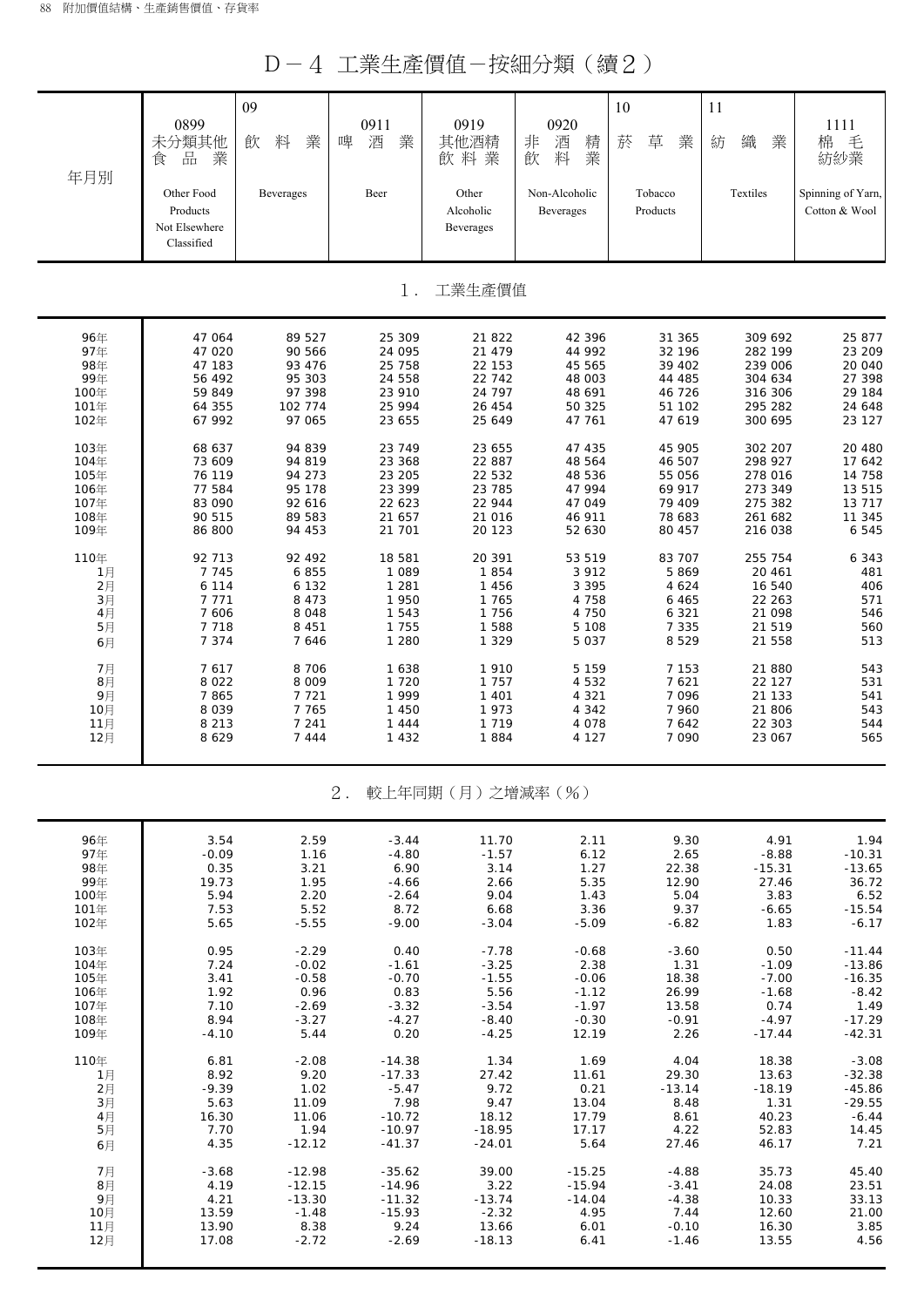D-4 Production Value of Industries - By Detailed Industry (Cont. 2)

Unit: NT\$Million

| 1112<br>人造纖維<br>紡紗業<br>Spinning of Yarn,<br>Man-made<br>Fibers | 1113<br>人造纖維<br>加工絲業<br>Spinning of<br>Textured Yarn,<br>Man-made<br>Fibers | 1121<br>毛<br>棉<br>梭業<br>織<br>布<br>Woven<br>Cotton-type or<br>Woolen-type<br>Fabrics | 1122<br>人造纖維<br>梭織布業<br>Woven Fabrics<br>of Man-<br>made Fibers | 1123<br>玻璃纖維<br>梭織布業<br>Woven Fabrics<br>of<br><b>Glass Fibers</b> | 1124<br>針織布業<br>Knitted &<br>Crocheted<br>Fabrics | 1130<br>不織布業<br>Non-woven<br>Fabrics | 1140<br>整<br>染<br>業<br>Finishing<br>of<br>Textiles | Period |
|----------------------------------------------------------------|-----------------------------------------------------------------------------|-------------------------------------------------------------------------------------|-----------------------------------------------------------------|--------------------------------------------------------------------|---------------------------------------------------|--------------------------------------|----------------------------------------------------|--------|
|                                                                |                                                                             |                                                                                     |                                                                 | 1. Production Value of Industries                                  |                                                   |                                      |                                                    |        |
| 19 023                                                         | 66 184                                                                      | 19 110                                                                              | 63 430                                                          | 16 042                                                             | 25 834                                            | 10 743                               | 23 380                                             | 2007   |
| 16 27 2                                                        | 58 469                                                                      | 16 450                                                                              | 55 938                                                          | 13 750                                                             | 24 797                                            | 11 976                               | 22 534                                             | 2008   |
| 11 863                                                         | 48 154                                                                      | 12 229                                                                              | 48 629                                                          | 10 335                                                             | 23 080                                            | 11 025                               | 20 039                                             | 2009   |
| 15 453                                                         | 66 043                                                                      | 13 269                                                                              | 59 301                                                          | 16 094                                                             | 29 016                                            | 12 124                               | 23 452                                             | 2010   |
| 16 710                                                         | 70 761                                                                      | 13 519                                                                              | 62 392                                                          | 15 214                                                             | 30 698                                            | 11 789                               | 22 630                                             | 2011   |
| 12 951                                                         | 63 049                                                                      | 12 603                                                                              | 58 153                                                          | 14 689                                                             | 32 513                                            | 11 998                               | 23 019                                             | 2012   |
| 12 192                                                         | 67 165                                                                      | 12 030                                                                              | 58 301                                                          | 13 294                                                             | 35 922                                            | 12 751                               | 24 876                                             | 2013   |
| 10 857                                                         | 64 535                                                                      | 11 766                                                                              | 60 469                                                          | 13 24 2                                                            | 38 346                                            | 13 926                               | 26 493                                             | 2014   |
| 10 091                                                         | 60 398                                                                      | 11 967                                                                              | 60 146                                                          | 13 0 22                                                            | 43 526                                            | 13 401                               | 27 109                                             | 2015   |
| 8 2 7 6                                                        | 55 103                                                                      | 12 221                                                                              | 54 764                                                          | 13 237                                                             | 40 379                                            | 12 900                               | 25 927                                             | 2016   |
| 8 1 4 7                                                        | 56 843                                                                      | 11 642                                                                              | 52 421                                                          | 16 115                                                             | 36 706                                            | 12 942                               | 24 535                                             | 2017   |
| 8 9 9 2                                                        | 59 778                                                                      | 12 264                                                                              | 52 808                                                          | 16 343                                                             | 34 989                                            | 12 628                               | 23 248                                             | 2018   |
| 7 4 4 8                                                        | 54 822                                                                      | 10 972                                                                              | 53 415                                                          | 15 667                                                             | 35 120                                            | 12 044                               | 22 590                                             | 2019   |
| 4 8 0 9                                                        | 39 076                                                                      | 8 2 6 4                                                                             | 39 768                                                          | 13 982                                                             | 28 739                                            | 16 400                               | 17 516                                             | 2020   |
| 4 8 3 3                                                        | 54 445                                                                      | 11 352                                                                              | 48 573                                                          | 15 162                                                             | 36 296                                            | 13 129                               | 22 413                                             | 2021   |
| 365                                                            | 4 3 1 2                                                                     | 796                                                                                 | 3 7 1 2                                                         | 1 1 7 4                                                            | 2891                                              | 1 3 6 1                              | 1765                                               | Jan.   |
| 291                                                            | 3 7 1 1                                                                     | 705                                                                                 | 2 9 8 9                                                         | 983                                                                | 2 2 6 0                                           | 969                                  | 1 3 1 3                                            | Feb.   |
| 431                                                            | 4 5 5 8                                                                     | 925                                                                                 | 4 0 6 7                                                         | 1 2 1 6                                                            | 3 1 8 6                                           | 1 3 1 5                              | 2 0 9 4                                            | Mar.   |
| 388                                                            | 4 6 2 6                                                                     | 921                                                                                 | 3848                                                            | 1 2 3 3                                                            | 3 1 3 2                                           | 1 0 8 5                              | 1 804                                              | Apr.   |
| 409                                                            | 4 7 7 6                                                                     | 933                                                                                 | 3 9 9 4                                                         | 1 2 7 2                                                            | 2 9 1 5                                           | 1 1 5 2                              | 1853                                               | May    |
| 399                                                            | 4 5 2 8                                                                     | 868                                                                                 | 4 0 0 5                                                         | 1 2 4 4                                                            | 3 1 4 2                                           | 1 0 9 5                              | 1 806                                              | June   |
| 389                                                            | 4 7 4 6                                                                     | 798                                                                                 | 4 0 2 3                                                         | 1 3 2 1                                                            | 3 1 2 4                                           | 1 1 5 2                              | 1851                                               | July   |
| 416                                                            | 4 6 4 3                                                                     | 960                                                                                 | 4 1 2 4                                                         | 1 4 1 8                                                            | 3 2 3 7                                           | 982                                  | 1 985                                              | Aug.   |
| 394                                                            | 4 3 6 6                                                                     | 976                                                                                 | 4 1 3 3                                                         | 1 3 4 6                                                            | 2 9 9 5                                           | 990                                  | 1 902                                              | Sep.   |
| 437                                                            | 4 6 5 8                                                                     | 1 2 1 1                                                                             | 4 5 1 5                                                         | 1 2 9 4                                                            | 2 8 6 4                                           | 1 0 0 6                              | 1 9 1 4                                            | Oct.   |
| 460                                                            | 4 7 1 6                                                                     | 1 1 7 7                                                                             | 4 5 0 4                                                         | 1 2 7 5                                                            | 3 2 0 9                                           | 992                                  | 2 0 1 2                                            | Nov.   |
| 453                                                            | 4 8 0 4                                                                     | 1 0 8 3                                                                             | 4 6 6 1                                                         | 1 3 8 6                                                            | 3 3 4 2                                           | 1 0 3 0                              | 2 1 1 3                                            | Dec.   |
|                                                                |                                                                             |                                                                                     |                                                                 | 2. Annual Change Rate (%)                                          |                                                   |                                      |                                                    |        |
| 13.31                                                          | 9.95                                                                        | $-4.34$                                                                             | 5.43                                                            | $-5.82$                                                            | 7.11                                              | 2.05                                 | 1.13                                               | 2007   |
| $-14.46$                                                       | $-11.66$                                                                    | $-13.92$                                                                            | $-11.81$                                                        | $-14.29$                                                           | $-4.01$                                           | 11.47                                | $-3.62$                                            | 2008   |
| $-27.10$                                                       | $-17.64$                                                                    | $-25.65$                                                                            | $-13.07$                                                        | $-24.84$                                                           | $-6.93$                                           | $-7.94$                              | $-11.07$                                           | 2009   |
| 30.27                                                          | 37.15                                                                       | 8.50                                                                                | 21.95                                                           | 55.73                                                              | 25.72                                             | 9.97                                 | 17.04                                              | 2010   |
| 8.14                                                           | 7.14                                                                        | 1.88                                                                                | 5.21                                                            | $-5.47$                                                            | 5.80                                              | $-2.77$                              | $-3.51$                                            | 2011   |
| $-22.50$                                                       | $-10.90$                                                                    | $-6.78$                                                                             | $-6.79$                                                         | $-3.45$                                                            | 5.91                                              | 1.78                                 | 1.72                                               | 2012   |
| $-5.86$                                                        | 6.53                                                                        | $-4.54$                                                                             | 0.25                                                            | $-9.50$                                                            | 10.49                                             | 6.28                                 | 8.06                                               | 2013   |
| $-10.95$                                                       | $-3.92$                                                                     | $-2.19$                                                                             | 3.72                                                            | $-0.39$                                                            | 6.75                                              | 9.21                                 | 6.50                                               | 2014   |
| $-7.06$                                                        | $-6.41$                                                                     | 1.71                                                                                | $-0.53$                                                         | $-1.66$                                                            | 13.51                                             | $-3.77$                              | 2.32                                               | 2015   |
| $-17.99$                                                       | $-8.77$                                                                     | 2.12                                                                                | $-8.95$                                                         | 1.64                                                               | $-7.23$                                           | $-3.74$                              | $-4.36$                                            | 2016   |
| $-1.56$                                                        | 3.16                                                                        | $-4.73$                                                                             | $-4.28$                                                         | 21.75                                                              | $-9.10$                                           | 0.32                                 | $-5.37$                                            | 2017   |
| 10.37                                                          | 5.16                                                                        | 5.34                                                                                | 0.74                                                            | 1.41                                                               | $-4.68$                                           | $-2.42$                              | $-5.24$                                            | 2018   |
| $-17.17$                                                       | $-8.29$                                                                     | $-10.54$                                                                            | 1.15                                                            | $-4.14$                                                            | 0.37                                              | $-4.63$                              | $-2.83$                                            | 2019   |
| $-35.43$                                                       | $-28.72$                                                                    | $-24.68$                                                                            | $-25.55$                                                        | $-10.75$                                                           | $-18.17$                                          | 36.17                                | $-22.46$                                           | 2020   |
| 0.50                                                           | 39.33                                                                       | 37.37                                                                               | 22.14                                                           | 8.44                                                               | 26.30                                             | $-19.95$                             | 27.96                                              | 2021   |
| $-18.32$                                                       | 10.92                                                                       | 4.91                                                                                | $-1.59$                                                         | 4.71                                                               | 19.58                                             | 48.92                                | 16.02                                              | Jan.   |
| $-48.76$                                                       | $-8.32$                                                                     | $-11.94$                                                                            | $-28.11$                                                        | $-21.98$                                                           | $-21.72$                                          | $-8.34$                              | $-25.86$                                           | Feb.   |
| $-23.37$                                                       | 5.88                                                                        | $-5.64$                                                                             | $-6.93$                                                         | $-9.54$                                                            | 9.01                                              | 5.80                                 | 4.35                                               | Mar.   |
| 13.57                                                          | 99.69                                                                       | 35.67                                                                               | 33.40                                                           | $-12.24$                                                           | 135.29                                            | $-14.39$                             | 52.86                                              | Apr.   |
| 18.96                                                          | 169.66                                                                      | 69.50                                                                               | 53.73                                                           | $-6.65$                                                            | 92.54                                             | $-21.54$                             | 78.22                                              | May    |
| 17.98                                                          | 92.39                                                                       | 90.33                                                                               | 76.49                                                           | 5.62                                                               | 68.88                                             | $-28.54$                             | 77.39                                              | June   |
| $-0.24$                                                        | 77.37                                                                       | 51.09                                                                               | 54.96                                                           | 16.35                                                              | 36.88                                             | $-28.86$                             | 65.12                                              | July   |
| 22.60                                                          | 47.36                                                                       | 65.11                                                                               | 36.35                                                           | 19.49                                                              | 26.34                                             | $-35.84$                             | 55.91                                              | Aug.   |
| 12.83                                                          | 26.84                                                                       | 37.91                                                                               | 31.24                                                           | 25.05                                                              | 10.23                                             | $-40.62$                             | 14.90                                              | Sep.   |
| 26.32                                                          | 34.11                                                                       | 68.55                                                                               | 25.56                                                           | 30.60                                                              | 9.32                                              | $-35.15$                             | 28.87                                              | Oct.   |
| 24.35                                                          | 25.98                                                                       | 65.15                                                                               | 29.70                                                           | 35.13                                                              | 16.35                                             | $-26.36$                             | 26.34                                              | Nov.   |

9.69 22.90 36.90 20.15 41.64 16.55 -14.38 14.20 Dec.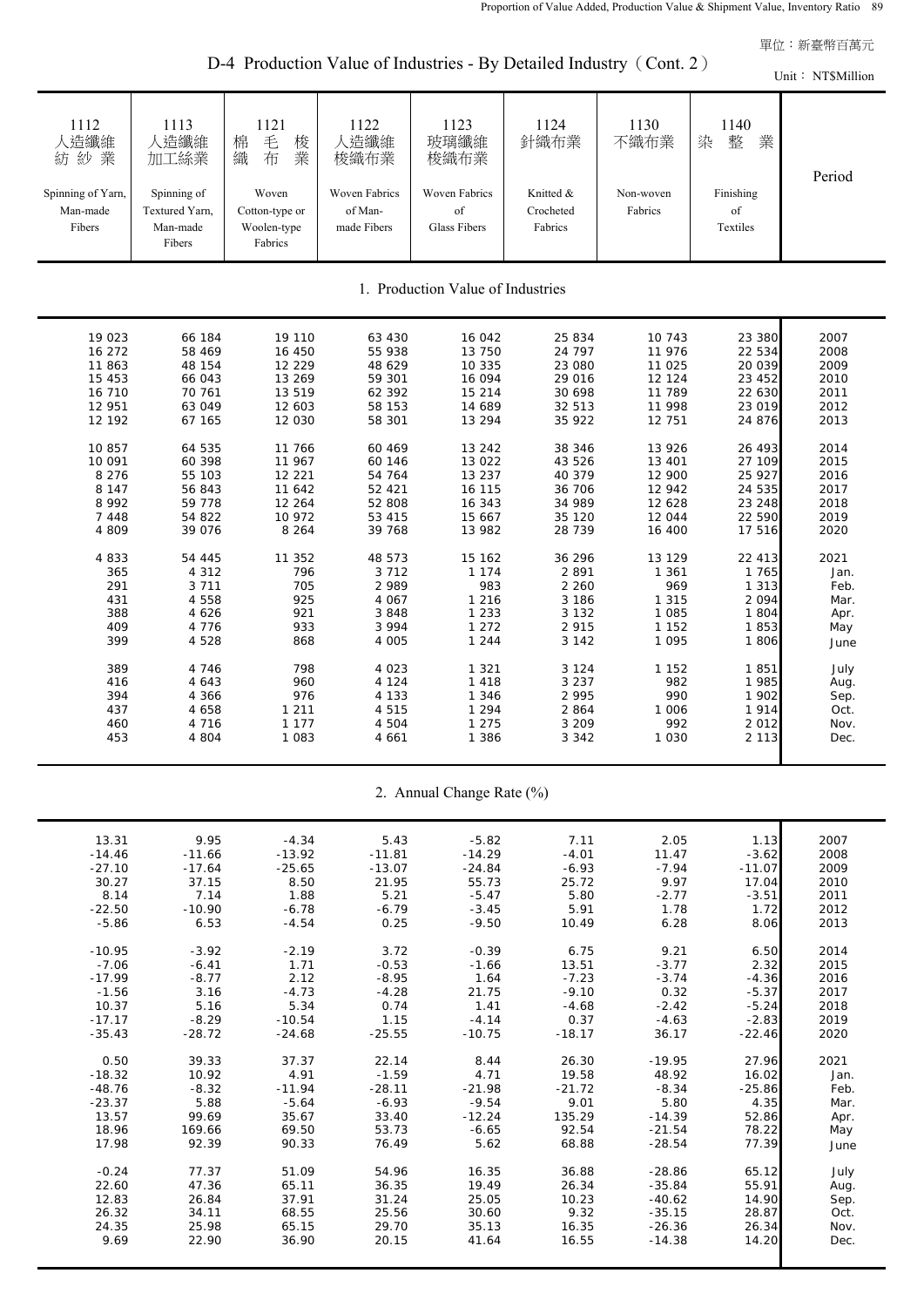D-4 工業生產價值-按細分類(續3)

| 年月別  | 1151<br>織<br>紡<br>製成品業<br>Made-up<br>Textile<br>Articles | 1152<br>繩、纜及<br>業<br>網<br>Rope,<br>Cable<br>& Net | 1159<br>其<br>他<br>紡織品業<br>Other<br>Textile<br>Products | 12<br>成 衣 及<br>服飾品業<br>Wearing Apparel<br>$\&$<br>Clothing<br>Accessories | 1210<br>衣<br>業<br>成<br>Wearing<br>Apparel | 1230<br>服飾品業<br>Clothing<br>Accessories | 13<br>皮革、毛皮<br>及其製品業<br>Leather, Fur<br>& Related<br>Products | 1301<br>皮革及毛皮<br>業<br>整<br>製<br>Tanning<br>& Dressing<br>of Leather |
|------|----------------------------------------------------------|---------------------------------------------------|--------------------------------------------------------|---------------------------------------------------------------------------|-------------------------------------------|-----------------------------------------|---------------------------------------------------------------|---------------------------------------------------------------------|
|      |                                                          |                                                   | $1$ .                                                  | 工業生產價值                                                                    |                                           |                                         |                                                               |                                                                     |
| 96年  | 3 7 8 2                                                  | 1 2 5 2                                           | 35 0 36                                                | 39 0 29                                                                   | 31 285                                    | 7 7 4 4                                 | 31 333                                                        | 19 972                                                              |
| 97年  | 4 1 9 1                                                  | 1 0 4 8                                           | 33 566                                                 | 34 086                                                                    | 26 618                                    | 7 4 6 8                                 | 28 237                                                        | 17 562                                                              |
| 98年  | 4 0 6 8                                                  | 1 0 4 8                                           | 28 4 9 8                                               | 26 7 20                                                                   | 20 688                                    | 6 0 3 3                                 | 23 770                                                        | 13 965                                                              |
| 99年  | 4 8 2 9                                                  | 1 0 8 0                                           | 36 573                                                 | 28 163                                                                    | 21 3 20                                   | 6843                                    | 27 109                                                        | 16 200                                                              |
| 100年 | 5 1 6 9                                                  | 1 0 0 2                                           | 37 240                                                 | 26 837                                                                    | 19817                                     | 7 0 2 0                                 | 24 503                                                        | 14 699                                                              |
| 101年 | 5 4 1 9                                                  | 1 0 7 0                                           | 35 170                                                 | 26 064                                                                    | 19 279                                    | 6 7 8 5                                 | 23 064                                                        | 13 653                                                              |
| 102年 | 5 5 1 0                                                  | 1 1 1 7                                           | 34 411                                                 | 25 4 4 3                                                                  | 18 815                                    | 6 6 2 8                                 | 23 501                                                        | 14 740                                                              |
| 103年 | 5 5 0 9                                                  | 1 0 9 5                                           | 35 487                                                 | 25 4 9 0                                                                  | 18 917                                    | 6 5 7 3                                 | 24 879                                                        | 16 089                                                              |
| 104年 | 5 5 4 5                                                  | 1 0 6 7                                           | 35 012                                                 | 24 5 29                                                                   | 17 960                                    | 6 5 6 8                                 | 19 334                                                        | 12 787                                                              |
| 105年 | 5 4 9 3                                                  | 1 1 4 3                                           | 33 816                                                 | 23 190                                                                    | 16 855                                    | 6 3 3 5                                 | 15 078                                                        | 10 164                                                              |
| 106年 | 5 5 2 6                                                  | 1 1 1 8                                           | 33 839                                                 | 20 829                                                                    | 15 0 29                                   | 5 801                                   | 15 161                                                        | 9 6 3 5                                                             |
| 107年 | 5 6 6 0                                                  | 1 1 9 3                                           | 33 762                                                 | 18 276                                                                    | 13 368                                    | 4 9 0 8                                 | 13 304                                                        | 7 1 7 8                                                             |
| 108年 | 5 5 4 1                                                  | 1 2 0 8                                           | 31 511                                                 | 17 799                                                                    | 12 085                                    | 5 7 1 4                                 | 13 487                                                        | 6 4 3 6                                                             |
| 109年 | 5 5 2 4                                                  | 1 2 3 6                                           | 34 179                                                 | 15 691                                                                    | 10 731                                    | 4 9 5 9                                 | 9 5 5 8                                                       | 3 6 0 9                                                             |
| 110年 | 5 7 8 0                                                  | 1 4 6 9                                           | 35 957                                                 | 17 532                                                                    | 10 634                                    | 6898                                    | 10 135                                                        | 3 4 3 0                                                             |
| 1月   | 509                                                      | 113                                               | 2 9 8 3                                                | 1 3 0 5                                                                   | 876                                       | 429                                     | 752                                                           | 227                                                                 |
| 2月   | 399                                                      | 79                                                | 2 4 3 5                                                | 1 1 9 4                                                                   | 869                                       | 324                                     | 531                                                           | 168                                                                 |
| 3月   | 465                                                      | 128                                               | 3 3 0 8                                                | 1 3 8 4                                                                   | 928                                       | 456                                     | 880                                                           | 333                                                                 |
| 4月   | 493                                                      | 124                                               | 2898                                                   | 1 2 5 8                                                                   | 813                                       | 445                                     | 887                                                           | 346                                                                 |
| 5月   | 479                                                      | 118                                               | 3 0 5 8                                                | 1 3 0 5                                                                   | 760                                       | 545                                     | 905                                                           | 314                                                                 |
| 6月   | 485                                                      | 133                                               | 3 3 4 1                                                | 1 3 8 3                                                                   | 639                                       | 744                                     | 837                                                           | 279                                                                 |
| 7月   | 460                                                      | 136                                               | 3 3 3 6                                                | 1 550                                                                     | 839                                       | 710                                     | 865                                                           | 288                                                                 |
| 8月   | 480                                                      | 125                                               | 3 2 2 5                                                | 1 658                                                                     | 923                                       | 735                                     | 848                                                           | 256                                                                 |
| 9月   | 441                                                      | 116                                               | 2 9 3 1                                                | 1 566                                                                     | 940                                       | 626                                     | 877                                                           | 291                                                                 |
| 10月  | 460                                                      | 144                                               | 2 7 6 1                                                | 1 5 5 2                                                                   | 990                                       | 562                                     | 908                                                           | 283                                                                 |
| 11月  | 547                                                      | 134                                               | 2 7 3 2                                                | 1 6 4 5                                                                   | 1 0 6 6                                   | 578                                     | 899                                                           | 281                                                                 |
| 12月  | 562                                                      | 118                                               | 2949                                                   | 1 7 3 3                                                                   | 990                                       | 743                                     | 946                                                           | 365                                                                 |
|      |                                                          |                                                   | 2.                                                     | 較上年同期(月)之增減率(%)                                                           |                                           |                                         |                                                               |                                                                     |
| 96年  | 10.30                                                    | 1.04                                              | 5.42                                                   | $-9.30$                                                                   | $-9.00$                                   | $-10.50$                                | $-5.08$                                                       | 1.16                                                                |
| 97年  | 10.82                                                    | $-16.29$                                          | $-4.20$                                                | $-12.67$                                                                  | $-14.92$                                  | $-3.56$                                 | $-9.88$                                                       | $-12.06$                                                            |
| 98年  | $-2.94$                                                  | 0.04                                              | $-15.10$                                               | $-21.61$                                                                  | $-22.28$                                  | $-19.22$                                | $-15.82$                                                      | $-20.48$                                                            |
| 99年  | 18.72                                                    | 3.06                                              | 28.34                                                  | 5.40                                                                      | 3.06                                      | 13.43                                   | 14.05                                                         | 16.01                                                               |
| 100年 | 7.03                                                     | $-7.27$                                           | 1.82                                                   | $-4.71$                                                                   | $-7.05$                                   | 2.59                                    | $-9.61$                                                       | $-9.27$                                                             |
| 101年 | 4.84                                                     | 6.80                                              | $-5.56$                                                | $-2.88$                                                                   | $-2.71$                                   | $-3.35$                                 | $-5.87$                                                       | $-7.12$                                                             |
| 102年 | 1.69                                                     | 4.38                                              | $-2.16$                                                | $-2.38$                                                                   | $-2.40$                                   | $-2.31$                                 | 1.90                                                          | 7.97                                                                |
| 103年 | $-0.02$                                                  | $-1.90$                                           | 3.13                                                   | 0.18                                                                      | 0.54                                      | -0.83                                   | 5.86                                                          | 9.15                                                                |
| 104年 | 0.64                                                     | $-2.57$                                           | $-1.34$                                                | $-3.77$                                                                   | $-5.06$                                   | $-0.07$                                 | $-22.29$                                                      | $-20.52$                                                            |
| 105年 | $-0.93$                                                  | 7.04                                              | $-3.42$                                                | $-5.46$                                                                   | $-6.16$                                   | $-3.56$                                 | $-22.01$                                                      | $-20.51$                                                            |
| 106年 | 0.59                                                     | $-2.12$                                           | 0.07                                                   | $-10.18$                                                                  | $-10.84$                                  | $-8.43$                                 | 0.55                                                          | $-5.21$                                                             |
| 107年 | 2.43                                                     | 6.71                                              | $-0.23$                                                | $-12.26$                                                                  | $-11.05$                                  | $-15.39$                                | $-12.25$                                                      | $-25.50$                                                            |
| 108年 | $-2.10$                                                  | 1.26                                              | $-6.67$                                                | $-2.61$                                                                   | $-9.60$                                   | 16.43                                   | 1.38                                                          | $-10.33$                                                            |
| 109年 | $-0.31$                                                  | 2.31                                              | 8.47                                                   | $-11.85$                                                                  | $-11.20$                                  | $-13.21$                                | $-29.13$                                                      | $-43.93$                                                            |
| 110年 | 4.63                                                     | 18.83                                             | 5.20                                                   | 11.73                                                                     | $-0.91$                                   | 39.10                                   | 6.04                                                          | $-4.96$                                                             |
| 1月   | 20.38                                                    | 19.60                                             | 53.79                                                  | 4.63                                                                      | 4.71                                      | 4.45                                    | $-13.75$                                                      | $-20.18$                                                            |
| 2月   | 3.75                                                     | $-14.67$                                          | $-0.29$                                                | 4.21                                                                      | 12.88                                     | $-13.59$                                | $-46.69$                                                      | $-62.10$                                                            |
| 3月   | 5.21                                                     | 15.02                                             | 14.92                                                  | 15.71                                                                     | 17.43                                     | 12.37                                   | $-19.62$                                                      | $-36.16$                                                            |
| 4月   | 13.84                                                    | 25.95                                             | 14.77                                                  | 18.80                                                                     | 6.85                                      | 49.27                                   | 26.97                                                         | 6.31                                                                |
| 5月   | 15.94                                                    | 50.39                                             | 24.72                                                  | 2.59                                                                      | $-15.55$                                  | 46.46                                   | 44.12                                                         | 64.90                                                               |
| 6月   | 15.23                                                    | 29.88                                             | 21.86                                                  | 4.06                                                                      | $-23.24$                                  | 49.76                                   | 18.35                                                         | 32.96                                                               |
| 7月   | 6.14                                                     | 41.70                                             | 16.29                                                  | 13.46                                                                     | $-1.40$                                   | 38.07                                   | 26.80                                                         | 26.48                                                               |
| 8月   | 9.02                                                     | 27.42                                             | 0.31                                                   | 24.51                                                                     | 5.55                                      | 60.77                                   | 25.93                                                         | $-1.59$                                                             |
| 9月   | $-20.30$                                                 | 11.22                                             | $-11.83$                                               | 14.38                                                                     | 3.54                                      | 35.73                                   | 3.37                                                          | $-4.95$                                                             |
| 10月  | $-17.52$                                                 | 25.46                                             | $-20.32$                                               | 7.79                                                                      | $-7.52$                                   | 52.25                                   | 16.32                                                         | $-5.66$                                                             |
| 11月  | 11.31                                                    | 20.77                                             | $-12.16$                                               | 8.91                                                                      | $-5.84$                                   | 53.13                                   | 14.87                                                         | 4.38                                                                |
| 12月  | 5.74                                                     | $-11.78$                                          | $-8.31$                                                | 21.56                                                                     | $-1.49$                                   | 76.60                                   | 19.04                                                         | 34.09                                                               |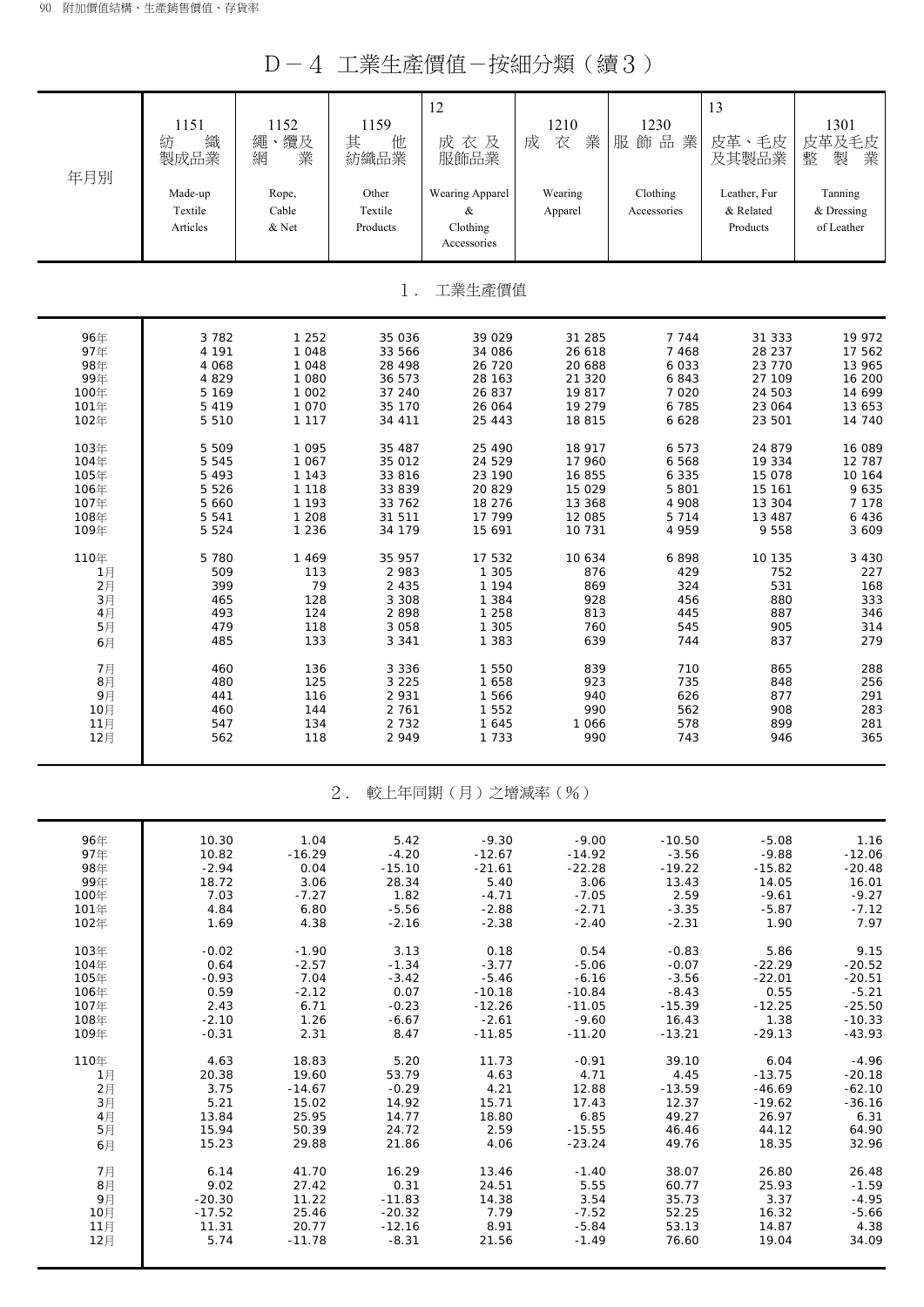D-4 Production Value of Industries - By Detailed Industry (Cont. 3)

| $D_{\text{H}}$ I found the value of munistries - By Detailed munstry (Com. 3)<br>Unit: NT\$Million |                                         |                                                 |                                                             |                                                |                                                       |                                               |                                                   |        |  |  |
|----------------------------------------------------------------------------------------------------|-----------------------------------------|-------------------------------------------------|-------------------------------------------------------------|------------------------------------------------|-------------------------------------------------------|-----------------------------------------------|---------------------------------------------------|--------|--|--|
| 1302<br>類<br>業<br>鞋<br>Footwear                                                                    | 1303<br>行李箱及<br>手提袋業<br>Luggage<br>$\&$ | 1309<br>其他皮革及<br>毛皮製品業<br>Other Leather<br>$\&$ | 14<br>竹業<br>木<br>製<br>$\frac{\Box}{\Box \Box}$<br>Wood<br>& | 1401<br>製<br>材<br>業<br>Sawmilling<br>& Planing | 1402<br>合板及組合<br>材<br>業<br>木<br>Veneer Sheets<br>$\&$ | 1403<br>建築用<br>木製品業<br>Builders'<br>Carpentry | 1404<br>質業<br>木<br>容<br>器<br>Wooden<br>Containers | Period |  |  |
|                                                                                                    | Handbags                                | Fur Products                                    | Bamboo<br>Products                                          | of Wood                                        | Wood-Based<br>Panels                                  | & Joinery                                     |                                                   |        |  |  |
| 1. Production Value of Industries                                                                  |                                         |                                                 |                                                             |                                                |                                                       |                                               |                                                   |        |  |  |
| 6 0 6 7                                                                                            | 1 654                                   | 3 6 4 0                                         | 17 317                                                      | 2 3 4 3                                        | 9 0 5 9                                               | 1 0 6 4                                       | 860                                               | 2007   |  |  |
| 5 6 9 2                                                                                            | 1 6 3 2                                 | 3 3 5 1                                         | 16 245                                                      | 2 5 1 7                                        | 8 4 7 4                                               | 1 0 1 7                                       | 910                                               | 2008   |  |  |
| 5 5 4 2                                                                                            | 1 4 0 0                                 | 2 8 6 4                                         | 13 950                                                      | 1 761                                          | 7 4 3 1                                               | 1 3 3 8                                       | 804                                               | 2009   |  |  |
| 5 7 3 5                                                                                            | 1926                                    | 3 2 4 8                                         | 16 339                                                      | 1 960                                          | 8 5 9 1                                               | 1 607                                         | 1 1 8 1                                           | 2010   |  |  |
| 4 8 2 3                                                                                            | 2 2 3 1                                 | 2 7 5 1                                         | 17 778                                                      | 1917                                           | 9 4 8 6                                               | 1875                                          | 1 3 8 7                                           | 2011   |  |  |
| 4 5 2 0                                                                                            | 2 4 1 2                                 | 2 4 7 9                                         | 17 325                                                      | 1953                                           | 9 3 7 6                                               | 1859                                          | 1 142                                             | 2012   |  |  |
| 3 9 6 7                                                                                            | 2 2 7 6                                 | 2 5 1 8                                         | 18 340                                                      | 2 0 7 2                                        | 9 9 9 0                                               | 2 0 9 4                                       | 1 2 2 6                                           | 2013   |  |  |
| 4 0 6 2                                                                                            | 2 2 4 9                                 | 2 4 7 8                                         | 19 912                                                      | 1 909                                          | 11 070                                                | 2 3 0 6                                       | 1 3 3 4                                           | 2014   |  |  |
| 1911                                                                                               | 2 3 9 5                                 | 2 2 4 1                                         | 19 233                                                      | 1 4 1 5                                        | 10 953                                                | 2 2 7 0                                       | 1 5 2 5                                           | 2015   |  |  |
| 1 0 3 8                                                                                            | 1803                                    | 2 0 7 3                                         | 18 7 7 6                                                    | 1 1 6 1                                        | 10 758                                                | 2 2 0 6                                       | 1678                                              | 2016   |  |  |
| 1 3 8 4                                                                                            | 2 1 7 1                                 | 1971                                            | 18 981                                                      | 904                                            | 11 099                                                | 1861                                          | 2 0 9 7                                           | 2017   |  |  |
| 1 609                                                                                              | 2 3 8 0                                 | 2 1 3 8                                         | 19 569                                                      | 853                                            | 11 999                                                | 1 6 2 6                                       | 2 0 5 2                                           | 2018   |  |  |
| 1 5 6 7                                                                                            | 3 5 4 2                                 | 1941                                            | 17880                                                       | 759                                            | 10 897                                                | 1 606                                         | 1917                                              | 2019   |  |  |
| 1 6 2 5                                                                                            | 1798                                    | 2 5 2 6                                         | 18 108                                                      | 511                                            | 11 006                                                | 1 6 1 3                                       | 2 3 2 4                                           | 2020   |  |  |
| 1 6 1 2                                                                                            | 1839                                    | 3 2 5 4                                         | 22 7 27                                                     | 524                                            | 11 985                                                | 1934                                          | 4 0 8 8                                           | 2021   |  |  |
| 159                                                                                                | 123                                     | 242                                             | 1 700                                                       | 24                                             | 973                                                   | 152                                           | 266                                               | Jan.   |  |  |
| 107                                                                                                | 95                                      | 161                                             | 1 2 5 6                                                     | 22                                             | 665                                                   | 108                                           | 219                                               | Feb.   |  |  |
| 142                                                                                                | 122                                     | 283                                             | 1 7 7 6                                                     | 30                                             | 971                                                   | 147                                           | 313                                               | Mar.   |  |  |
| 143                                                                                                | 92                                      | 307                                             | 1 907                                                       | 40                                             | 1 0 3 5                                               | 168                                           | 357                                               | Apr.   |  |  |
| 126                                                                                                | 115                                     | 350                                             | 2 0 5 5                                                     | 39                                             | 1 1 3 6                                               | 165                                           | 382                                               | May    |  |  |
| 107                                                                                                | 145                                     | 306                                             | 2 0 4 4                                                     | 50                                             | 1 0 6 8                                               | 183                                           | 388                                               | June   |  |  |
| 108                                                                                                | 179                                     | 290                                             | 2 0 0 8                                                     | 50                                             | 1 0 2 7                                               | 169                                           | 387                                               | July   |  |  |
| 137                                                                                                | 185                                     | 271                                             | 2 0 3 0                                                     | 58                                             | 1 0 4 3                                               | 171                                           | 375                                               | Aug.   |  |  |
| 129                                                                                                | 202                                     | 255                                             | 2 0 1 2                                                     | 39                                             | 1 0 5 9                                               | 167                                           | 349                                               | Sep.   |  |  |
| 130                                                                                                | 204                                     | 290                                             | 1974                                                        | 67                                             | 983                                                   | 161                                           | 359                                               | Oct.   |  |  |
| 146                                                                                                | 199                                     | 274                                             | 1992                                                        | 57                                             | 981                                                   | 174                                           | 371                                               | Nov.   |  |  |
| 179                                                                                                | 177                                     | 225                                             | 1974                                                        | 47                                             | 1 0 4 4                                               | 169                                           | 322                                               | Dec.   |  |  |

| 2. Annual Change Rate (%) |  |  |
|---------------------------|--|--|
|                           |  |  |

|          |                                                                                             |                                                                   |                                                                         |                                                                                       |                                                                                  |                                                                             |                                                                                           | 2007                                                                    |
|----------|---------------------------------------------------------------------------------------------|-------------------------------------------------------------------|-------------------------------------------------------------------------|---------------------------------------------------------------------------------------|----------------------------------------------------------------------------------|-----------------------------------------------------------------------------|-------------------------------------------------------------------------------------------|-------------------------------------------------------------------------|
|          |                                                                                             |                                                                   |                                                                         |                                                                                       |                                                                                  |                                                                             |                                                                                           | 2008                                                                    |
|          |                                                                                             |                                                                   |                                                                         |                                                                                       |                                                                                  |                                                                             |                                                                                           | 2009                                                                    |
|          |                                                                                             |                                                                   |                                                                         |                                                                                       |                                                                                  |                                                                             |                                                                                           | 2010                                                                    |
|          |                                                                                             |                                                                   |                                                                         |                                                                                       |                                                                                  |                                                                             |                                                                                           | 2011                                                                    |
|          |                                                                                             | $-9.89$                                                           |                                                                         |                                                                                       |                                                                                  |                                                                             | $-17.67$                                                                                  | 2012                                                                    |
| $-12.23$ | $-5.64$                                                                                     | 1.58                                                              | 5.85                                                                    | 6.07                                                                                  | 6.54                                                                             | 12.63                                                                       | 7.39                                                                                      | 2013                                                                    |
| 2.39     | $-1.19$                                                                                     | $-1.58$                                                           |                                                                         | $-7.85$                                                                               | 10.82                                                                            | 10.14                                                                       | 8.83                                                                                      | 2014                                                                    |
| $-52.96$ | 6.47                                                                                        | $-9.56$                                                           | $-3.41$                                                                 | $-25.88$                                                                              | $-1.06$                                                                          | $-1.59$                                                                     | 14.26                                                                                     | 2015                                                                    |
|          |                                                                                             |                                                                   |                                                                         |                                                                                       |                                                                                  |                                                                             |                                                                                           | 2016                                                                    |
|          | 20.42                                                                                       | $-4.92$                                                           |                                                                         |                                                                                       |                                                                                  |                                                                             |                                                                                           | 2017                                                                    |
|          | 9.64                                                                                        |                                                                   | 3.10                                                                    | $-5.62$                                                                               | 8.11                                                                             |                                                                             |                                                                                           | 2018                                                                    |
| $-2.57$  | 48.82                                                                                       | $-9.18$                                                           | $-8.63$                                                                 | $-11.00$                                                                              | $-9.18$                                                                          | $-1.26$                                                                     | $-6.59$                                                                                   | 2019                                                                    |
| 3.70     | $-49.23$                                                                                    | 30.09                                                             | 1.28                                                                    | $-32.69$                                                                              | 1.00                                                                             | 0.44                                                                        | 21.25                                                                                     | 2020                                                                    |
|          |                                                                                             |                                                                   |                                                                         |                                                                                       |                                                                                  |                                                                             |                                                                                           |                                                                         |
| $-0.80$  | 2.25                                                                                        | 28.84                                                             | 25.51                                                                   | 2.53                                                                                  | 8.90                                                                             | 19.92                                                                       | 75.88                                                                                     | 2021                                                                    |
| 18.86    | $-54.16$                                                                                    | 31.43                                                             | 21.37                                                                   | $-44.95$                                                                              | 13.97                                                                            | 55.72                                                                       | 34.23                                                                                     | Jan.                                                                    |
| $-19.45$ | $-59.85$                                                                                    | $-12.23$                                                          | $-19.06$                                                                | $-57.70$                                                                              | $-31.69$                                                                         | $-10.03$                                                                    | 18.94                                                                                     | Feb.                                                                    |
| $-1.17$  | $-46.72$                                                                                    | 41.18                                                             | 8.20                                                                    | $-23.65$                                                                              | $-7.36$                                                                          | 5.80                                                                        | 65.08                                                                                     | Mar.                                                                    |
| 24.87    | 0.75                                                                                        | 82.73                                                             | 31.85                                                                   | 6.71                                                                                  | 24.16                                                                            | 31.65                                                                       | 60.04                                                                                     | Apr.                                                                    |
| $-2.95$  | 2.25                                                                                        | 79.43                                                             | 53.48                                                                   | $-21.58$                                                                              | 41.52                                                                            | 22.01                                                                       | 133.69                                                                                    | May                                                                     |
| $-12.68$ | 27.66                                                                                       | 17.09                                                             | 46.66                                                                   | $-3.48$                                                                               | 29.50                                                                            | 25.31                                                                       | 128.74                                                                                    | June                                                                    |
|          |                                                                                             |                                                                   |                                                                         |                                                                                       |                                                                                  |                                                                             |                                                                                           |                                                                         |
| $-20.52$ | 60.62                                                                                       | 39.83                                                             | 28.33                                                                   | $-3.10$                                                                               | 7.36                                                                             | 20.83                                                                       | 102.64                                                                                    | July                                                                    |
| 9.23     | 84.66                                                                                       | 43.79                                                             | 41.74                                                                   | 3.42                                                                                  | 20.80                                                                            | 23.18                                                                       | 121.71                                                                                    | Aug.                                                                    |
| $-9.21$  | 21.86                                                                                       | 8.80                                                              | 29.52                                                                   | 17.09                                                                                 | 10.64                                                                            | 23.72                                                                       | 74.81                                                                                     | Sep.                                                                    |
| $-6.90$  | 73.22                                                                                       | 30.50                                                             | 34.10                                                                   | 82.08                                                                                 | 13.36                                                                            | 4.08                                                                        | 95.20                                                                                     | Oct.                                                                    |
| $-6.37$  | 69.84                                                                                       | 13.64                                                             | 28.01                                                                   | 122.23                                                                                | 3.74                                                                             | 33.80                                                                       | 74.91                                                                                     | Nov.                                                                    |
| 19.36    | 32.99                                                                                       | $-6.06$                                                           | 12.29                                                                   | 43.17                                                                                 | $-3.22$                                                                          | 13.43                                                                       | 33.93                                                                                     | Dec.                                                                    |
|          |                                                                                             |                                                                   |                                                                         |                                                                                       |                                                                                  |                                                                             |                                                                                           |                                                                         |
|          | $-11.59$<br>$-6.19$<br>$-2.63$<br>3.49<br>$-15.91$<br>$-6.27$<br>$-45.68$<br>33.38<br>16.20 | 0.37<br>$-1.33$<br>$-14.26$<br>37.61<br>15.84<br>8.12<br>$-24.72$ | $-23.47$<br>$-7.94$<br>$-14.55$<br>13.41<br>$-15.30$<br>$-7.51$<br>8.47 | $-2.29$<br>$-6.19$<br>$-14.13$<br>17.13<br>8.80<br>$-2.54$<br>8.57<br>$-2.38$<br>1.09 | $-12.91$<br>7.41<br>$-30.03$<br>11.31<br>$-2.17$<br>1.88<br>$-17.97$<br>$-22.14$ | 5.80<br>$-6.46$<br>$-12.31$<br>15.61<br>10.43<br>$-1.16$<br>$-1.78$<br>3.17 | 74.73<br>$-4.48$<br>31.62<br>20.13<br>16.67<br>$-0.86$<br>$-2.81$<br>$-15.65$<br>$-12.59$ | 3.98<br>5.87<br>$-11.68$<br>47.00<br>17.37<br>10.04<br>25.00<br>$-2.13$ |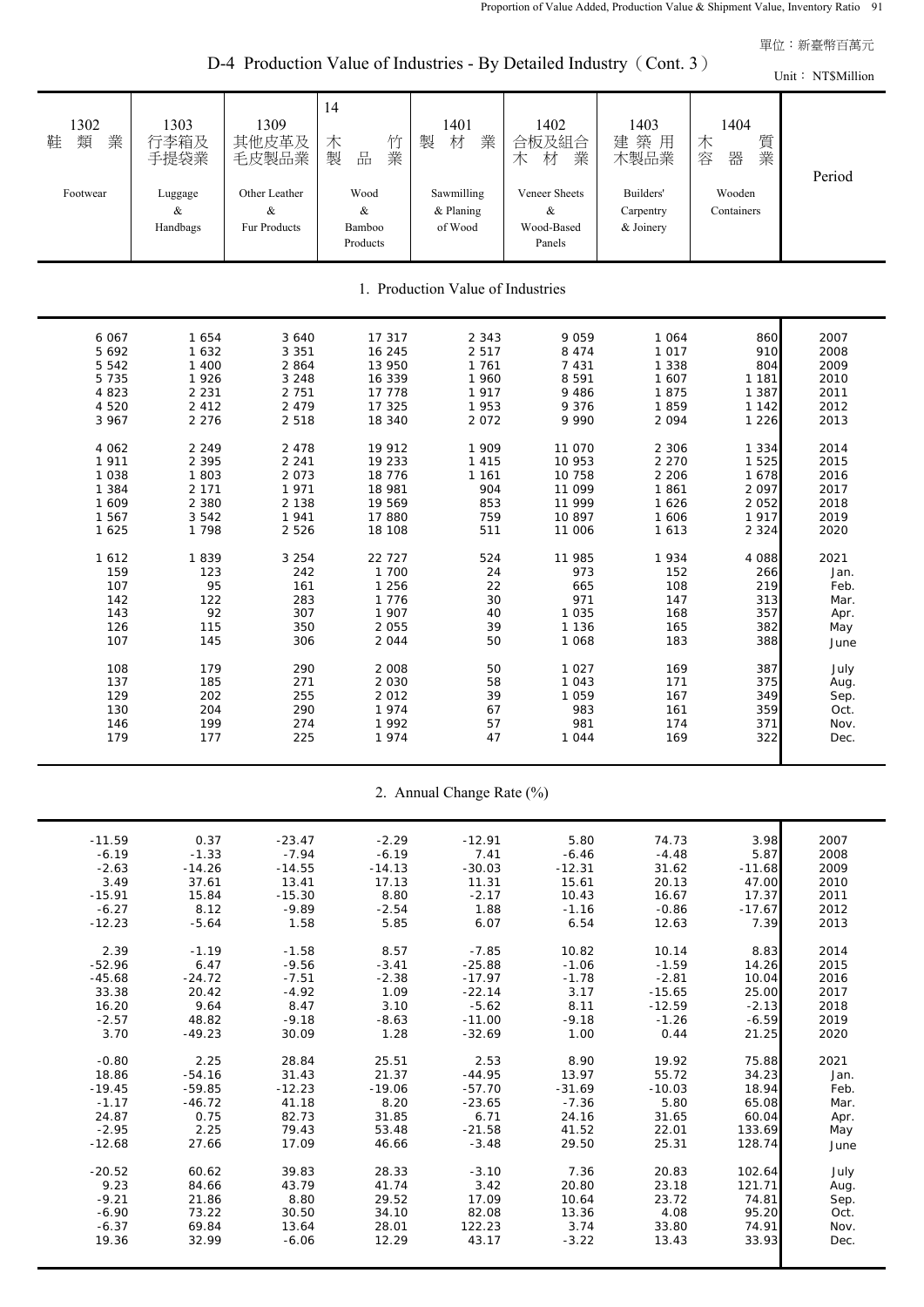D-4 工業生產價值-按細分類(續4)

| 年月別  | 1409<br>其他木竹<br>製品業<br>Other Products<br>of Wood<br>& Bamboo | 15<br>紙漿、紙<br>及紙製品業<br>Pulp, Paper<br>& Paper<br>Products | 1512<br>張<br>紙<br>業<br>Paper | 1513<br>業<br>紙<br>板<br>Paperboard | 1520<br>瓦楞紙板及<br>紙容器<br>業<br>Containers<br>of Paper<br>& Paperboard | 1591<br>家<br>庭<br>及<br>衛生用紙業<br>Domestic<br>& Sanitary<br>Paper<br>Products | 1599<br>未分類其他<br>紙製品業<br>Other Paper<br>Products<br>Not Elsewhere<br>Classified | 16<br>印刷及資料<br>儲存媒體<br>複製業<br>Printing &<br>Reproduction<br>of Recorded<br>Media |
|------|--------------------------------------------------------------|-----------------------------------------------------------|------------------------------|-----------------------------------|---------------------------------------------------------------------|-----------------------------------------------------------------------------|---------------------------------------------------------------------------------|----------------------------------------------------------------------------------|
|      |                                                              |                                                           | $1$ .                        | 工業生產價值                            |                                                                     |                                                                             |                                                                                 |                                                                                  |
| 96年  | 3 9 9 0                                                      | 160 353                                                   | 23 7 7 8                     | 41 622                            | 46 713                                                              | 20 860                                                                      | 19 688                                                                          | 70 534                                                                           |
| 97年  | 3 3 2 7                                                      | 165 820                                                   | 24 785                       | 42 189                            | 48 770                                                              | 22 910                                                                      | 19 349                                                                          | 71 533                                                                           |
| 98年  | 2 6 1 7                                                      | 139 104                                                   | 20 4 27                      | 32 233                            | 42 691                                                              | 22 330                                                                      | 17 425                                                                          | 68 614                                                                           |
| 99年  | 3 0 0 0                                                      | 175 202                                                   | 23 7 28                      | 43 859                            | 55 355                                                              | 23 719                                                                      | 20 912                                                                          | 75 601                                                                           |
| 100年 | 3 1 1 2                                                      | 177 247                                                   | 22 114                       | 45 604                            | 57 601                                                              | 24 223                                                                      | 21 540                                                                          | 77 144                                                                           |
| 101年 | 2 9 9 5                                                      | 169 747                                                   | 20 7 21                      | 43 565                            | 55 789                                                              | 23 345                                                                      | 20 748                                                                          | 74 175                                                                           |
| 102年 | 2958                                                         | 167 039                                                   | 18 4 4 6                     | 42 173                            | 56 294                                                              | 23 306                                                                      | 21 318                                                                          | 73 032                                                                           |
| 103年 | 3 2 9 2                                                      | 171 433                                                   | 18 655                       | 41 885                            | 58 816                                                              | 24 271                                                                      | 22 091                                                                          | 72 105                                                                           |
| 104年 | 3 0 7 1                                                      | 167 143                                                   | 16 429                       | 38 289                            | 60 142                                                              | 23 943                                                                      | 22 008                                                                          | 71 012                                                                           |
| 105年 | 2 9 7 4                                                      | 163 349                                                   | 14 299                       | 39 056                            | 60 566                                                              | 23 318                                                                      | 21 256                                                                          | 69 905                                                                           |
| 106年 | 3 0 2 0                                                      | 172 528                                                   | 13 841                       | 44 838                            | 64 773                                                              | 22 890                                                                      | 21 104                                                                          | 67 422                                                                           |
| 107年 | 3 0 3 8                                                      | 181 446                                                   | 15 083                       | 50 417                            | 66 496                                                              | 23 112                                                                      | 20 745                                                                          | 66 670                                                                           |
| 108年 | 2 7 0 1                                                      | 174 696                                                   | 13 5 9 5                     | 46 879                            | 67 520                                                              | 22 087                                                                      | 20 087                                                                          | 64 407                                                                           |
| 109年 | 2 6 5 4                                                      | 168 839                                                   | 12 2 2 8                     | 45 666                            | 66 891                                                              | 22 652                                                                      | 17 719                                                                          | 63 120                                                                           |
| 110年 | 4 1 9 5                                                      | 196 540                                                   | 12 794                       | 57 066                            | 81 062                                                              | 22 0 29                                                                     | 18 276                                                                          | 64 906                                                                           |
| 1月   | 283                                                          | 15 4 9 2                                                  | 1 0 3 5                      | 4 2 1 1                           | 6 3 8 1                                                             | 1 9 8 5                                                                     | 1 4 9 3                                                                         | 5 670                                                                            |
| 2月   | 242                                                          | 12 941                                                    | 855                          | 3 9 2 2                           | 5 1 3 7                                                             | 1 5 2 7                                                                     | 1 1 9 3                                                                         | 3 938                                                                            |
| 3月   | 315                                                          | 17 011                                                    | 1 0 4 2                      | 4 6 2 6                           | 7 1 5 4                                                             | 2 0 4 9                                                                     | 1679                                                                            | 5 305                                                                            |
| 4月   | 307                                                          | 16 138                                                    | 1 0 5 9                      | 4 3 7 2                           | 6 6 3 5                                                             | 1 960                                                                       | 1610                                                                            | 5 520                                                                            |
| 5月   | 333                                                          | 17 053                                                    | 1 1 2 9                      | 4 6 9 5                           | 7 103                                                               | 2 0 0 6                                                                     | 1612                                                                            | 5 0 4 0                                                                          |
| 6月   | 356                                                          | 17 060                                                    | 1 1 0 4                      | 4 8 0 6                           | 7 3 3 1                                                             | 1 7 9 9                                                                     | 1 4 8 9                                                                         | 4 9 7 7                                                                          |
| 7月   | 375                                                          | 17 423                                                    | 1 3 3 0                      | 5 0 8 7                           | 7 1 3 8                                                             | 1 7 2 1                                                                     | 1 5 8 6                                                                         | 5 3 9 7                                                                          |
| 8月   | 383                                                          | 16 692                                                    | 1 0 2 8                      | 5 2 1 5                           | 6 6 3 3                                                             | 1818                                                                        | 1 570                                                                           | 5 0 5 4                                                                          |
| 9月   | 397                                                          | 15 747                                                    | 1 0 4 8                      | 4 6 1 5                           | 6 4 6 6                                                             | 1 764                                                                       | 1 4 1 1                                                                         | 4 8 6 5                                                                          |
| 10月  | 403                                                          | 16 201                                                    | 1 1 4 4                      | 4 8 3 4                           | 6 4 5 4                                                             | 1822                                                                        | 1 4 5 1                                                                         | 5 9 6 3                                                                          |
| 11月  | 410                                                          | 16 852                                                    | 988                          | 5 0 9 1                           | 7 001                                                               | 1 7 8 8                                                                     | 1 5 3 9                                                                         | 6 1 6 7                                                                          |
| 12月  | 391                                                          | 17 932                                                    | 1 0 3 1                      | 5 5 9 0                           | 7 6 2 8                                                             | 1 7 9 1                                                                     | 1 644                                                                           | 7 0 1 0                                                                          |
|      |                                                              |                                                           | $2$ .                        | 較上年同期(月)之增減率(%)                   |                                                                     |                                                                             |                                                                                 |                                                                                  |
| 96年  | $-20.72$                                                     | 7.87                                                      | 8.26                         | 12.86                             | 4.69                                                                | 5.80                                                                        | 7.71                                                                            | $-0.79$                                                                          |
| 97年  | $-16.62$                                                     | 3.41                                                      | 4.23                         | 1.36                              | 4.40                                                                | 9.83                                                                        | $-1.73$                                                                         | 1.42                                                                             |
| 98年  | $-21.36$                                                     | $-16.11$                                                  | $-17.58$                     | $-23.60$                          | $-12.46$                                                            | $-2.53$                                                                     | $-9.94$                                                                         | $-4.08$                                                                          |
| 99年  | 14.65                                                        | 25.95                                                     | 16.16                        | 36.07                             | 29.66                                                               | 6.22                                                                        | 20.02                                                                           | 10.18                                                                            |
| 100年 | 3.73                                                         | 1.17                                                      | $-6.80$                      | 3.98                              | 4.06                                                                | 2.13                                                                        | 3.00                                                                            | 2.04                                                                             |
| 101年 | $-3.77$                                                      | $-4.23$                                                   | $-6.30$                      | $-4.47$                           | $-3.14$                                                             | $-3.62$                                                                     | $-3.67$                                                                         | $-3.85$                                                                          |
| 102年 | $-1.23$                                                      | $-1.60$                                                   | $-10.98$                     | $-3.20$                           | 0.91                                                                | $-0.17$                                                                     | 2.75                                                                            | $-1.54$                                                                          |
| 103年 | 11.30                                                        | 2.63                                                      | 1.13                         | $-0.68$                           | 4.48                                                                | 4.14                                                                        | 3.63                                                                            | $-1.27$                                                                          |
| 104年 | $-6.70$                                                      | $-2.50$                                                   | $-11.93$                     | $-8.59$                           | 2.25                                                                | $-1.35$                                                                     | $-0.38$                                                                         | $-1.52$                                                                          |
| 105年 | $-3.18$                                                      | $-2.27$                                                   | $-12.97$                     | 2.00                              | 0.71                                                                | $-2.61$                                                                     | $-3.42$                                                                         | $-1.56$                                                                          |
| 106年 | 1.57                                                         | 5.62                                                      | $-3.20$                      | 14.80                             | 6.95                                                                | $-1.83$                                                                     | $-0.71$                                                                         | $-3.55$                                                                          |
| 107年 | 0.59                                                         | 5.17                                                      | 8.97                         | 12.44                             | 2.66                                                                | 0.97                                                                        | $-1.70$                                                                         | $-1.12$                                                                          |
| 108年 | $-11.11$                                                     | $-3.72$                                                   | $-9.87$                      | $-7.02$                           | 1.54                                                                | $-4.43$                                                                     | $-3.18$                                                                         | $-3.39$                                                                          |
| 109年 | $-1.72$                                                      | $-3.35$                                                   | $-10.05$                     | $-2.59$                           | $-0.93$                                                             | 2.56                                                                        | $-11.79$                                                                        | $-2.00$                                                                          |
| 110年 | 58.06                                                        | 16.41                                                     | 4.62                         | 24.96                             | 21.18                                                               | $-2.75$                                                                     | 3.15                                                                            | 2.83                                                                             |
| 1月   | 37.47                                                        | 18.91                                                     | 10.65                        | 11.10                             | 29.12                                                               | 18.77                                                                       | 5.37                                                                            | 19.80                                                                            |
| 2月   | 9.06                                                         | $-6.25$                                                   | $-13.14$                     | 9.81                              | $-3.97$                                                             | $-25.28$                                                                    | $-27.09$                                                                        | $-13.75$                                                                         |
| 3月   | 39.64                                                        | 9.64                                                      | $-11.08$                     | 14.99                             | 21.89                                                               | $-10.83$                                                                    | $-5.37$                                                                         | 4.07                                                                             |
| 4月   | 36.65                                                        | 11.66                                                     | $-1.26$                      | 8.44                              | 24.86                                                               | $-12.84$                                                                    | 14.76                                                                           | 10.96                                                                            |
| 5月   | 77.17                                                        | 32.56                                                     | 8.68                         | 38.22                             | 45.54                                                               | $-0.62$                                                                     | 40.72                                                                           | 9.85                                                                             |
| 6月   | 76.25                                                        | 34.02                                                     | 8.92                         | 39.77                             | 45.30                                                               | 7.63                                                                        | 15.63                                                                           | 10.48                                                                            |
| 7月   | 66.02                                                        | 21.66                                                     | 24.73                        | 31.47                             | 20.93                                                               | $-0.62$                                                                     | 12.72                                                                           | $-4.66$                                                                          |
| 8月   | 87.11                                                        | 21.60                                                     | 10.70                        | 34.09                             | 18.08                                                               | 5.51                                                                        | 9.65                                                                            | $-5.48$                                                                          |
| 9月   | 74.53                                                        | 8.87                                                      | 11.95                        | 19.70                             | 6.87                                                                | $-2.77$                                                                     | $-12.38$                                                                        | $-11.16$                                                                         |
| 10月  | 76.13                                                        | 15.27                                                     | 9.10                         | 23.60                             | 17.78                                                               | 2.34                                                                        | $-0.55$                                                                         | 6.71                                                                             |
| 11月  | 68.55                                                        | 15.95                                                     | $-2.30$                      | 26.51                             | 18.00                                                               | 3.56                                                                        | 2.13                                                                            | 2.72                                                                             |
| 12月  | 52.74                                                        | 16.87                                                     | 1.04                         | 44.69                             | 17.23                                                               | $-6.99$                                                                     | 0.18                                                                            | 6.51                                                                             |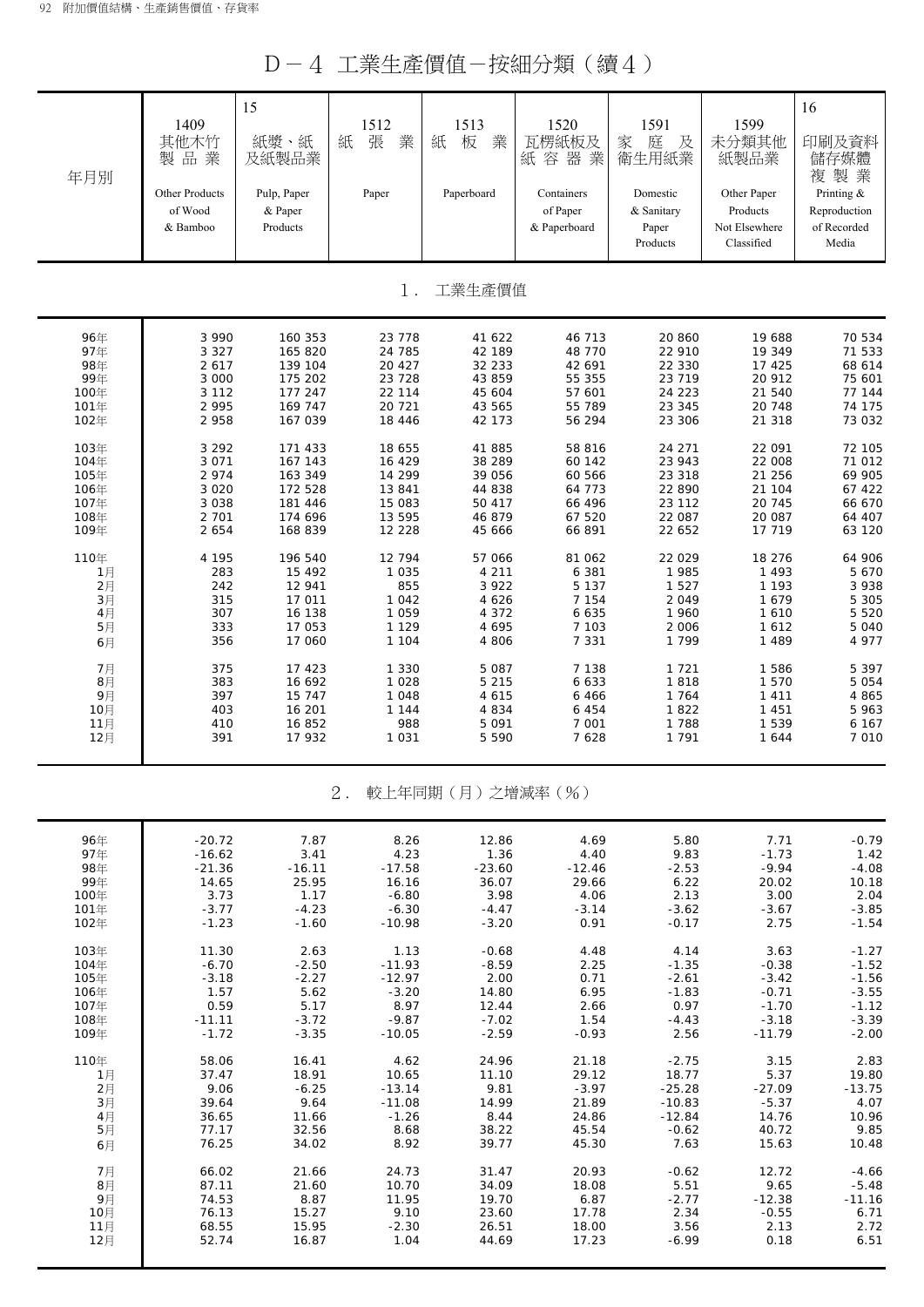D-4 Production Value of Industries - By Detailed Industry (Cont. 4)

| 18<br>17<br>1602<br>1810<br>1841<br>1601<br>1830<br>1842<br>合成橡膠<br>刷<br>業<br>化學原<br>肥<br>料<br>塑<br>膠<br>印<br>刷<br>印<br>石油及煤<br>及<br>化學原材料肥料<br>業<br>業<br>製品業<br>材料業<br>原<br>料<br>業<br>輔<br>氮化合物業<br>料<br>助<br>原<br>氮化合物塑橡膠<br>Period<br>原料及人纖業<br>Printing<br>Service<br>Petroleum<br>Chemical, Fertilizers,<br>Chemical<br>Fertilizers &<br>Plastic<br>Synthetic<br>& Coal<br>Rubber<br>Activities<br>Material<br>Nitrogen<br>Materials<br>Nitrogen Compounds,<br>Related<br>Products<br>Compounds<br>Materials<br>Plastic & Rubber,<br>Man-made Fibres<br>to Printing<br>1. Production Value of Industries<br>57 431<br>2 008 222<br>10 775<br>2007<br>13 104<br>1 140 640<br>1 191 235<br>598 821<br>51 598<br>13 889<br>1 966 525<br>17 736<br>2008<br>57 645<br>1 302 003<br>1 202 384<br>562 152<br>59 119<br>55 799<br>12 814<br>45 599<br>2009<br>954 425<br>1 601 296<br>968 588<br>16 176<br>465 155<br>61 232<br>14 369<br>1 106 042<br>2 155 322<br>616 285<br>2010<br>1 318 110<br>14 641<br>63 823<br>62 668<br>14 4 7 6<br>1 241 463<br>2 269 122<br>1 391 226<br>17 225<br>633 575<br>75 375<br>2011<br>59 561<br>1 326 985<br>18 763<br>590 987<br>2012<br>14 614<br>1 391 894<br>2 134 658<br>64 830<br>13 888<br>1 335 030<br>16 973<br>2013<br>59 143<br>1 319 190<br>2 155 140<br>618 071<br>56 541<br>16 019<br>2014<br>58 812<br>13 29 2<br>1 269 679<br>2 111 249<br>1 321 298<br>596 517<br>55 888<br>57 901<br>13 111<br>1 678 084<br>16 660<br>513 910<br>49 201<br>2015<br>841 452<br>995 667<br>57 382<br>12 523<br>707 064<br>937 754<br>46 295<br>2016<br>1 582 164<br>15 668<br>491 476<br>55 085<br>12 337<br>1 784 677<br>55 751<br>2017<br>784 451<br>1 073 659<br>16 089<br>548 502<br>54 836<br>11 834<br>990 556<br>2 002 461<br>1 225 926<br>15 894<br>605 749<br>2018<br>59 140<br>53 254<br>11 153<br>2019<br>922 011<br>1 642 546<br>975 711<br>15 165<br>516 507<br>53 946<br>52 890<br>10 231<br>588 305<br>1 339 379<br>771 277<br>14 961<br>444 727<br>2020<br>50 856<br>2 052 789<br>2021<br>54 743<br>10 163<br>812 470<br>1 230 141<br>16 487<br>658 793<br>75 056<br>902<br>1 2 7 2<br>48 124<br>4 768<br>52 598<br>147 371<br>86 048<br>6 141<br>Jan.<br>3 2 5 7<br>681<br>80 306<br>54 499<br>134 583<br>1 1 3 0<br>42 432<br>5 4 8 1<br>Feb.<br>4 4 2 6<br>879<br>66 576<br>1 3 9 8<br>56 128<br>174 098<br>103 348<br>7 0 6 5<br>Mar.<br>918<br>4 602<br>64 295<br>174 807<br>101 307<br>1 1 7 5<br>58 698<br>7 3 2 6<br>Apr.<br>1 2 0 3<br>4 2 2 3<br>818<br>67 808<br>182 201<br>107 023<br>60 639<br>7 139<br>May<br>4 2 1 6<br>762<br>68 052<br>173 167<br>102 940<br>1 2 2 2<br>56 423<br>6 5 7 4<br>June<br>763<br>4 6 3 3<br>73 144<br>176 491<br>106 321<br>1 3 4 2<br>55 989<br>6 609<br>July<br>820<br>73 977<br>4 2 3 5<br>175 712<br>106 136<br>1 5 2 0<br>55 614<br>6 3 3 4<br>Aug.<br>789<br>4 0 7 5<br>67 942<br>172 595<br>106 433<br>1 4 1 1<br>52 695<br>6 2 7 6 |  |  |  |  | Unit: NT\$Million |
|-------------------------------------------------------------------------------------------------------------------------------------------------------------------------------------------------------------------------------------------------------------------------------------------------------------------------------------------------------------------------------------------------------------------------------------------------------------------------------------------------------------------------------------------------------------------------------------------------------------------------------------------------------------------------------------------------------------------------------------------------------------------------------------------------------------------------------------------------------------------------------------------------------------------------------------------------------------------------------------------------------------------------------------------------------------------------------------------------------------------------------------------------------------------------------------------------------------------------------------------------------------------------------------------------------------------------------------------------------------------------------------------------------------------------------------------------------------------------------------------------------------------------------------------------------------------------------------------------------------------------------------------------------------------------------------------------------------------------------------------------------------------------------------------------------------------------------------------------------------------------------------------------------------------------------------------------------------------------------------------------------------------------------------------------------------------------------------------------------------------------------------------------------------------------------------------------------------------------------------------------------------------------------------------------------------------------------------------------------------------------------------------------------------------------------------------------------------------------------------------------------------------------------------------------------------------------------------------------------------------------------------------------------------------------------------------------------------------------------------------------------------------------------------------------------------------------------------------------------------------------------------------------------------------------------------------|--|--|--|--|-------------------|
|                                                                                                                                                                                                                                                                                                                                                                                                                                                                                                                                                                                                                                                                                                                                                                                                                                                                                                                                                                                                                                                                                                                                                                                                                                                                                                                                                                                                                                                                                                                                                                                                                                                                                                                                                                                                                                                                                                                                                                                                                                                                                                                                                                                                                                                                                                                                                                                                                                                                                                                                                                                                                                                                                                                                                                                                                                                                                                                                           |  |  |  |  |                   |
|                                                                                                                                                                                                                                                                                                                                                                                                                                                                                                                                                                                                                                                                                                                                                                                                                                                                                                                                                                                                                                                                                                                                                                                                                                                                                                                                                                                                                                                                                                                                                                                                                                                                                                                                                                                                                                                                                                                                                                                                                                                                                                                                                                                                                                                                                                                                                                                                                                                                                                                                                                                                                                                                                                                                                                                                                                                                                                                                           |  |  |  |  |                   |
| 5 0 8 9<br>874<br>75 207<br>184 229<br>1 4 2 1<br>57 901<br>5 5 5 0<br>Oct.<br>113 319<br>988<br>5 1 7 9<br>73 237<br>184 372<br>112 968<br>1659<br>58 388<br>5 1 5 5<br>Nov.                                                                                                                                                                                                                                                                                                                                                                                                                                                                                                                                                                                                                                                                                                                                                                                                                                                                                                                                                                                                                                                                                                                                                                                                                                                                                                                                                                                                                                                                                                                                                                                                                                                                                                                                                                                                                                                                                                                                                                                                                                                                                                                                                                                                                                                                                                                                                                                                                                                                                                                                                                                                                                                                                                                                                             |  |  |  |  | Sep.              |

2. Annual Change Rate (%)

| $-1.73$  | 3.56     | 13.46    | 26.05    | 33.97    | 13.85    | 20.35    | 11.45    | 2007 |
|----------|----------|----------|----------|----------|----------|----------|----------|------|
| 0.37     | 5.99     | 14.15    | $-2.08$  | 0.94     | 64.61    | $-6.12$  | 14.57    | 2008 |
| $-3.20$  | $-7.74$  | $-26.70$ | $-18.57$ | $-19.44$ | $-8.80$  | $-17.25$ | $-22.87$ | 2009 |
| 9.74     | 12.13    | 15.89    | 34.60    | 36.09    | $-9.49$  | 32.49    | 39.97    | 2010 |
| 2.35     | 0.75     | 12.24    | 5.28     | 5.55     | 17.65    | 2.81     | 18.10    | 2011 |
| $-4.96$  | 0.95     | 12.12    | $-5.93$  | $-4.62$  | 8.93     | $-6.72$  | $-13.99$ | 2012 |
| $-0.70$  | $-4.97$  | $-5.22$  | 0.96     | 0.61     | $-9.54$  | 4.58     | $-12.79$ | 2013 |
| $-0.56$  | $-4.29$  | $-3.75$  | $-2.04$  | $-1.03$  | $-5.63$  | $-3.49$  | $-1.15$  | 2014 |
| $-1.55$  | $-1.37$  | $-33.73$ | $-20.52$ | $-24.64$ | 4.00     | $-13.85$ | $-11.97$ | 2015 |
| $-0.90$  | $-4.49$  | $-15.97$ | $-5.72$  | $-5.82$  | $-5.96$  | $-4.37$  | $-5.91$  | 2016 |
| $-4.00$  | $-1.48$  | 10.94    | 12.80    | 14.49    | 2.69     | 11.60    | 20.42    | 2017 |
| $-0.45$  | $-4.08$  | 26.27    | 12.20    | 14.18    | $-1.21$  | 10.44    | 6.08     | 2018 |
| $-2.89$  | $-5.75$  | $-6.92$  | $-17.97$ | $-20.41$ | $-4.59$  | $-14.73$ | $-8.78$  | 2019 |
| $-0.68$  | $-8.27$  | $-36.19$ | $-18.46$ | $-20.95$ | $-1.34$  | $-13.90$ | $-5.73$  | 2020 |
|          |          |          |          |          |          |          |          |      |
| 3.50     | $-0.66$  | 38.10    | 53.26    | 59.49    | 10.19    | 48.13    | 47.59    | 2021 |
| 21.51    | 11.51    | $-36.40$ | 15.53    | 10.61    | 8.22     | 24.22    | 52.79    | Jan. |
| $-12.03$ | $-21.10$ | $-17.85$ | 13.80    | 13.43    | $-9.68$  | 17.21    | 25.35    | Feb. |
| 6.21     | $-5.53$  | 39.49    | 57.43    | 67.64    | $-6.88$  | 53.54    | 40.29    | Mar. |
| 8.15     | 27.61    | 92.05    | 88.97    | 99.55    | $-19.60$ | 79.89    | 105.60   | Apr. |
| 9.49     | 11.78    | 86.08    | 99.91    | 106.14   | $-2.05$  | 89.23    | 166.21   | May  |
| 12.69    | $-0.35$  | 55.25    | 75.58    | 78.51    | $-5.38$  | 69.90    | 135.95   | June |
| $-4.45$  | $-5.89$  | 57.41    | 65.07    | 69.58    | 4.36     | 59.41    | 72.00    | July |
| $-6.13$  | $-1.93$  | 59.28    | 72.66    | 85.87    | 17.71    | 57.64    | 66.53    | Aug. |
| $-10.74$ | $-13.26$ | 41.74    | 63.14    | 82.28    | 12.78    | 42.69    | 46.52    | Sep. |
| 8.15     | $-1.00$  | 68.86    | 52.68    | 64.13    | 32.41    | 42.00    | 18.36    | Oct. |
| 3.19     |          |          |          |          |          |          |          |      |
|          | 0.32     | 61.33    | 46.24    | 58.41    | 62.70    | 36.94    | $-11.09$ | Nov. |
| 8.00     | $-1.96$  | 59.86    | 24.16    | 26.60    | 53.17    | 25.04    | $-9.61$  | Dec. |
|          |          |          |          |          |          |          |          |      |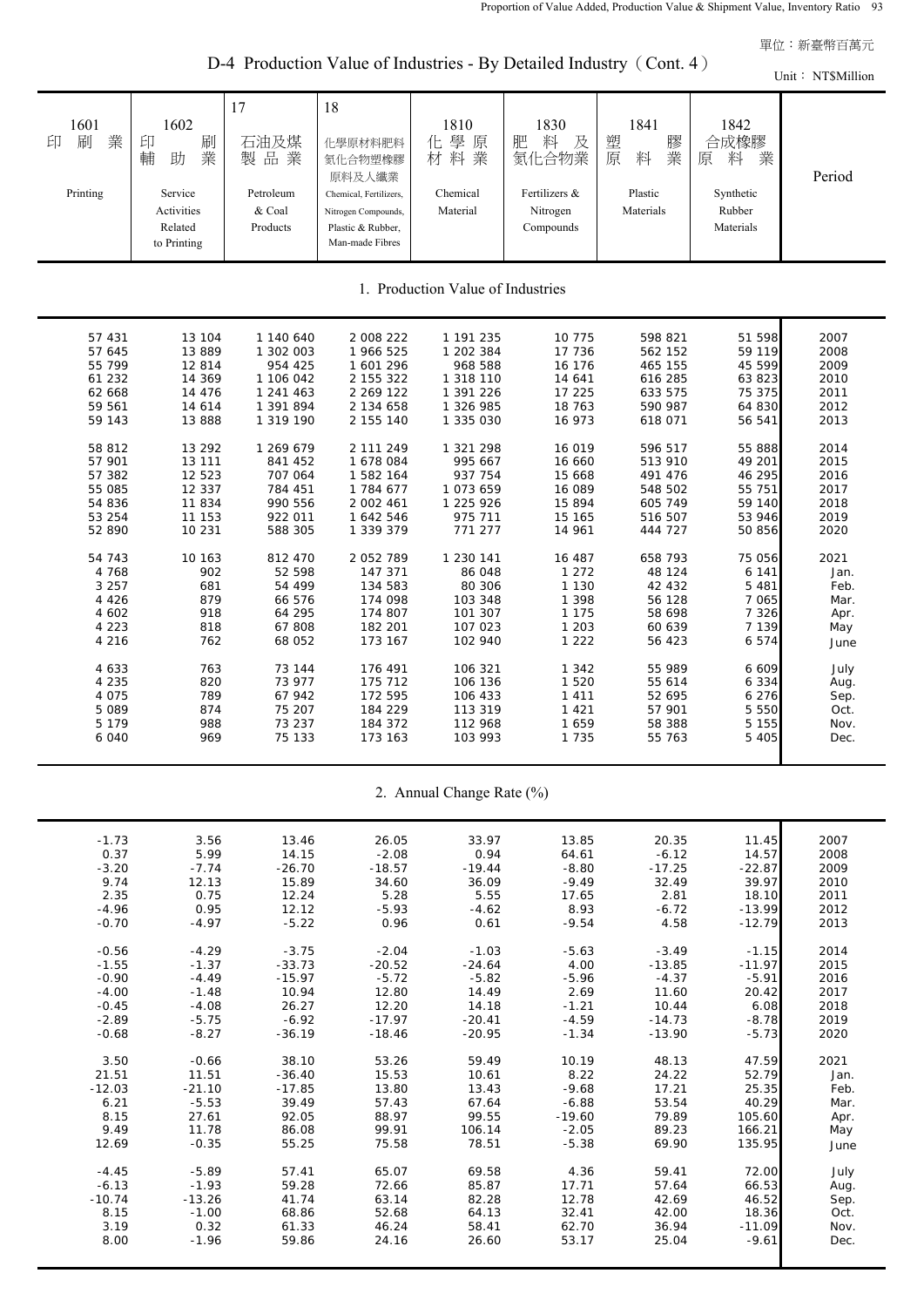D-4 工業生產價值-按細分類(續5)

| 年月別  | 1850<br>造<br>人<br>業<br>纖<br>維<br>Man-made<br>Fibers | 19<br>其他化學<br>製品業<br>Other<br>Chemical<br>Products | 1910<br>農藥及環境<br>業<br>藥<br>用<br>Pesticides<br>$\&$<br>Environmental<br>Agents | 1920<br>塗料、染料<br>及顏料業<br>Coatings,<br>Dyes<br>& Pigments | 1930<br>清潔用品及<br>化粧品業<br>Cleaning<br>Preparations<br>& Cosmetics | 1990<br>未分類其他<br>化學製品業<br>Other Chemical<br>Products<br>Not Elsewhere<br>Classified | 20<br>藥品及醫用<br>化學製品業<br>Pharmaceuticals<br>& Medicinal<br>Chemical<br>Products | 2001<br>原料藥業<br>Raw<br>Material<br>Medicines |
|------|-----------------------------------------------------|----------------------------------------------------|-------------------------------------------------------------------------------|----------------------------------------------------------|------------------------------------------------------------------|-------------------------------------------------------------------------------------|--------------------------------------------------------------------------------|----------------------------------------------|
|      |                                                     |                                                    | $1$ .                                                                         | 工業生產價值                                                   |                                                                  |                                                                                     |                                                                                |                                              |
| 96年  | 155 793                                             | 212 887                                            | 12 406                                                                        | 52 786                                                   | 30 278                                                           | 117 417                                                                             | 54 992                                                                         | 8 7 1 7                                      |
| 97年  | 125 134                                             | 213 197                                            | 16 307                                                                        | 51 850                                                   | 28 031                                                           | 117 010                                                                             | 56 389                                                                         | 9 670                                        |
| 98年  | 105 778                                             | 199 867                                            | 13 26 2                                                                       | 45 177                                                   | 28 048                                                           | 113 381                                                                             | 59 492                                                                         | 10 132                                       |
| 99年  | 142 463                                             | 243 025                                            | 12 795                                                                        | 54 068                                                   | 32 664                                                           | 143 497                                                                             | 62 534                                                                         | 12 793                                       |
| 100年 | 151 720                                             | 251 683                                            | 13 146                                                                        | 54 357                                                   | 35 787                                                           | 148 393                                                                             | 63 846                                                                         | 15 062                                       |
| 101年 | 133 092                                             | 253 562                                            | 14 408                                                                        | 54 654                                                   | 36 517                                                           | 147 983                                                                             | 67 745                                                                         | 16 908                                       |
| 102年 | 128 525                                             | 264 814                                            | 18 084                                                                        | 56 197                                                   | 38 701                                                           | 151 833                                                                             | 70 420                                                                         | 18 240                                       |
| 103年 | 121 527                                             | 274 483                                            | 18 068                                                                        | 59 266                                                   | 40 313                                                           | 156 836                                                                             | 68 835                                                                         | 15 712                                       |
| 104年 | 102 646                                             | 270 144                                            | 17 174                                                                        | 55 227                                                   | 42 130                                                           | 155 613                                                                             | 73 159                                                                         | 16 628                                       |
| 105年 | 90 971                                              | 265 286                                            | 12 030                                                                        | 53 660                                                   | 43 963                                                           | 155 633                                                                             | 76 808                                                                         | 16 164                                       |
| 106年 | 90 677                                              | 273 651                                            | 14 441                                                                        | 53 048                                                   | 43 751                                                           | 162 411                                                                             | 77 297                                                                         | 13 867                                       |
| 107年 | 95 752                                              | 284 198                                            | 14 699                                                                        | 52 748                                                   | 45 730                                                           | 171 022                                                                             | 80 572                                                                         | 16 072                                       |
| 108年 | 81 217                                              | 278 066                                            | 12 646                                                                        | 51 353                                                   | 41 975                                                           | 172 092                                                                             | 86 328                                                                         | 17 018                                       |
| 109年 | 57 557                                              | 259 251                                            | 13 238                                                                        | 48 0 20                                                  | 40 539                                                           | 157 453                                                                             | 91 844                                                                         | 18 520                                       |
| 110年 | 72 312                                              | 289 717                                            | 12 637                                                                        | 52 913                                                   | 42 312                                                           | 181 856                                                                             | 96 324                                                                         | 19 139                                       |
| 1月   | 5 7 8 5                                             | 23 689                                             | 1 0 5 4                                                                       | 4 4 3 0                                                  | 3752                                                             | 14 453                                                                              | 7 7 9 1                                                                        | 1 2 3 7                                      |
| 2月   | 5 2 3 5                                             | 18 4 4 5                                           | 689                                                                           | 3 0 2 6                                                  | 2 8 5 0                                                          | 11 881                                                                              | 5 1 5 9                                                                        | 784                                          |
| 3月   | 6 159                                               | 25 864                                             | 1 2 4 0                                                                       | 4 6 7 9                                                  | 3 6 8 8                                                          | 16 257                                                                              | 7 7 5 9                                                                        | 1886                                         |
| 4月   | 6 3 0 3                                             | 24 002                                             | 1 1 2 0                                                                       | 4 5 7 1                                                  | 3 4 0 1                                                          | 14 910                                                                              | 6 9 2 2                                                                        | 1 4 4 9                                      |
| 5月   | 6 1 9 6                                             | 24 7 27                                            | 1 1 0 5                                                                       | 4 6 9 5                                                  | 3 4 9 0                                                          | 15 437                                                                              | 8 1 6 9                                                                        | 1 7 8 9                                      |
| 6月   | 6 0 0 8                                             | 24 960                                             | 1 209                                                                         | 4 7 1 9                                                  | 3 4 6 3                                                          | 15 569                                                                              | 8 8 2 1                                                                        | 1 7 8 9                                      |
| 7月   | 6 2 3 0                                             | 25 740                                             | 1 0 9 0                                                                       | 4 7 7 5                                                  | 3720                                                             | 16 155                                                                              | 8 5 1 7                                                                        | 1699                                         |
| 8月   | 6 108                                               | 24 587                                             | 949                                                                           | 4 4 0 0                                                  | 3 6 7 5                                                          | 15 564                                                                              | 8 6 4 7                                                                        | 1 4 3 6                                      |
| 9月   | 5 7 8 1                                             | 23 949                                             | 1 0 9 1                                                                       | 4 0 6 5                                                  | 3 6 3 1                                                          | 15 163                                                                              | 10 044                                                                         | 1611                                         |
| 10月  | 6 0 38                                              | 23 3 25                                            | 880                                                                           | 4 0 8 5                                                  | 3 1 9 2                                                          | 15 168                                                                              | 7 4 6 6                                                                        | 1 4 6 2                                      |
| 11月  | 6 203                                               | 24 335                                             | 1 0 4 4                                                                       | 4 5 7 3                                                  | 3 4 2 6                                                          | 15 29 2                                                                             | 8939                                                                           | 2 4 5 6                                      |
| 12月  | 6 2 6 7                                             | 26 094                                             | 1 1 6 9                                                                       | 4894                                                     | 4 0 2 4                                                          | 16 007                                                                              | 8 0 9 1                                                                        | 1 540                                        |
|      |                                                     |                                                    | $2$ .                                                                         | 較上年同期(月)之增減率(%)                                          |                                                                  |                                                                                     |                                                                                |                                              |
| 96年  | 3.43                                                | 6.89                                               | 25.56                                                                         | 4.89                                                     | 1.57                                                             | 7.58                                                                                | 7.25                                                                           | 36.84                                        |
| 97年  | $-19.68$                                            | 0.15                                               | 31.44                                                                         | $-1.77$                                                  | $-7.42$                                                          | $-0.35$                                                                             | 2.54                                                                           | 10.93                                        |
| 98年  | $-15.47$                                            | $-6.25$                                            | $-18.67$                                                                      | $-12.87$                                                 | 0.06                                                             | $-3.10$                                                                             | 5.50                                                                           | 4.78                                         |
| 99年  | 34.68                                               | 21.59                                              | $-3.52$                                                                       | 19.68                                                    | 16.46                                                            | 26.56                                                                               | 5.11                                                                           | 26.25                                        |
| 100年 | 6.50                                                | 3.56                                               | 2.74                                                                          | 0.53                                                     | 9.56                                                             | 3.41                                                                                | 2.10                                                                           | 17.74                                        |
| 101年 | $-12.28$                                            | 0.75                                               | 9.60                                                                          | 0.55                                                     | 2.04                                                             | $-0.28$                                                                             | 6.11                                                                           | 12.26                                        |
| 102年 | $-3.43$                                             | 4.44                                               | 25.52                                                                         | 2.82                                                     | 5.98                                                             | 2.60                                                                                | 3.95                                                                           | 7.87                                         |
| 103年 | $-5.44$                                             | 3.65                                               | $-0.09$                                                                       | 5.46                                                     | 4.17                                                             | 3.30                                                                                | $-2.25$                                                                        | $-13.86$                                     |
| 104年 | $-15.54$                                            | $-1.58$                                            | $-4.95$                                                                       | $-6.82$                                                  | 4.51                                                             | $-0.78$                                                                             | 6.28                                                                           | 5.83                                         |
| 105年 | $-11.37$                                            | $-1.80$                                            | $-29.95$                                                                      | $-2.84$                                                  | 4.35                                                             | 0.01                                                                                | 4.99                                                                           | $-2.79$                                      |
| 106年 | $-0.32$                                             | 3.15                                               | 20.04                                                                         | $-1.14$                                                  | $-0.48$                                                          | 4.36                                                                                | 0.64                                                                           | $-14.21$                                     |
| 107年 | 5.60                                                | 3.85                                               | 1.79                                                                          | $-0.57$                                                  | 4.52                                                             | 5.30                                                                                | 4.24                                                                           | 15.90                                        |
| 108年 | $-15.18$                                            | $-2.16$                                            | $-13.96$                                                                      | $-2.64$                                                  | $-8.21$                                                          | 0.63                                                                                | 7.14                                                                           | 5.89                                         |
| 109年 | $-29.13$                                            | $-6.77$                                            | 4.68                                                                          | $-6.49$                                                  | $-3.42$                                                          | $-8.51$                                                                             | 6.39                                                                           | 8.82                                         |
| 110年 | 25.63                                               | 11.75                                              | $-4.54$                                                                       | 10.19                                                    | 4.37                                                             | 15.50                                                                               | 4.88                                                                           | 3.34                                         |
| 1月   | $-0.86$                                             | 16.71                                              | 50.47                                                                         | 16.85                                                    | 14.46                                                            | 15.37                                                                               | 23.95                                                                          | $-2.96$                                      |
| 2月   | $-7.19$                                             | $-15.73$                                           | $-39.83$                                                                      | $-28.05$                                                 | -14.86                                                           | $-9.94$                                                                             | $-29.69$                                                                       | $-53.87$                                     |
| 3月   | 5.37                                                | 6.58                                               | $-7.04$                                                                       | $-3.01$                                                  | 3.90                                                             | 11.66                                                                               | $-5.73$                                                                        | 20.77                                        |
| 4月   | 54.26                                               | 12.55                                              | $-4.86$                                                                       | 12.03                                                    | 3.55                                                             | 16.63                                                                               | $-6.03$                                                                        | 5.29                                         |
| 5月   | 89.61                                               | 24.92                                              | $-20.64$                                                                      | 37.08                                                    | 6.58                                                             | 31.91                                                                               | 8.07                                                                           | 4.66                                         |
| 6月   | 63.67                                               | 28.91                                              | 5.59                                                                          | 35.31                                                    | 14.93                                                            | 32.88                                                                               | 15.49                                                                          | 17.54                                        |
| 7月   | 56.76                                               | 21.48                                              | 11.95                                                                         | 26.21                                                    | 13.37                                                            | 22.85                                                                               | 4.28                                                                           | 17.45                                        |
| 8月   | 42.22                                               | 17.57                                              | $-5.40$                                                                       | 19.55                                                    | 6.02                                                             | 21.93                                                                               | 15.34                                                                          | $-0.53$                                      |

9月 | 16.99 7.54 11.58 1.78 0.76 10.72 22.84 -13.61 10月 | 18.70 6.73 -26.54 3.34 -5.34 13.77 -3.06 -7.71 11月 16.97 8.81 -22.22 7.83 3.18 13.60 9.06 56.92 12月 11.68 9.99 37.19 7.46 7.32 9.87 5.22 4.71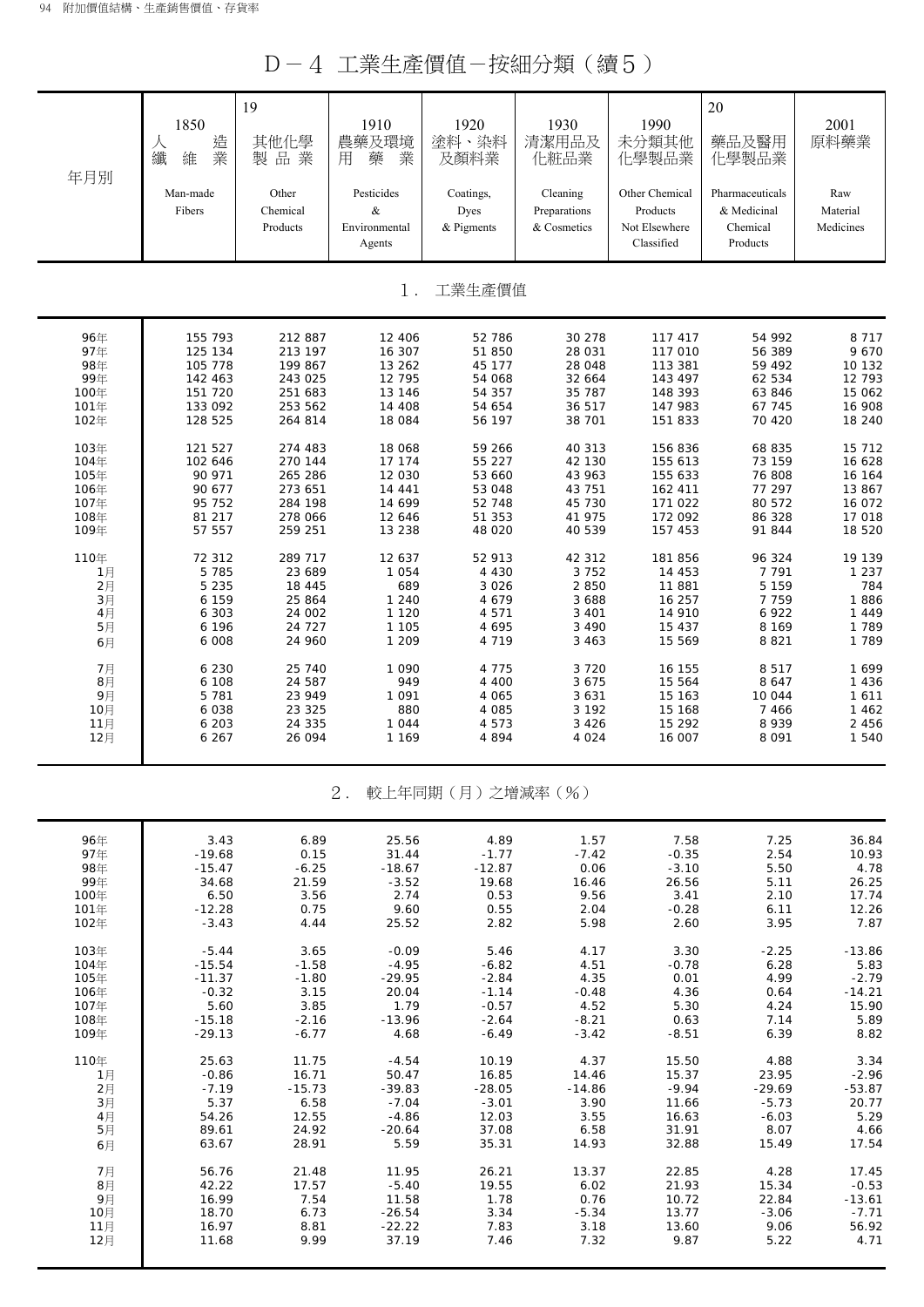D-4 Production Value of Industries - By Detailed Industry (Cont. 5)

 21 2002 2003 2004 2005 2101 2102 西 藥 業 | 醫用生物 | 中 藥 業 | 醫用化學 | 橡膠製品業 | 輪 胎 業 | 工業用橡膠 製 品 業 まん まん 製 品 業 まん 製 品 業 まん 製 品 業 Drugs Medicinal Chinese Medicinal Rubber Tires Industrial & Biological Medicines Chemical Products Rubber Medicines **Products** Products Products Products Products Products 37 137 1 107 5 544 2 488 85 632 42 619 15 983 2007 36 668 824 5 702 3 524 86 307 41 490 17 734 2008 36 286 2 342 5 748 4 984 72 145 36 483 13 632 2009 36 621 824 6 183 6 114 92 158 45 195 19 487 2010 34 138 906 6 904 6 836 102 558 51 347 21 509 2011 35 322 956 7 023 7 537 98 803 49 984 20 886 2012 36 195 893 7 157 7 936 96 354 47 870 21 238 2013 37 155 1 182 7 670 7 116 100 289 46 886 23 929 2014 39 690 980 7 680 8 182 98 397 45 839 23 213 2015 42 669 1 136 7 731 9 109 93 613 41 424 22 858 2016 44 890 1 449 7 945 9 145 96 439 41 345 24 073 2017 44 426 1 701 8 143 10 230 94 653 39 424 23 701 2018 47 614 2 424 8 656 10 616 97 857 43 233 23 223 2019 49 463 2 239 8 694 12 928 94 664 42 451 22 489 2020 47 509 7 181 8 288 14 206 101 743 37 783 27 601 2021 4 323 200 760 1 271 8 445 3 400 2 161 Jan. 2 988 85 532 769 6 373 2 596 1 663 Feb. 4 040 103 745 985 9 487 3 702 2 467 Mar. 3 601 80 714 1 078 8 607 3 458 2 172 Apr. 4 130 358 662 1 230 8 787 3 180 2 414 May 4 453 782 591 1 205 8 593 3 069 2 4 25 June Period 1. Production Value of Industries Unit: NT\$Million

|  |  | 2. Annual Change Rate (%) |  |  |  |
|--|--|---------------------------|--|--|--|
|--|--|---------------------------|--|--|--|

 3 946 963 660 1 249 8 672 3 088 2 434 July 3 768 1 030 623 1 790 8 419 3 089 2 327 Aug. 4 249 2 237 2 725 1 222 8 372 2 922 2 308 Sep. 3 676 563 701 1 064 8 307 2 969 2 342 Oct. 3 973 596 758 1 157 8 573 3 055 2 346 Nov. 4 362 183 819 1 186 9 108 3 256 2 542 Dec.

| 1.46     | 10.41    | 11.44    | 7.00     | 7.80     | 10.48    | 13.59    | 2007 |
|----------|----------|----------|----------|----------|----------|----------|------|
| $-1.26$  | $-25.57$ | 2.86     | 41.64    | 0.79     | $-2.65$  | 10.96    | 2008 |
| $-1.04$  | 184.31   | 0.81     | 41.42    | $-16.41$ | $-12.07$ | $-23.13$ | 2009 |
| 0.92     | $-64.83$ | 7.57     | 22.69    | 27.74    | 23.88    | 42.95    | 2010 |
| $-6.78$  | 9.93     | 11.65    | 11.82    | 11.29    | 13.61    | 10.38    | 2011 |
| 3.47     | 5.59     | 1.72     | 10.24    | $-3.66$  | $-2.65$  | $-2.90$  | 2012 |
| 2.47     | $-6.67$  | 1.91     | 5.30     | $-2.48$  | $-4.23$  | 1.68     | 2013 |
|          |          |          |          |          |          |          |      |
| 2.65     | 32.40    | 7.17     | $-10.34$ | 4.08     | $-2.05$  | 12.67    | 2014 |
| 6.82     | $-17.10$ | 0.12     | 14.98    | $-1.89$  | $-2.23$  | $-2.99$  | 2015 |
| 7.51     | 15.91    | 0.67     | 11.33    | $-4.86$  | $-9.63$  | $-1.53$  | 2016 |
| 5.20     | 27.64    | 2.78     | 0.40     | 3.02     | $-0.19$  | 5.31     | 2017 |
| $-1.03$  | 17.37    | 2.49     | 11.86    | $-1.85$  | $-4.64$  | $-1.54$  | 2018 |
| 7.18     | 42.50    | 6.30     | 3.77     | 3.39     | 9.66     | $-2.01$  | 2019 |
| 3.88     | $-7.64$  | 0.44     | 21.78    | $-3.26$  | $-1.81$  | $-3.16$  | 2020 |
|          |          |          |          |          |          |          |      |
| $-3.95$  | 220.72   | $-4.67$  | 9.89     | 7.48     | $-11.00$ | 22.73    | 2021 |
| 23.79    | 520.56   | 7.48     | 63.13    | 24.90    | 9.26     | 31.76    | Jan. |
| $-21.40$ | 110.55   | $-35.97$ | $-20.25$ | $-20.98$ | $-32.13$ | $-6.00$  | Feb. |
| $-14.32$ | 74.74    | $-6.77$  | $-10.14$ | 9.40     | $-1.43$  | 21.05    | Mar. |
| $-10.69$ | $-73.01$ | 2.43     | 11.81    | 32.93    | 34.78    | 22.29    | Apr. |
| 4.48     | 211.30   | $-4.48$  | 12.98    | 42.29    | 35.23    | 40.78    | May  |
| 8.96     | 251.86   | $-14.66$ | 8.23     | 25.88    | $-0.83$  | 47.68    | June |
|          |          |          |          |          |          |          |      |
| $-10.49$ | 214.38   | $-12.61$ | $-0.12$  | 7.65     | $-17.86$ | 32.70    | July |
| $-3.92$  | 342.41   | $-6.81$  | 45.54    | 4.56     | $-18.76$ | 31.09    | Aug. |
| 1.35     | 537.75   | $-4.30$  | 20.89    | $-5.72$  | $-27.60$ | 14.73    | Sep. |
| $-11.65$ | 635.35   | 5.42     | $-12.47$ | $-0.20$  | $-24.10$ | 23.08    | Oct. |
| $-12.00$ | 39.85    | 11.80    | 14.17    | $-2.30$  | $-23.28$ | 11.65    | Nov. |
| 4.24     | 128.75   | 8.96     | $-1.33$  | $-5.16$  | $-23.53$ | 11.34    | Dec. |
|          |          |          |          |          |          |          |      |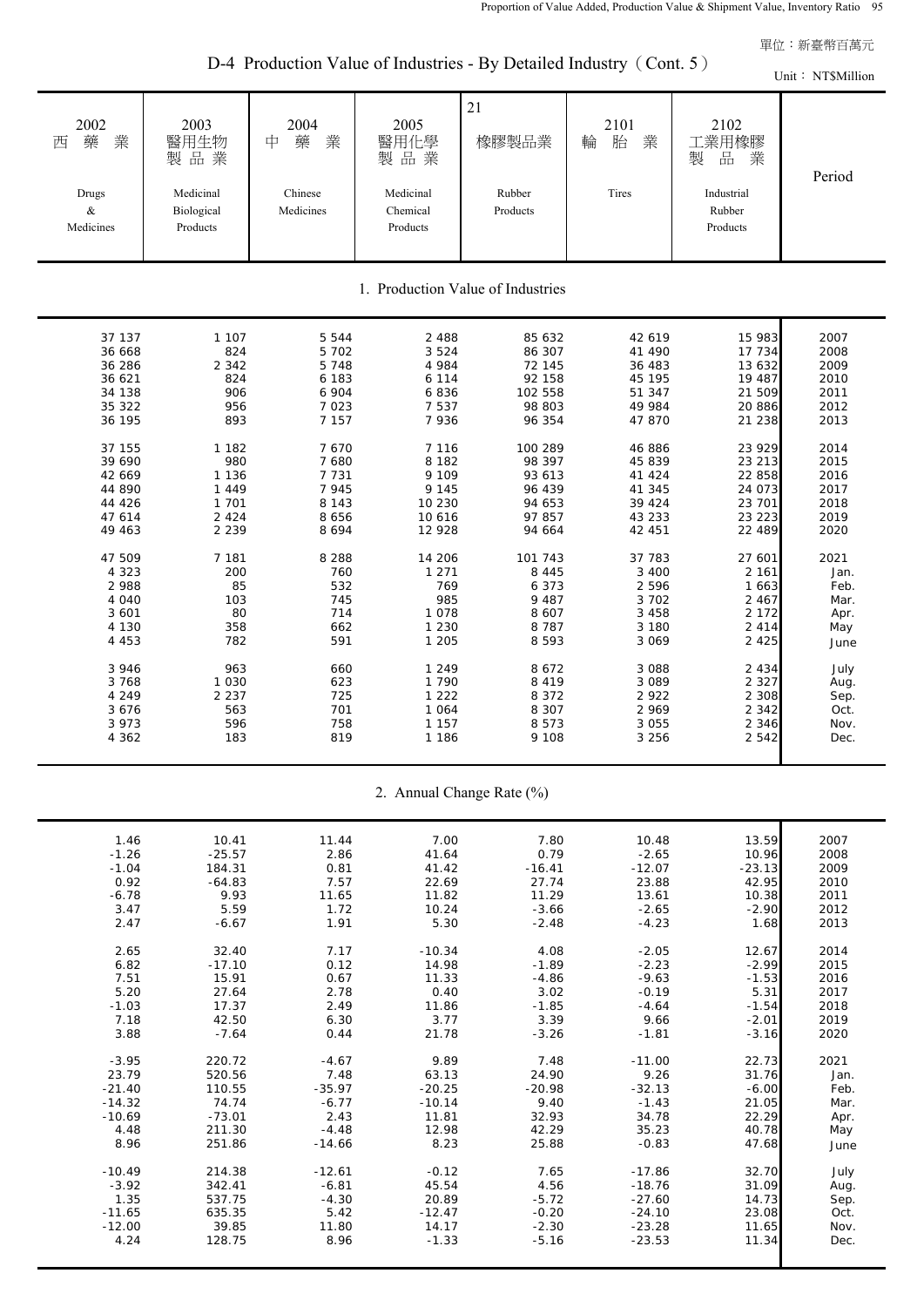D-4 工業生產價值-按細分類(續6)

| 年月別   | 2109<br>其他橡膠<br>製品業<br>Other<br>Rubber<br>Products | 22<br>塑<br>膠<br>製<br>業<br>品<br>Plastic<br>Products | 2201<br>塑膠皮、<br>板及管材業<br>Plastic<br>Sheets,<br>Pipes<br>& Tubes | 2202<br>塑<br>膠<br>業<br>膜<br>袋<br>Plastic<br>Films<br>& Bags | 2203<br>外殼<br>塑<br>膠<br>及配件業<br>Plastic Cabinet<br>$\&$<br>Parts Products | 2209<br>其他塑膠<br>製品業<br>Other<br>Plastic<br>Products | 23<br>非金屬礦物<br>品<br>製<br>業<br>Other<br>Non-metallic<br>Mineral<br>Products |
|-------|----------------------------------------------------|----------------------------------------------------|-----------------------------------------------------------------|-------------------------------------------------------------|---------------------------------------------------------------------------|-----------------------------------------------------|----------------------------------------------------------------------------|
|       |                                                    |                                                    | $1$ .                                                           | 工業生產價值                                                      |                                                                           |                                                     |                                                                            |
| 96年   | 27 031                                             | 289 150                                            | 64 772                                                          | 30 714                                                      | 34 779                                                                    | 158 885                                             | 218 403                                                                    |
| 97年   | 27 083                                             | 281 763                                            | 59 812                                                          | 35 716                                                      | 35 199                                                                    | 151 036                                             | 217 736                                                                    |
| 98年   | 22 0 29                                            | 242 869                                            | 52 368                                                          | 31 737                                                      | 28 506                                                                    | 130 258                                             | 187 411                                                                    |
| 99年   | 27 476                                             | 285 604                                            | 61 641                                                          | 36 921                                                      | 36 070                                                                    | 150 972                                             | 207 394                                                                    |
| 100年  | 29 702                                             | 295 484                                            | 62 407                                                          | 36 642                                                      | 43 562                                                                    | 152 874                                             | 221 630                                                                    |
| 101年  | 27 933                                             | 295 199                                            | 60 4 64                                                         | 36 920                                                      | 45 115                                                                    | 152 701                                             | 215 679                                                                    |
| 102年  | 27 247                                             | 297 049                                            | 60 571                                                          | 36 737                                                      | 40 592                                                                    | 159 149                                             | 225 381                                                                    |
| 103年  | 29 474                                             | 310 696                                            | 62 458                                                          | 39 853                                                      | 37 603                                                                    | 170 782                                             | 237 124                                                                    |
| 104年  | 29 345                                             | 300 291                                            | 58 502                                                          | 37 485                                                      | 35 936                                                                    | 168 369                                             | 226 106                                                                    |
| 105年  | 29 331                                             | 292 186                                            | 56 767                                                          | 34 743                                                      | 33 7 21                                                                   | 166 954                                             | 199 847                                                                    |
| 106年  | 31 021                                             | 288 755                                            | 55 131                                                          | 34 322                                                      | 32 194                                                                    | 167 107                                             | 190 194                                                                    |
| 107年  | 31 527                                             | 297 492                                            | 54 917                                                          | 34 674                                                      | 33 648                                                                    | 174 253                                             | 200 134                                                                    |
| 108年  | 31 401                                             | 289 188                                            | 51 395                                                          | 33 164                                                      | 33 190                                                                    | 171 439                                             | 207 155                                                                    |
| 109年  | 29 7 24                                            | 284 589                                            | 51 037                                                          | 31 161                                                      | 34 832                                                                    | 167 559                                             | 218 874                                                                    |
| 110年  | 36 359                                             | 317 141                                            | 62 030                                                          | 35 773                                                      | 40 156                                                                    | 179 180                                             | 242 315                                                                    |
| 1月    | 2885                                               | 25 24 2                                            | 5 0 9 0                                                         | 2865                                                        | 3 1 9 9                                                                   | 14 087                                              | 20 940                                                                     |
| $2$ 月 | 2 1 1 4                                            | 19 789                                             | 3 8 7 8                                                         | 2 2 3 9                                                     | 2 4 4 4                                                                   | 11 2 28                                             | 14 908                                                                     |
| 3月    | 3 3 1 8                                            | 28 645                                             | 5 7 7 6                                                         | 3 1 9 2                                                     | 3 5 9 2                                                                   | 16 084                                              | 20 987                                                                     |
| 4月    | 2 9 7 7                                            | 26 218                                             | 5 3 7 9                                                         | 2 9 4 5                                                     | 3 0 5 0                                                                   | 14 845                                              | 20 307                                                                     |
| 5月    | 3 1 9 3                                            | 27 275                                             | 5 3 9 5                                                         | 3 0 8 6                                                     | 3 1 5 4                                                                   | 15 640                                              | 20 664                                                                     |
| 6月    | 3 100                                              | 27 890                                             | 5 2 9 4                                                         | 3 1 2 6                                                     | 3 4 2 8                                                                   | 16 041                                              | 19 076                                                                     |
| 7月    | 3 1 4 9                                            | 27 979                                             | 5 1 1 3                                                         | 3 2 0 9                                                     | 3 7 2 0                                                                   | 15 937                                              | 20 584                                                                     |
| 8月    | 3 0 0 3                                            | 27 334                                             | 5 1 6 3                                                         | 3 1 0 4                                                     | 3 6 6 5                                                                   | 15 402                                              | 19 634                                                                     |
| 9月    | 3 1 4 2                                            | 25 417                                             | 5 0 2 1                                                         | 2 8 8 5                                                     | 3 4 0 6                                                                   | 14 106                                              | 19 617                                                                     |
| 10月   | 2 9 9 6                                            | 26 625                                             | 5 2 5 3                                                         | 2 9 6 7                                                     | 3 4 8 7                                                                   | 14 918                                              | 20 497                                                                     |
| 11月   | 3 1 7 1                                            | 27 571                                             | 5 5 3 4                                                         | 3 0 8 4                                                     | 3 4 6 2                                                                   | 15 4 9 1                                            | 21 968                                                                     |
| 12月   | 3 3 1 0                                            | 27 157                                             | 5 1 3 5                                                         | 3 0 7 2                                                     | 3 5 4 9                                                                   | 15 401                                              | 23 132                                                                     |
|       |                                                    | 2.                                                 |                                                                 | 較上年同期(月)之增減率(%)                                             |                                                                           |                                                     |                                                                            |
| 96年   | 0.90                                               | 2.77                                               | $-0.79$                                                         | 17.60                                                       | $-2.19$                                                                   | 2.92                                                | $-0.24$                                                                    |
| 97年   | 0.19                                               | $-2.55$                                            | $-7.66$                                                         | 16.28                                                       | 1.21                                                                      | $-4.94$                                             | $-0.31$                                                                    |
| 98年   | $-18.66$                                           | $-13.80$                                           | $-12.44$                                                        | $-11.14$                                                    | $-19.02$                                                                  | $-13.76$                                            | $-13.93$                                                                   |
| 99年   | 24.72                                              | 17.60                                              | 17.71                                                           | 16.34                                                       | 26.54                                                                     | 15.90                                               | 10.66                                                                      |
| 100年  | 8.10                                               | 3.46                                               | 1.24                                                            | $-0.76$                                                     | 20.77                                                                     | 1.26                                                | 6.86                                                                       |
| 101年  | $-5.96$                                            | $-0.10$                                            | $-3.11$                                                         | 0.76                                                        | 3.56                                                                      | $-0.11$                                             | $-2.69$                                                                    |
| 102年  | $-2.45$                                            | 0.63                                               | 0.18                                                            | $-0.49$                                                     | $-10.02$                                                                  | 4.22                                                | 4.50                                                                       |
| 103年  | 8.17                                               | 4.59                                               | 3.12                                                            | 8.48                                                        | $-7.37$                                                                   | 7.31                                                | 5.21                                                                       |
| 104年  | $-0.44$                                            | $-3.35$                                            | $-6.33$                                                         | $-5.94$                                                     | $-4.43$                                                                   | $-1.41$                                             | $-4.65$                                                                    |
| 105年  | $-0.05$                                            | $-2.70$                                            | $-2.97$                                                         | $-7.31$                                                     | $-6.16$                                                                   | $-0.84$                                             | $-11.61$                                                                   |
| 106年  | 5.76                                               | $-1.17$                                            | $-2.88$                                                         | $-1.21$                                                     | $-4.53$                                                                   | 0.09                                                | $-4.83$                                                                    |
| 107年  | 1.63                                               | 3.03                                               | $-0.39$                                                         | 1.03                                                        | 4.52                                                                      | 4.28                                                | 5.23                                                                       |
| 108年  | $-0.40$                                            | $-2.79$                                            | $-6.41$                                                         | $-4.36$                                                     | $-1.36$                                                                   | $-1.62$                                             | 3.51                                                                       |
| 109年  | $-5.34$                                            | $-1.59$                                            | $-0.70$                                                         | $-6.04$                                                     | 4.95                                                                      | $-2.26$                                             | 5.66                                                                       |
| 110年  | 22.32                                              | 11.44                                              | 21.54                                                           | 14.80                                                       | 15.29                                                                     | 6.94                                                | 10.71                                                                      |
| 1月    | 43.52                                              | 23.18                                              | 38.82                                                           | 28.88                                                       | 31.51                                                                     | 15.77                                               | 27.66                                                                      |
| 2月    | $-14.45$                                           | $-12.28$                                           | $-8.98$                                                         | $-11.37$                                                    | $-7.51$                                                                   | $-14.48$                                            | $-9.73$                                                                    |
| 3月    | 15.27                                              | 12.28                                              | 22.76                                                           | 15.11                                                       | 24.21                                                                     | 6.22                                                | 11.68                                                                      |
| 4月    | 39.55                                              | 14.36                                              | 38.81                                                           | 11.40                                                       | 11.08                                                                     | 8.66                                                | 10.22                                                                      |
| 5月    | 51.38                                              | 25.82                                              | 43.17                                                           | 21.09                                                       | 23.02                                                                     | 22.21                                               | 18.28                                                                      |
| 6月    | 48.29                                              | 24.68                                              | 33.26                                                           | 28.12                                                       | 35.65                                                                     | 19.45                                               | 5.77                                                                       |
| 7月    | 27.97                                              | 12.76                                              | 20.92                                                           | 22.91                                                       | 22.52                                                                     | 6.69                                                | 12.26                                                                      |
| 8月    | 21.36                                              | 12.40                                              | 22.03                                                           | 20.99                                                       | 16.37                                                                     | 7.16                                                | 13.27                                                                      |
| 9月    | 10.92                                              | $-0.88$                                            | 11.85                                                           | 7.88                                                        | 8.09                                                                      | $-7.98$                                             | 3.04                                                                       |
| 10月   | 19.41                                              | 13.14                                              | 20.19                                                           | 21.69                                                       | 13.35                                                                     | 9.31                                                | 10.45                                                                      |
| 11月   | 17.87                                              | 12.46                                              | 21.23                                                           | 13.98                                                       | 6.11                                                                      | 10.78                                               | 12.91                                                                      |
| 12月   | 8.05                                               | 3.53                                               | 4.67                                                            | 1.98                                                        | 5.86                                                                      | 2.95                                                | 12.78                                                                      |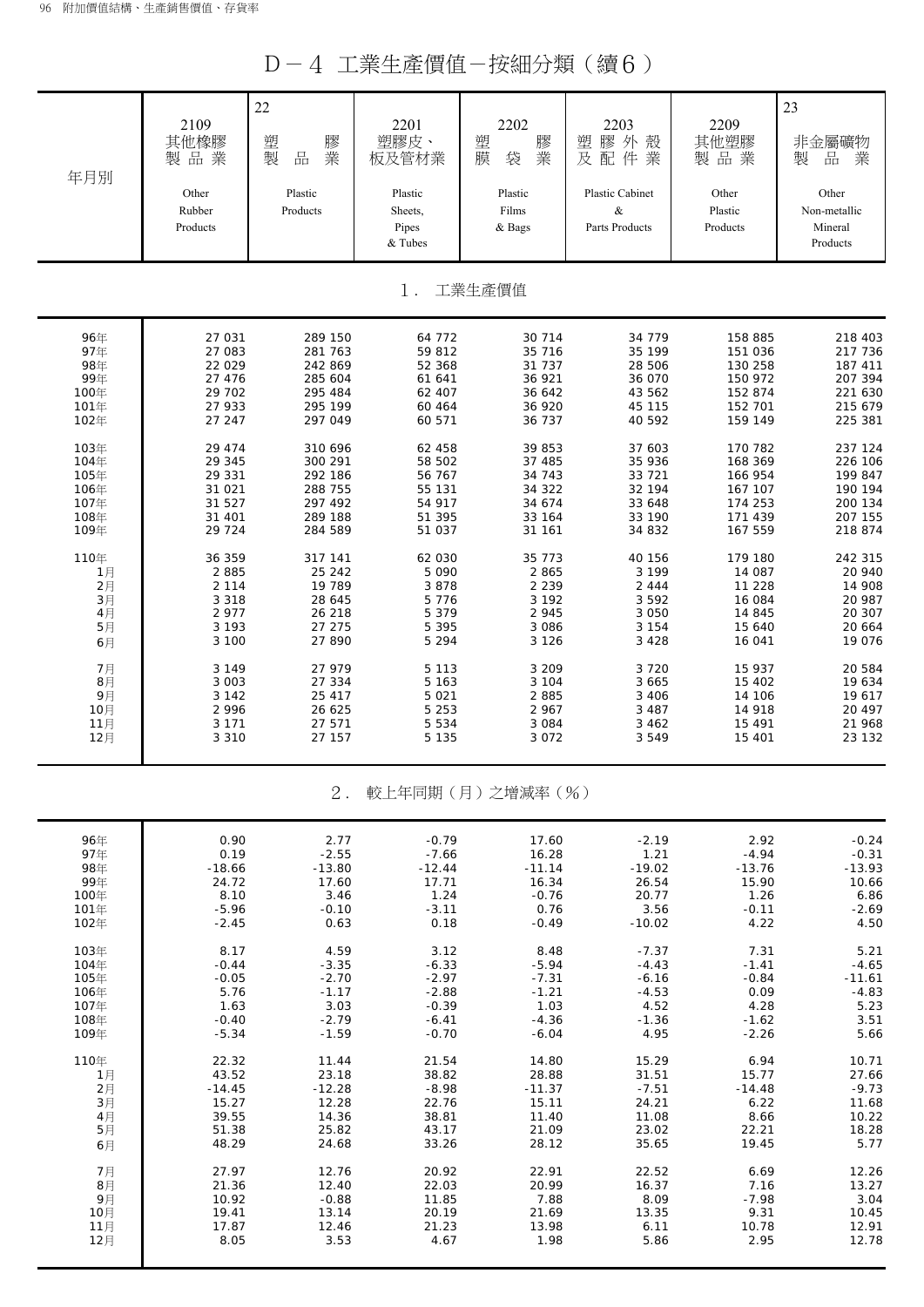Unit: NT\$Million

2311 | 2312 | 2313 | 2319 | 2321 | 2322 | 2329 平板玻璃 ┃玻璃容器業 ┃ 玻 璃 ┃ 其他玻璃 ┃ 耐 火 ┃ 黏土建築 ┃ 其他陶瓷 及其製品業 ┃ ┃ 纖 維 業 ┃ 及其製品業 ┃ 材 料 業 ┃ 材 料 業 ┃ 製 品 業 Sheet Glass Glass Glass Glass Other Glass Refractory Clay Other & Sheet Glass Containers Fiber & Glass Products Building Porcelain Products Naterials & Ceramic Products 7 796 7 608 14 070 13 097 5 804 14 427 3 874 2007 7 617 8 506 13 303 13 078 6 567 13 095 3 323 2008 5 282 8 380 9 119 12 748 5 501 10 175 2 844 2009 6 855 9 882 12 718 14 873 6 600 11 668 3 213 2010 7 063 10 994 14 776 16 505 7 436 12 934 3 370 2011 6 397 10 765 15 138 15 139 7 297 14 184 3 177 2012 6 218 10 465 12 791 14 156 7 036 15 346 3 700 2013 6 519 10 503 13 650 14 081 7 784 16 845 3 789 2014 6 451 10 111 14 988 13 728 7 710 16 799 4 128 2015 6 135 9 986 13 988 11 779 7 492 14 316 3 943 2016 5 554 9 876 13 784 10 328 7 485 12 566 4 532 2017 5 243 10 041 15 674 9 244 8 573 12 684 4 450 2018 5 022 9 967 13 333 8 216 8 439 12 537 4 728 2019 4 004 9 994 10 267 7 961 7 507 13 082 4 931 2020 5 392 9 706 14 333 8 700 7 577 13 599 6 323 2021 414 832 954 724 642 1 236 393 Jan. 425 710 932 559 479 524 336 Feb. 473 885 1 071 830 665 1 121 495 Mar. 386 822 1 147 797 662 1 186 655 Apr. 406 818 1 183 798 678 1 106 486 May 458 848 1 168 742 625 1 158 592 June 462 840 1 263 744 617 1 259 535 July 506 801 1 318 711 637 1 192 539 Aug. 456 861 1 253 677 631 1 120 474 Sep. 480 851 1 323 675 619 1 218 571 Oct. 431 738 1 316 689 667 1 262 704 Nov. 494 700 1 404 753 655 1 219 542 Dec. Period 1. Production Value of Industries

| D-4 Production Value of Industries - By Detailed Industry (Cont. 6) |  |
|---------------------------------------------------------------------|--|
|---------------------------------------------------------------------|--|

2. Annual Change Rate (%)

| 25.55    | $-0.02$  | 4.23     | 22.87    | 5.93     | $-2.90$  | 5.43     | 2007 |
|----------|----------|----------|----------|----------|----------|----------|------|
| $-2.29$  | 11.81    | $-5.45$  | $-0.15$  | 13.14    | $-9.24$  | $-14.22$ | 2008 |
| $-30.66$ | $-1.48$  | $-31.45$ | $-2.52$  | $-16.23$ | $-22.30$ | $-14.41$ | 2009 |
| 29.78    | 17.92    | 39.46    | 16.67    | 19.96    | 14.67    | 12.97    | 2010 |
| 3.03     | 11.25    | 16.19    | 10.98    | 12.68    | 10.86    | 4.89     | 2011 |
| $-9.42$  | $-2.08$  | 2.45     | $-8.28$  | $-1.87$  | 9.66     | $-5.72$  | 2012 |
| $-2.81$  | $-2.78$  | $-15.50$ | $-6.49$  | $-3.57$  | 8.19     | 16.44    | 2013 |
|          |          |          |          |          |          |          |      |
| 4.85     | 0.36     | 6.71     | $-0.53$  | 10.64    | 9.77     | 2.42     | 2014 |
| $-1.05$  | $-3.73$  | 9.81     | $-2.50$  | $-0.95$  | $-0.28$  | 8.93     | 2015 |
| $-4.89$  | $-1.24$  | $-6.68$  | $-14.20$ | $-2.84$  | $-14.78$ | $-4.48$  | 2016 |
| $-9.47$  | $-1.10$  | $-1.46$  | $-12.32$ | $-0.09$  | $-12.22$ | 14.95    | 2017 |
| $-5.60$  | 1.68     | 13.71    | $-10.50$ | 14.53    | 0.94     | $-1.82$  | 2018 |
| $-4.21$  | $-0.74$  | $-14.94$ | $-11.12$ | $-1.57$  | $-1.16$  | 6.25     | 2019 |
| $-20.27$ | 0.27     | $-23.00$ | $-3.10$  | $-11.04$ | 4.35     | 4.29     | 2020 |
|          |          |          |          |          |          |          |      |
| 34.67    | $-2.89$  | 39.61    | 9.28     | 0.94     | 3.96     | 28.24    | 2021 |
| 34.48    | 1.57     | $-7.62$  | 38.33    | 6.29     | 51.15    | $-7.92$  | Jan. |
| 101.37   | $-13.99$ | $-2.54$  | $-0.15$  | $-25.14$ | $-31.61$ | $-7.18$  | Feb. |
| 79.74    | $-0.38$  | 9.19     | 19.79    | $-11.52$ | $-0.31$  | $-14.35$ | Mar. |
| 53.86    | $-0.04$  | 20.51    | 6.81     | 6.52     | 2.36     | 104.13   | Apr. |
| 60.66    | 7.26     | 24.95    | 18.20    | 10.78    | $-8.96$  | 77.08    | May  |
| 62.55    | $-1.75$  | 40.40    | 10.86    | 15.57    | $-1.08$  | 70.39    | June |
|          |          |          |          |          |          |          |      |
| 67.87    | 3.01     | 51.15    | $-2.32$  | 2.15     | 14.14    | 40.24    | July |
| 52.17    | 7.32     | 71.95    | 10.09    | 4.79     | 8.12     | 42.67    | Aug. |
| 6.65     | $-1.54$  | 71.98    | $-4.79$  | 6.35     | $-6.53$  | $-28.05$ | Sep. |
| 2.41     | $-2.33$  | 82.94    | 5.10     | 6.06     | 2.17     | 50.91    | Oct. |
| $-6.90$  | $-10.41$ | 82.90    | 6.92     | 5.21     | 16.61    | 62.82    | Nov. |
| 5.40     | $-20.66$ | 77.23    | 9.45     | $-8.31$  | 5.74     | 38.55    | Dec. |
|          |          |          |          |          |          |          |      |
|          |          |          |          |          |          |          |      |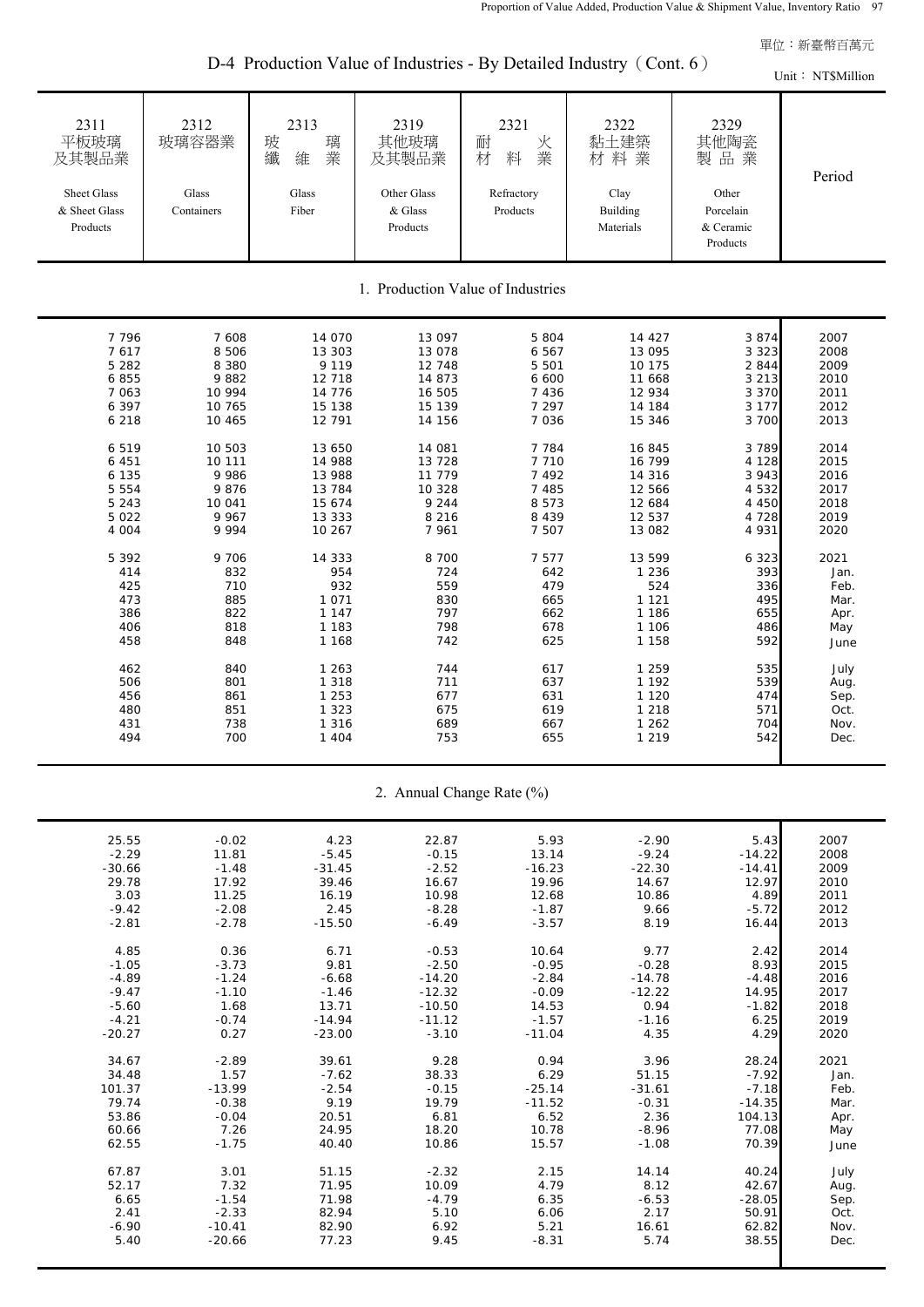D-4 工業生產價值-按細分類(續7)

| 年月別  | 2331<br>泥<br>業<br>水<br>Cement | 2332<br>拌<br>預<br>混凝土業<br>Ready-mix<br>Concrete | 2333<br>水泥及混凝<br>土製品業<br>Cement<br>$\&$<br>Concrete<br>Products | 2340<br>材<br>石<br>業<br>製<br>品<br>Cutting, Shaping<br>&<br>Finishing of Stone | 2391<br>研<br>磨<br>業<br>材<br>料<br>Grinding<br>Materials | 2399<br>未分類其他<br>非金屬礦物<br>品<br>業<br>製<br>Other Non-Metallic<br>Mineral Products<br>Not Elsewhere<br>Classified | 24<br>基<br>本業<br>金<br>屬<br>Basic<br>Metal |
|------|-------------------------------|-------------------------------------------------|-----------------------------------------------------------------|------------------------------------------------------------------------------|--------------------------------------------------------|----------------------------------------------------------------------------------------------------------------|-------------------------------------------|
|      |                               |                                                 | $1$ .                                                           | 工業生產價值                                                                       |                                                        |                                                                                                                |                                           |
| 96年  | 32 942                        | 74 161                                          | 8 2 2 9                                                         | 7 7 9 7                                                                      | 2 4 5 6                                                | 26 141                                                                                                         | 1 642 050                                 |
| 97年  | 32 552                        | 71 972                                          | 10 244                                                          | 7 5 0 5                                                                      | 2 4 2 5                                                | 27 548                                                                                                         | 1 761 382                                 |
| 98年  | 28 517                        | 62 216                                          | 9 1 8 5                                                         | 6 209                                                                        | 1 687                                                  | 25 547                                                                                                         | 1 138 133                                 |
| 99年  | 27 760                        | 68 179                                          | 9 2 7 0                                                         | 6 2 1 7                                                                      | 2 9 6 9                                                | 27 192                                                                                                         | 1 681 390                                 |
| 100年 | 29 883                        | 71 275                                          | 9 4 6 7                                                         | 6 5 4 5                                                                      | 3 3 6 7                                                | 28 014                                                                                                         | 1 801 700                                 |
| 101年 | 30 871                        | 66 299                                          | 9 1 2 0                                                         | 7 0 1 5                                                                      | 3 2 9 1                                                | 26 986                                                                                                         | 1 568 641                                 |
| 102年 | 32 006                        | 71 847                                          | 9 5 9 1                                                         | 8 0 8 1                                                                      | 3 6 3 2                                                | 30 512                                                                                                         | 1 465 002                                 |
| 103年 | 29 347                        | 78 323                                          | 9768                                                            | 8768                                                                         | 3 5 7 3                                                | 34 173                                                                                                         | 1 534 399                                 |
| 104年 | 27 022                        | 74 539                                          | 9 400                                                           | 8 1 6 8                                                                      | 3 2 0 1                                                | 29 860                                                                                                         | 1 216 363                                 |
| 105年 | 23 997                        | 62 216                                          | 9 1 8 1                                                         | 6 3 0 8                                                                      | 2 8 2 5                                                | 27 682                                                                                                         | 1 125 896                                 |
| 106年 | 21 257                        | 60 466                                          | 9 0 4 5                                                         | 5 3 7 6                                                                      | 3 2 1 5                                                | 26 709                                                                                                         | 1 347 043                                 |
| 107年 | 21 564                        | 65 253                                          | 11 050                                                          | 5 1 0 8                                                                      | 3 1 5 8                                                | 28 091                                                                                                         | 1 508 122                                 |
| 108年 | 22 589                        | 75 639                                          | 11 481                                                          | 4 701                                                                        | 2 6 1 2                                                | 27 892                                                                                                         | 1 344 336                                 |
| 109年 | 23 586                        | 89 899                                          | 11 939                                                          | 4 5 4 9                                                                      | 2 3 3 4                                                | 28 8 21                                                                                                        | 1 200 551                                 |
| 110年 | 24 465                        | 99 314                                          | 14 030                                                          | 4 4 1 0                                                                      | 2 4 7 0                                                | 31 996                                                                                                         | 1837233                                   |
| 1月   | 2 2 4 7                       | 9 0 21                                          | 1 1 8 9                                                         | 370                                                                          | 191                                                    | 2 7 2 7                                                                                                        | 126 053                                   |
| 2月   | 1 7 1 3                       | 6 0 7 3                                         | 828                                                             | 247                                                                          | 151                                                    | 1930                                                                                                           | 111 342                                   |
| 3月   | 2 0 4 6                       | 9 0 6 7                                         | 1 1 6 3                                                         | 373                                                                          | 181                                                    | 2617                                                                                                           | 139 159                                   |
| 4月   | 1872                          | 8 5 6 9                                         | 1 166                                                           | 349                                                                          | 181                                                    | 2 5 1 5                                                                                                        | 139 071                                   |
| 5月   | 2 2 7 0                       | 8 3 9 7                                         | 1 1 5 4                                                         | 391                                                                          | 264                                                    | 2 7 1 5                                                                                                        | 150 942                                   |
| 6月   | 2 1 1 9                       | 7 0 4 5                                         | 1 1 2 9                                                         | 383                                                                          | 238                                                    | 2 5 7 0                                                                                                        | 158 793                                   |
| 7月   | 2 2 2 1                       | 8 0 6 9                                         | 1 164                                                           | 425                                                                          | 245                                                    | 2 740                                                                                                          | 166 165                                   |
| 8月   | 1892                          | 7 3 1 4                                         | 1 360                                                           | 389                                                                          | 249                                                    | 2 7 2 6                                                                                                        | 173 366                                   |
| 9月   | 1 5 7 3                       | 8 1 5 2                                         | 1 0 9 9                                                         | 374                                                                          | 207                                                    | 2 7 3 9                                                                                                        | 165 990                                   |
| 10月  | 1942                          | 8 3 8 0                                         | 1 160                                                           | 370                                                                          | 161                                                    | 2 7 4 7                                                                                                        | 173 266                                   |
| 11月  | 2 0 1 4                       | 9 3 4 3                                         | 1 3 2 9                                                         | 365                                                                          | 173                                                    | 2936                                                                                                           | 165 906                                   |
| 12月  | 2 5 5 5                       | 9884                                            | 1 2 8 8                                                         | 373                                                                          | 230                                                    | 3 0 3 6                                                                                                        | 167 179                                   |
|      |                               | $2$ .                                           |                                                                 | 較上年同期(月)之增減率(%)                                                              |                                                        |                                                                                                                |                                           |
| 96年  | $-2.92$                       | $-6.68$                                         | 2.43                                                            | 11.68                                                                        | 6.87                                                   | $-0.33$                                                                                                        | 17.13                                     |
| 97年  | $-1.18$                       | $-2.95$                                         | 24.48                                                           | $-3.73$                                                                      | $-1.28$                                                | 5.38                                                                                                           | 7.27                                      |
| 98年  | $-12.40$                      | $-13.56$                                        | $-10.33$                                                        | $-17.28$                                                                     | $-30.43$                                               | $-7.26$                                                                                                        | $-35.38$                                  |
| 99年  | $-2.66$                       | 9.59                                            | 0.92                                                            | 0.13                                                                         | 76.02                                                  | 6.44                                                                                                           | 47.73                                     |
| 100年 | 7.65                          | 4.54                                            | 2.13                                                            | 5.28                                                                         | 13.41                                                  | 3.02                                                                                                           | 7.16                                      |
| 101年 | 3.31                          | $-6.98$                                         | $-3.66$                                                         | 7.19                                                                         | $-2.26$                                                | $-3.67$                                                                                                        | $-12.94$                                  |
| 102年 | 3.67                          | 8.37                                            | 5.17                                                            | 15.20                                                                        | 10.36                                                  | 13.07                                                                                                          | $-6.61$                                   |
| 103年 | $-8.31$                       | 9.01                                            | 1.84                                                            | 8.50                                                                         | $-1.62$                                                | 12.00                                                                                                          | 4.74                                      |
| 104年 | $-7.92$                       | $-4.83$                                         | $-3.77$                                                         | $-6.84$                                                                      | $-10.40$                                               | $-12.62$                                                                                                       | $-20.73$                                  |
| 105年 | $-11.19$                      | $-16.53$                                        | $-2.33$                                                         | $-22.77$                                                                     | $-11.75$                                               | $-7.29$                                                                                                        | $-7.44$                                   |
| 106年 | $-11.42$                      | $-2.81$                                         | $-1.48$                                                         | $-14.77$                                                                     | 13.80                                                  | $-3.51$                                                                                                        | 19.64                                     |
| 107年 | 1.45                          | 7.92                                            | 22.16                                                           | $-4.99$                                                                      | $-1.79$                                                | 5.18                                                                                                           | 11.96                                     |
| 108年 | 4.75                          | 15.92                                           | 3.90                                                            | $-7.96$                                                                      | $-17.29$                                               | $-0.71$                                                                                                        | $-10.86$                                  |
| 109年 | 4.42                          | 18.85                                           | 3.98                                                            | $-3.24$                                                                      | $-10.64$                                               | 3.33                                                                                                           | $-10.70$                                  |
| 110年 | 3.72                          | 10.47                                           | 17.51                                                           | $-3.06$                                                                      | 5.83                                                   | 11.02                                                                                                          | 53.03                                     |
| 1月   | 17.54                         | 36.98                                           | 54.11                                                           | 4.72                                                                         | 22.03                                                  | 30.32                                                                                                          | 27.65                                     |
| 2月   | $-16.33$                      | $-8.84$                                         | 1.99                                                            | $-37.53$                                                                     | $-9.80$                                                | $-8.53$                                                                                                        | 7.80                                      |
| 3月   | 0.27                          | 22.66                                           | 22.44                                                           | $-16.39$                                                                     | $-7.17$                                                | 5.11                                                                                                           | 26.16                                     |
| 4月   | 9.75                          | 9.96                                            | 16.26                                                           | $-9.42$                                                                      | $-22.33$                                               | 3.42                                                                                                           | 44.82                                     |
| 5月   | 11.62                         | 22.91                                           | 17.55                                                           | 9.05                                                                         | 32.10                                                  | 16.63                                                                                                          | 67.20                                     |
| 6月   | 5.39                          | $-4.26$                                         | 6.45                                                            | 4.79                                                                         | 40.99                                                  | 8.60                                                                                                           | 75.26                                     |
| 7月   | 16.17                         | 4.72                                            | 16.45                                                           | 22.52                                                                        | 29.81                                                  | 13.78                                                                                                          | 88.43                                     |
| 8月   | $-3.50$                       | 7.79                                            | 36.68                                                           | 8.50                                                                         | 2.51                                                   | 13.01                                                                                                          | 80.71                                     |
| 9月   | $-10.10$                      | 1.86                                            | 5.46                                                            | $-2.15$                                                                      | 10.54                                                  | 10.41                                                                                                          | 68.52                                     |
| 10月  | 11.90                         | 5.44                                            | 6.29                                                            | 5.02                                                                         | $-1.28$                                                | 14.09                                                                                                          | 67.11                                     |
| 11月  | $-6.92$                       | 14.55                                           | 22.74                                                           | $-0.22$                                                                      | $-33.65$                                               | 11.77                                                                                                          | 55.63                                     |
| 12月  | 10.38                         | 13.87                                           | 12.12                                                           | $-14.88$                                                                     | 34.05                                                  | 13.75                                                                                                          | 41.20                                     |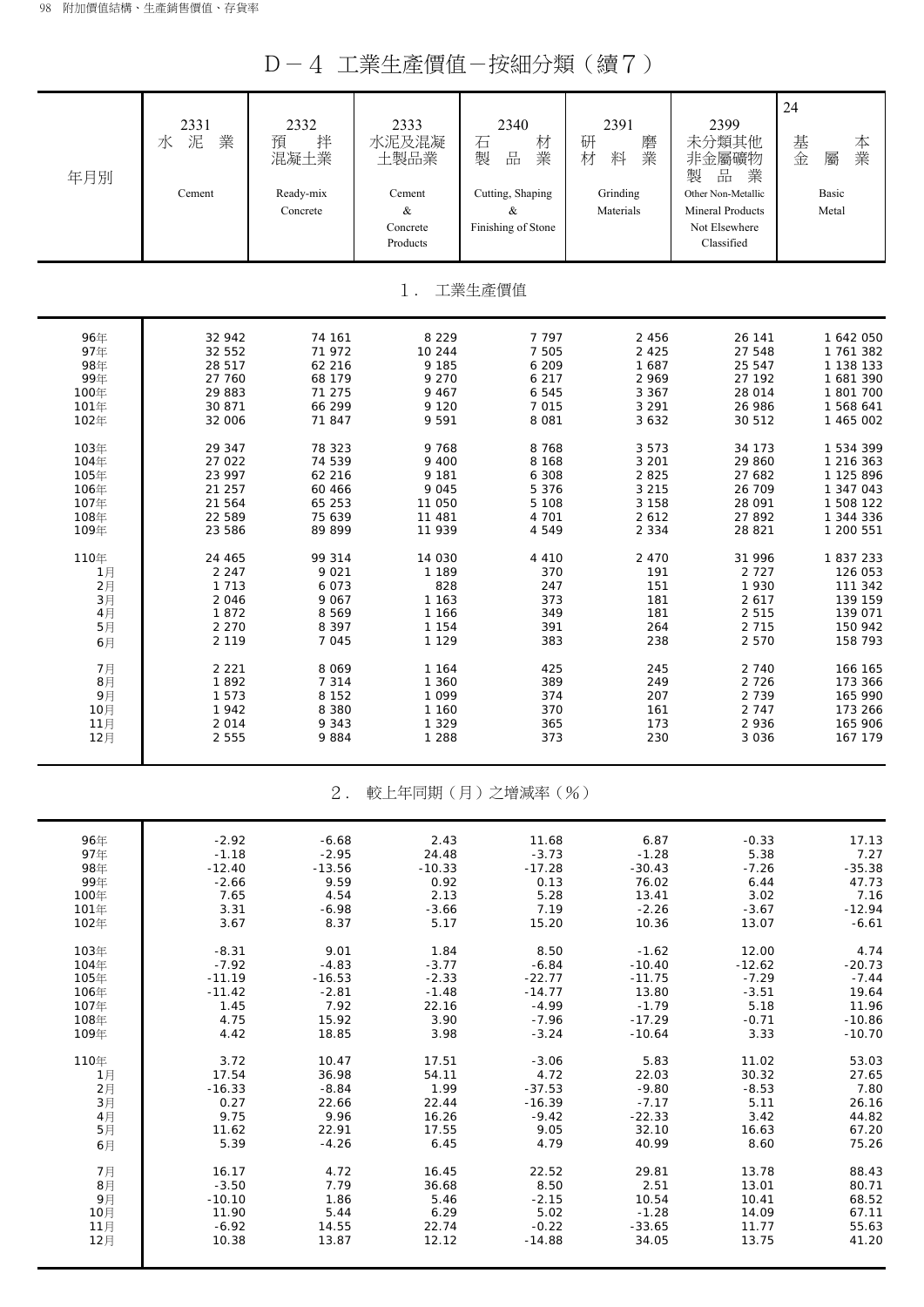D-4 Production Value of Industries - By Detailed Industry (Cont. 7)

| D-4 Production Value of Industries - By Detailed Industry (Cont. $\ell$ )<br>Unit: NT\$Million                                                                                                                      |                                                                                                                                                                                                           |                                                                                                                                                                                                                     |                                                                                                                                                                                                     |                                                                                                                                                                                                         |                                                                                                                                                                                                               |                                                                                                                                                                                                         |                                                                                                                                                             |  |  |  |
|---------------------------------------------------------------------------------------------------------------------------------------------------------------------------------------------------------------------|-----------------------------------------------------------------------------------------------------------------------------------------------------------------------------------------------------------|---------------------------------------------------------------------------------------------------------------------------------------------------------------------------------------------------------------------|-----------------------------------------------------------------------------------------------------------------------------------------------------------------------------------------------------|---------------------------------------------------------------------------------------------------------------------------------------------------------------------------------------------------------|---------------------------------------------------------------------------------------------------------------------------------------------------------------------------------------------------------------|---------------------------------------------------------------------------------------------------------------------------------------------------------------------------------------------------------|-------------------------------------------------------------------------------------------------------------------------------------------------------------|--|--|--|
| 2411<br>鐵業<br>鋼冶<br>鍊<br>Smelting &<br>Refining of<br>Iron &<br>Steel                                                                                                                                               | 2412<br>鐵<br>鋼<br>篇<br>業<br>造<br>Casting of Iron<br>& Steel                                                                                                                                               | 2413<br>鋼鐵軋延<br>及擠型業<br>Rolling &<br>Extruding<br>of Iron &<br>Steel                                                                                                                                                | 2414<br>鐵業<br>鋼<br>伸<br>線<br>Drawing of Iron<br>& Steel                                                                                                                                             | 2421<br>鋁<br>業<br>鍊<br>Smelting &<br>Refining of<br>Aluminum                                                                                                                                            | 2422<br>鋁鑄造業<br>Casting<br>of<br>Aluminum                                                                                                                                                                     | 2423<br>鋁材軋延<br>、擠型及<br>伸線業<br>Rolling,<br>Extruding<br>& Drawing<br>of Aluminum                                                                                                                        | Period                                                                                                                                                      |  |  |  |
|                                                                                                                                                                                                                     |                                                                                                                                                                                                           |                                                                                                                                                                                                                     |                                                                                                                                                                                                     | 1. Production Value of Industries                                                                                                                                                                       |                                                                                                                                                                                                               |                                                                                                                                                                                                         |                                                                                                                                                             |  |  |  |
| 478 909<br>535 221<br>312 900<br>488 487<br>546 957<br>444 257<br>424 293<br>454 583<br>351 901<br>316 959<br>388 142<br>438 873<br>395 272<br>325 444<br>516 237<br>34 011<br>30 511<br>38 072<br>38 354<br>43 815 | 22 644<br>25 305<br>16 848<br>28 490<br>30 944<br>27 319<br>27 131<br>31 331<br>27 817<br>25 213<br>29 506<br>31 431<br>25 231<br>23 093<br>30 229<br>2 4 3 5<br>1 7 5 3<br>2 5 4 8<br>2 5 2 2<br>2 5 1 3 | 847 164<br>936 739<br>598 258<br>856 772<br>896 112<br>783 053<br>731 324<br>747 886<br>550 854<br>543 276<br>667 512<br>753 611<br>675 282<br>608 162<br>959 819<br>65 022<br>59 327<br>71 933<br>72 501<br>76 725 | 35 629<br>40 632<br>25 578<br>39 051<br>40 554<br>35 833<br>34 756<br>37 387<br>31 786<br>31 163<br>35 308<br>38 694<br>35 053<br>32 549<br>44 415<br>3 2 6 7<br>2 6 2 5<br>3696<br>3529<br>3 7 9 5 | 21 280<br>21 160<br>15 756<br>22 843<br>22 9 29<br>23 703<br>20 211<br>21 564<br>22 739<br>24 440<br>23 224<br>25 748<br>23 324<br>22 314<br>34 361<br>2519<br>1 6 9 9<br>2 5 4 5<br>2 3 9 6<br>2 7 6 3 | 12 132<br>12 122<br>7 5 1 6<br>11 491<br>12 130<br>12 3 28<br>13 108<br>13 572<br>13 3 15<br>12 968<br>12 666<br>13 538<br>12 079<br>13 4 14<br>18 681<br>1 4 0 3<br>1 1 2 4<br>1 5 9 8<br>1 4 9 5<br>1 5 3 7 | 48 135<br>45 647<br>32 209<br>45 771<br>50 480<br>47 640<br>47 532<br>50 546<br>53 608<br>51 013<br>50 633<br>62 190<br>56 041<br>52 485<br>70 795<br>5 1 9 0<br>4 108<br>5 1 7 1<br>5 1 4 8<br>5 7 2 9 | 2007<br>2008<br>2009<br>2010<br>2011<br>2012<br>2013<br>2014<br>2015<br>2016<br>2017<br>2018<br>2019<br>2020<br>2021<br>Jan.<br>Feb.<br>Mar.<br>Apr.<br>May |  |  |  |
| 44 370<br>46 423<br>47 751<br>48 354<br>50 945<br>45 742<br>47 889                                                                                                                                                  | 2 6 9 0<br>2 7 3 9<br>2 6 4 6<br>2 4 8 0<br>2 4 1 6<br>2 7 1 2<br>2 7 7 5                                                                                                                                 | 82 598<br>87 464<br>93 048<br>86 810<br>90 635<br>88 200<br>85 556                                                                                                                                                  | 3 8 7 4<br>3 9 7 2<br>4 0 8 1<br>3 8 8 3<br>3 7 5 4<br>4 0 5 0<br>3890                                                                                                                              | 2 9 6 0<br>3 0 9 5<br>3 1 4 1<br>2 751<br>3 2 5 5<br>3 1 0 6<br>4 1 3 1                                                                                                                                 | 1 601<br>1 708<br>1 648<br>1 6 9 8<br>1 658<br>1 6 6 5<br>1 547                                                                                                                                               | 5 9 4 5<br>6 3 7 2<br>6 7 3 7<br>6 5 2 0<br>6596<br>6599<br>6 6 8 0                                                                                                                                     | June<br>July<br>Aug.<br>Sep.<br>Oct.<br>Nov.<br>Dec.                                                                                                        |  |  |  |

2. Annual Change Rate (%)

| 26.67          | 5.77     | 12.87          | 18.61          | 14.29          | 12.11    | 1.52           | 2007 |
|----------------|----------|----------------|----------------|----------------|----------|----------------|------|
| 11.76          | 11.75    | 10.57          | 14.04          | $-0.56$        | $-0.08$  | $-5.17$        | 2008 |
| $-41.54$       | $-33.42$ | $-36.13$       | $-37.05$       | $-25.54$       | $-38.00$ | $-29.44$       | 2009 |
| 56.12          | 69.10    | 43.21          | 52.67          | 44.98          | 52.88    | 42.11          | 2010 |
| 11.97          | 8.62     | 4.59           | 3.85           | 0.38           | 5.57     | 10.29          | 2011 |
| $-18.78$       | $-11.72$ | $-12.62$       | $-11.64$       | 3.37           | 1.63     | $-5.63$        | 2012 |
| $-4.49$        | $-0.69$  | $-6.61$        | $-3.01$        | $-14.73$       | 6.33     | $-0.23$        | 2013 |
|                |          |                |                |                |          |                |      |
| 7.14           | 15.48    | 2.26           | 7.57           | 6.69           | 3.54     | 6.34           | 2014 |
| $-22.59$       | $-11.22$ | $-26.35$       | $-14.98$       | 5.45           | $-1.89$  | 6.06           | 2015 |
| $-9.93$        | $-9.36$  | $-1.38$        | $-1.96$        | 7.48           | $-2.60$  | $-4.84$        | 2016 |
| 22.46          | 17.03    | 22.87          | 13.30          | $-4.97$        | $-2.33$  | $-0.74$        | 2017 |
| 13.07          | 6.52     | 12.90          | 9.59           | 10.87          | 6.88     | 22.82          | 2018 |
| $-9.93$        | $-19.73$ | $-10.39$       | $-9.41$        | $-9.41$        | $-10.77$ | $-9.89$        | 2019 |
| $-17.67$       | $-8.47$  | $-9.94$        | $-7.14$        | $-4.33$        | 11.05    | $-6.34$        | 2020 |
|                |          |                |                |                |          |                |      |
| 58.63          | 30.90    | 57.82          | 36.46          | 53.99          | 39.27    | 34.89          | 2021 |
| 17.44          | 57.61    | 29.40          | 47.03          | 26.35          | 68.30    | 40.34          | Jan. |
| 0.77           | $-2.76$  | 13.36          | 0.33           | $-2.17$        | 17.21    | 6.45           | Feb. |
| 21.89          | 16.58    | 32.02          | 21.76          | 2.31           | 42.50    | 14.56          | Mar. |
| 44.47          | 27.07    | 51.36          | 32.65          | 30.95          | 27.85    | 27.25          | Apr. |
| 70.97          | 33.23    | 67.34          | 72.11          | 155.82         | 61.71    | 60.79          | May  |
| 80.37          | 44.08    | 75.88          | 64.24          | 156.83         | 60.70    | 64.02          | June |
| 99.36          | 46.83    | 103.62         | 52.59          | 73.59          | 57.37    | 44.81          | July |
| 97.76          | 34.48    | 90.76          | 52.65          | 71.91          | 37.77    | 47.26          |      |
| 99.57          | 32.23    | 69.81          | 32.68          | 48.40          | 39.23    | 30.69          | Aug. |
|                | 26.28    |                |                |                | 39.62    |                | Sep. |
| 90.91<br>59.96 | 36.28    | 69.25<br>62.28 | 33.05<br>31.72 | 66.66<br>54.08 | 32.02    | 39.92<br>29.70 | Oct. |
|                |          |                |                |                |          |                | Nov. |
| 53.23          | 25.57    | 43.50          | 16.05          | 58.84          | 7.84     | 23.37          | Dec. |
|                |          |                |                |                |          |                |      |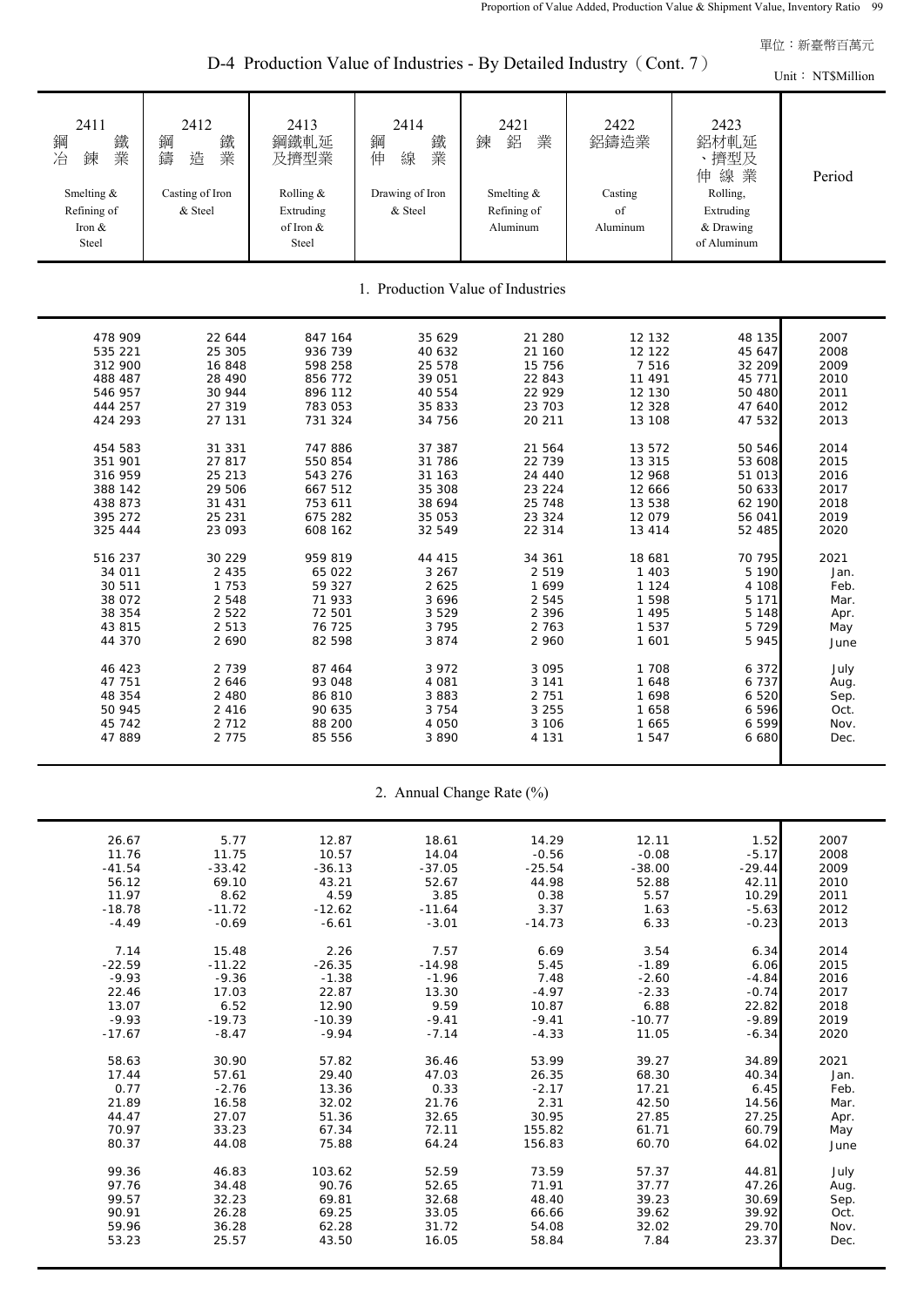D-4 工業生產價值-按細分類(續8)

| 年月別  | 2433<br>銅材軋延<br>、擠型及<br>伸線業<br>Rolling,<br>Extruding<br>& Drawing<br>of Copper | 2491<br>其他基本<br>金屬鑄造業<br>Casting of<br>Other Basic<br>Metals | 2499<br>未分類其他<br>基本金屬業<br>Other<br><b>Basic Metals</b><br>Not Elsewhere<br>Classified | 25<br>屬<br>金<br>製<br>業<br>品<br>Fabricated<br>Metal<br>Products | 2511<br>金屬刀具及<br>手工具業<br>Cutlery $&$<br>Metal Hand<br>tools | 2512<br>屬<br>金<br>業<br>模<br>具<br>Metal<br>Die | 2521<br>金<br>屬<br>結<br>業<br>構<br>Metal<br>Structure |
|------|--------------------------------------------------------------------------------|--------------------------------------------------------------|---------------------------------------------------------------------------------------|----------------------------------------------------------------|-------------------------------------------------------------|-----------------------------------------------|-----------------------------------------------------|
|      |                                                                                |                                                              | $1$ .                                                                                 | 工業生產價值                                                         |                                                             |                                               |                                                     |
| 96年  | 111 714                                                                        | 1 7 7 2                                                      | 62 671                                                                                | 767 297                                                        | 64 287                                                      | 58 886                                        | 44 609                                              |
| 97年  | 93 475                                                                         | 1 7 4 9                                                      | 49 331                                                                                | 790 739                                                        | 60 542                                                      | 52 616                                        | 58 137                                              |
| 98年  | 72 619                                                                         | 1 2 9 1                                                      | 55 158                                                                                | 561 546                                                        | 45 123                                                      | 42 357                                        | 41 531                                              |
| 99年  | 109 948                                                                        | 1 0 2 7                                                      | 77 510                                                                                | 740 229                                                        | 60 370                                                      | 51 889                                        | 38 180                                              |
| 100年 | 103 141                                                                        | 1 4 1 9                                                      | 97 032                                                                                | 828 791                                                        | 63 966                                                      | 56 906                                        | 54 548                                              |
| 101年 | 93 117                                                                         | 1 5 4 1                                                      | 99 850                                                                                | 789 463                                                        | 65 250                                                      | 54 020                                        | 51 535                                              |
| 102年 | 92 367                                                                         | 1 4 4 6                                                      | 72 835                                                                                | 782 433                                                        | 68 549                                                      | 57 240                                        | 49 882                                              |
| 103年 | 92 882                                                                         | 1 5 1 0                                                      | 83 139                                                                                | 826 487                                                        | 71 458                                                      | 59 131                                        | 46 860                                              |
| 104年 | 82 046                                                                         | 1 5 1 1                                                      | 80 787                                                                                | 761 609                                                        | 67 584                                                      | 59 754                                        | 45 671                                              |
| 105年 | 79 126                                                                         | 1 1 9 6                                                      | 40 541                                                                                | 740 850                                                        | 65 574                                                      | 55 158                                        | 47 122                                              |
| 106年 | 106 126                                                                        | 981                                                          | 32 944                                                                                | 778 969                                                        | 67 347                                                      | 52 823                                        | 39 910                                              |
| 107年 | 108 949                                                                        | 1 1 1 6                                                      | 33 972                                                                                | 805 293                                                        | 69 360                                                      | 53 736                                        | 46 431                                              |
| 108年 | 88 789                                                                         | 1 2 5 3                                                      | 32 011                                                                                | 746 035                                                        | 71 089                                                      | 48 743                                        | 46 068                                              |
| 109年 | 88 261                                                                         | 1 160                                                        | 33 670                                                                                | 716 546                                                        | 68 543                                                      | 47 588                                        | 59 436                                              |
| 110年 | 120 881                                                                        | 1 2 4 0                                                      | 40 574                                                                                | 968 258                                                        | 81 752                                                      | 51 177                                        | 76 066                                              |
| 1月   | 8 7 0 5                                                                        | 97                                                           | 3 4 0 5                                                                               | 69 054                                                         | 6 7 1 3                                                     | 4 000                                         | 4 981                                               |
| 2月   | 7 5 1 5                                                                        | 74                                                           | 2 6 0 6                                                                               | 56 432                                                         | 4 7 5 4                                                     | 2874                                          | 4 4 9 5                                             |
| 3月   | 9877                                                                           | 107                                                          | 3611                                                                                  | 79 235                                                         | 7 1 7 3                                                     | 5 0 6 7                                       | 5 5 2 3                                             |
| 4月   | 9892                                                                           | 102                                                          | 3 1 3 2                                                                               | 75 768                                                         | 6 5 7 3                                                     | 4813                                          | 5861                                                |
| 5月   | 10 614                                                                         | 110                                                          | 3 3 4 0                                                                               | 80 469                                                         | 6 3 9 2                                                     | 4 2 2 9                                       | 6 3 3 8                                             |
| 6月   | 10 941                                                                         | 115                                                          | 3 700                                                                                 | 83 263                                                         | 6 7 3 6                                                     | 4 3 6 4                                       | 6 4 1 8                                             |
| 7月   | 10 807                                                                         | 117                                                          | 3 4 6 8                                                                               | 87 534                                                         | 7613                                                        | 4 5 9 7                                       | 6 5 3 1                                             |
| 8月   | 10 658                                                                         | 124                                                          | 3 5 3 2                                                                               | 87 236                                                         | 7 191                                                       | 4 2 8 9                                       | 6 5 9 8                                             |
| 9月   | 10 203                                                                         | 113                                                          | 3 1 7 9                                                                               | 85 653                                                         | 6837                                                        | 4 0 7 1                                       | 6 6 20                                              |
| 10月  | 10 553                                                                         | 94                                                           | 3 3 5 8                                                                               | 86 057                                                         | 6 9 9 6                                                     | 4 165                                         | 6848                                                |
| 11月  | 10 492                                                                         | 97                                                           | 3 2 4 3                                                                               | 87 028                                                         | 7 0 4 2                                                     | 4 0 3 6                                       | 7 2 9 2                                             |
| 12月  | 10 624                                                                         | 87                                                           | 4 000                                                                                 | 90 530                                                         | 7 7 3 3                                                     | 4 672                                         | 8 5 6 1                                             |
|      |                                                                                | $2$ .                                                        |                                                                                       | 較上年同期(月)之增減率(%)                                                |                                                             |                                               |                                                     |
| 96年  | 7.72                                                                           | 20.33                                                        | 57.79                                                                                 | 9.86                                                           | 6.22                                                        | 8.19                                          | 1.35                                                |
| 97年  | $-16.33$                                                                       | $-1.34$                                                      | $-21.29$                                                                              | 3.06                                                           | $-5.83$                                                     | $-10.65$                                      | 30.33                                               |
| 98年  | $-22.31$                                                                       | $-26.17$                                                     | 11.81                                                                                 | $-28.98$                                                       | $-25.47$                                                    | $-19.50$                                      | $-28.56$                                            |
| 99年  | 51.40                                                                          | $-20.47$                                                     | 40.52                                                                                 | 31.82                                                          | 33.79                                                       | 22.50                                         | $-8.07$                                             |
| 100年 | $-6.19$                                                                        | 38.20                                                        | 25.19                                                                                 | 11.96                                                          | 5.96                                                        | 9.67                                          | 42.87                                               |
| 101年 | $-9.72$                                                                        | 8.60                                                         | 2.90                                                                                  | $-4.75$                                                        | 2.01                                                        | $-5.07$                                       | $-5.52$                                             |
| 102年 | $-0.81$                                                                        | $-6.17$                                                      | $-27.06$                                                                              | $-0.89$                                                        | 5.06                                                        | 5.96                                          | $-3.21$                                             |
| 103年 | 0.56                                                                           | 4.45                                                         | 14.15                                                                                 | 5.63                                                           | 4.24                                                        | 3.30                                          | $-6.06$                                             |
| 104年 | $-11.67$                                                                       | 0.03                                                         | $-2.83$                                                                               | $-7.85$                                                        | $-5.42$                                                     | 1.05                                          | $-2.54$                                             |
| 105年 | $-3.56$                                                                        | $-20.85$                                                     | $-49.82$                                                                              | $-2.73$                                                        | $-2.97$                                                     | $-7.69$                                       | 3.18                                                |
| 106年 | 34.12                                                                          | $-17.96$                                                     | $-18.74$                                                                              | 5.15                                                           | 2.70                                                        | $-4.23$                                       | $-15.31$                                            |
| 107年 | 2.66                                                                           | 13.82                                                        | 3.12                                                                                  | 3.38                                                           | 2.99                                                        | 1.73                                          | 16.34                                               |
| 108年 | $-18.50$                                                                       | 12.28                                                        | $-5.77$                                                                               | $-7.36$                                                        | 2.49                                                        | $-9.29$                                       | $-0.78$                                             |
| 109年 | $-0.60$                                                                        | $-7.45$                                                      | 5.18                                                                                  | $-3.95$                                                        | $-3.58$                                                     | $-2.37$                                       | 29.02                                               |
| 110年 | 36.96                                                                          | 6.87                                                         | 20.50                                                                                 | 35.13                                                          | 19.27                                                       | 7.54                                          | 27.98                                               |
| 1月   | 26.95                                                                          | 2.29                                                         | 48.47                                                                                 | 31.66                                                          | 35.06                                                       | 15.61                                         | 35.18                                               |
| 2月   | 8.14                                                                           | $-26.13$                                                     | $-1.63$                                                                               | $-4.71$                                                        | $-14.36$                                                    | $-28.17$                                      | 19.99                                               |
| 3月   | 20.21                                                                          | $-3.27$                                                      | 24.13                                                                                 | 21.19                                                          | 22.26                                                       | 24.98                                         | 16.95                                               |
| 4月   | 37.84                                                                          | 28.92                                                        | 18.92                                                                                 | 31.44                                                          | 26.43                                                       | 17.80                                         | 18.30                                               |
| 5月   | 58.72                                                                          | 87.30                                                        | 40.93                                                                                 | 52.86                                                          | 22.08                                                       | 13.46                                         | 45.13                                               |
| 6月   | 67.11                                                                          | 75.21                                                        | 52.36                                                                                 | 51.61                                                          | 38.09                                                       | 7.94                                          | 17.56                                               |
| 7月   | 50.31                                                                          | 1.34                                                         | 19.61                                                                                 | 48.28                                                          | 35.69                                                       | 24.49                                         | 30.20                                               |
| 8月   | 48.10                                                                          | 12.34                                                        | 1.82                                                                                  | 51.17                                                          | 21.08                                                       | 27.80                                         | 30.40                                               |
| 9月   | 35.93                                                                          | 9.02                                                         | 18.96                                                                                 | 36.38                                                          | 8.11                                                        | $-5.74$                                       | 26.68                                               |
| 10月  | 33.87                                                                          | $-15.64$                                                     | 17.14                                                                                 | 42.95                                                          | 19.94                                                       | $-5.86$                                       | 33.47                                               |
| 11月  | 41.60                                                                          | 7.32                                                         | 18.96                                                                                 | 37.88                                                          | 15.40                                                       | 1.40                                          | 20.80                                               |
| 12月  | 22.92                                                                          | $-25.60$                                                     | 6.58                                                                                  | 26.73                                                          | 9.95                                                        | 5.12                                          | 41.91                                               |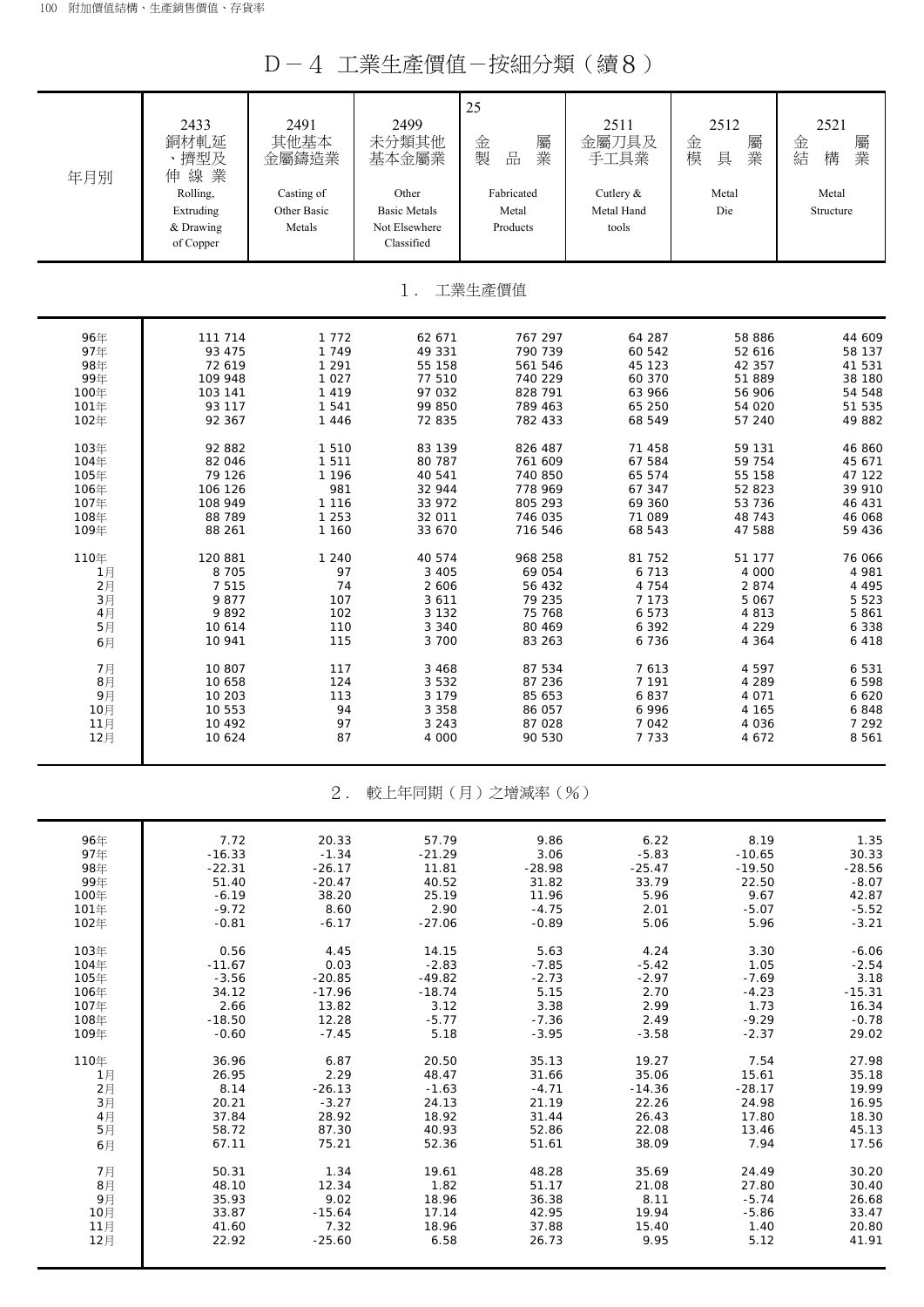D-4 Production Value of Industries - By Detailed Industry (Cont. 8)

|                                                                                                                                                       |                                                                                                                                                 |                                                                                                                                                            | $\tau$ Troudellon Value of muustries - Dy Detailed muustry (Com. 0)                                                                                        |                                                                                                                                                                   |                                                                                                                                                              |                                                                                                                                                                | Unit: NT\$Million                                                                                                    |
|-------------------------------------------------------------------------------------------------------------------------------------------------------|-------------------------------------------------------------------------------------------------------------------------------------------------|------------------------------------------------------------------------------------------------------------------------------------------------------------|------------------------------------------------------------------------------------------------------------------------------------------------------------|-------------------------------------------------------------------------------------------------------------------------------------------------------------------|--------------------------------------------------------------------------------------------------------------------------------------------------------------|----------------------------------------------------------------------------------------------------------------------------------------------------------------|----------------------------------------------------------------------------------------------------------------------|
| 2522<br>金屬建築<br>組件業<br>Metal<br>Architectural<br>Components                                                                                           | 2531<br>鍋爐、金屬<br>貯槽及壓力<br>器<br>業<br>容<br>Boilers,<br>Metal Tanks &<br>Pressure<br>Containers                                                    | 2539<br>其他金屬<br>容器業<br>Other<br>Metal<br>Containers                                                                                                        | 2541<br>屬<br>金<br>鍛<br>業<br>造<br>Forging of<br>Metals                                                                                                      | 2544<br>金屬表面<br>處理業<br>Treatment of<br>Metal<br>Surface                                                                                                           | 2549<br>其他金屬<br>加工處理業<br>Other<br>Metalworking<br>Activities                                                                                                 | 2591<br>螺絲、螺帽<br>及鉚釘業<br>Screw,<br>Nut<br>& Rivet                                                                                                              | Period                                                                                                               |
|                                                                                                                                                       |                                                                                                                                                 |                                                                                                                                                            | 1. Production Value of Industries                                                                                                                          |                                                                                                                                                                   |                                                                                                                                                              |                                                                                                                                                                |                                                                                                                      |
| 15 049<br>16 151<br>13 7 3 7<br>12 505<br>13 889<br>15 200<br>15 665<br>15 832<br>15 661<br>15 15 9<br>14 956<br>13 452<br>12 700<br>12 854<br>14 068 | 5 647<br>9687<br>13 126<br>9 9 5 1<br>12 345<br>12 113<br>11832<br>13 652<br>13 654<br>15 771<br>16 772<br>16 992<br>14 321<br>11 145<br>11 449 | 8 4 7 6<br>8 9 7 0<br>9 4 5 2<br>10 233<br>10 498<br>10 921<br>10 331<br>9 5 6 5<br>9 2 8 3<br>8 6 7 5<br>9 2 6 7<br>9 1 7 0<br>9029<br>8 9 8 0<br>9 3 0 6 | 1841<br>2 5 6 0<br>1 4 4 4<br>2 960<br>3 7 0 5<br>4 0 4 2<br>4 2 4 6<br>4 760<br>4 0 5 4<br>3 2 7 6<br>3 9 5 3<br>4 0 3 4<br>3 6 3 1<br>3 4 5 6<br>4 9 8 8 | 170 095<br>185 325<br>122 131<br>170 490<br>188 588<br>170 588<br>165 323<br>167 982<br>139 020<br>138 643<br>158 555<br>151 310<br>132 337<br>124 855<br>205 026 | 140 686<br>132 515<br>81 503<br>118 755<br>134 995<br>121 902<br>111 112<br>117 611<br>94 363<br>88 452<br>103 885<br>107 452<br>93 032<br>87 530<br>128 170 | 93 055<br>94 717<br>63 752<br>101 713<br>119 709<br>113 393<br>117 184<br>134 726<br>131 945<br>126 066<br>130 997<br>147 000<br>135 858<br>117 980<br>154 794 | 2007<br>2008<br>2009<br>2010<br>2011<br>2012<br>2013<br>2014<br>2015<br>2016<br>2017<br>2018<br>2019<br>2020<br>2021 |
| 1 0 8 7<br>828<br>1 0 3 2<br>1 1 8 9<br>1 2 0 6<br>1 3 1 3<br>1 2 4 6<br>1 1 9 1<br>1 1 9 9<br>1 1 7 0<br>1 2 8 1<br>1 3 2 5                          | 1 1 1 6<br>874<br>852<br>893<br>993<br>921<br>990<br>929<br>917<br>968<br>934<br>1 0 6 1                                                        | 715<br>537<br>846<br>740<br>787<br>804<br>902<br>830<br>849<br>760<br>784<br>754                                                                           | 377<br>306<br>432<br>408<br>439<br>442<br>461<br>461<br>425<br>391<br>432<br>413                                                                           | 13 182<br>12 281<br>15 25 6<br>14 783<br>16 675<br>17 542<br>19 193<br>20 093<br>19 870<br>19 493<br>17 980<br>18 678                                             | 8 5 5 2<br>6825<br>10 172<br>9891<br>11 305<br>11 452<br>11 575<br>11 692<br>11 394<br>11 214<br>12 558<br>11 540                                            | 11 143<br>9 2 2 3<br>13 4 05<br>12 169<br>12 677<br>13 297<br>14 061<br>13 29 3<br>13 522<br>13 946<br>14 014<br>14 045                                        | Jan.<br>Feb.<br>Mar.<br>Apr.<br>May<br>June<br>July<br>Aug.<br>Sep.<br>Oct.<br>Nov.<br>Dec.                          |

2. Annual Change Rate (%)

| 15.35    | $-2.45$  | 3.73     | $-45.82$ | 11.27    | 11.42    | 16.52    | 2007 |
|----------|----------|----------|----------|----------|----------|----------|------|
| 7.33     | 71.55    | 5.83     | 39.07    | 8.95     | $-5.81$  | 1.79     | 2008 |
| $-14.95$ | 35.50    | 5.38     | $-43.59$ | $-34.10$ | $-38.50$ | $-32.69$ | 2009 |
| $-8.97$  | $-24.19$ | 8.26     | 105.02   | 39.60    | 45.71    | 59.54    | 2010 |
| 11.07    | 24.06    | 2.60     | 25.15    | 10.62    | 13.67    | 17.69    | 2011 |
| 9.44     | $-1.88$  | 4.03     | 9.11     | $-9.54$  | $-9.70$  | $-5.28$  | 2012 |
| 3.06     | $-2.32$  | $-5.40$  | 5.03     | $-3.09$  | $-8.85$  | 3.34     | 2013 |
|          |          |          |          |          |          |          |      |
| 1.07     | 15.38    | $-7.42$  | 12.12    | 1.61     | 5.85     | 14.97    | 2014 |
| $-1.08$  | 0.02     | $-2.95$  | $-14.83$ | $-17.24$ | $-19.77$ | $-2.06$  | 2015 |
| $-3.21$  | 15.50    | $-6.55$  | $-19.20$ | $-0.27$  | $-6.26$  | $-4.46$  | 2016 |
| $-1.34$  | 6.35     | 6.83     | 20.66    | 14.36    | 17.45    | 3.91     | 2017 |
| $-10.06$ | 1.31     | $-1.05$  | 2.05     | $-4.57$  | 3.43     | 12.22    | 2018 |
| $-5.59$  | $-15.72$ | $-1.54$  | $-9.98$  | $-12.54$ | $-13.42$ | $-7.58$  | 2019 |
| 1.21     | $-22.18$ | $-0.54$  | $-4.84$  | $-5.65$  | $-5.91$  | $-13.16$ | 2020 |
|          |          |          |          |          |          |          |      |
| 9.45     | 2.73     | 3.63     | 44.34    | 64.21    | 46.43    | 31.20    | 2021 |
| 24.75    | 46.65    | 24.68    | 40.98    | 29.60    | 39.88    | 23.19    | Jan. |
| $-7.24$  | 32.16    | $-19.52$ | 13.47    | 7.68     | $-6.69$  | $-12.85$ | Feb. |
| $-2.12$  | 44.76    | 11.91    | 27.20    | 37.45    | 20.14    | 14.25    | Mar. |
| 18.02    | 7.13     | $-0.57$  | 88.23    | 38.76    | 35.49    | 35.30    | Apr. |
| 18.49    | 15.91    | 13.20    | 92.78    | 77.70    | 79.50    | 57.70    | May  |
| 13.28    | $-11.55$ | 6.30     | 70.27    | 87.32    | 73.37    | 52.62    | June |
|          |          |          |          |          |          |          |      |
| 18.15    | 11.14    | 1.29     | 76.07    | 92.54    | 57.28    | 40.39    | July |
| 13.03    | 10.66    | $-0.11$  | 66.70    | 114.74   | 64.63    | 41.30    | Aug. |
| 9.72     | 2.12     | 2.10     | 27.40    | 91.28    | 45.66    | 31.26    | Sep. |
| 1.32     | $-21.10$ | 5.28     | 25.73    | 88.42    | 64.23    | 47.60    | Oct. |
| 3.89     | $-29.46$ | 2.39     | 36.00    | 72.30    | 66.65    | 43.87    | Nov. |
| 5.03     | $-13.17$ | 0.66     | 10.60    | 52.08    | 31.37    | 17.43    | Dec. |
|          |          |          |          |          |          |          |      |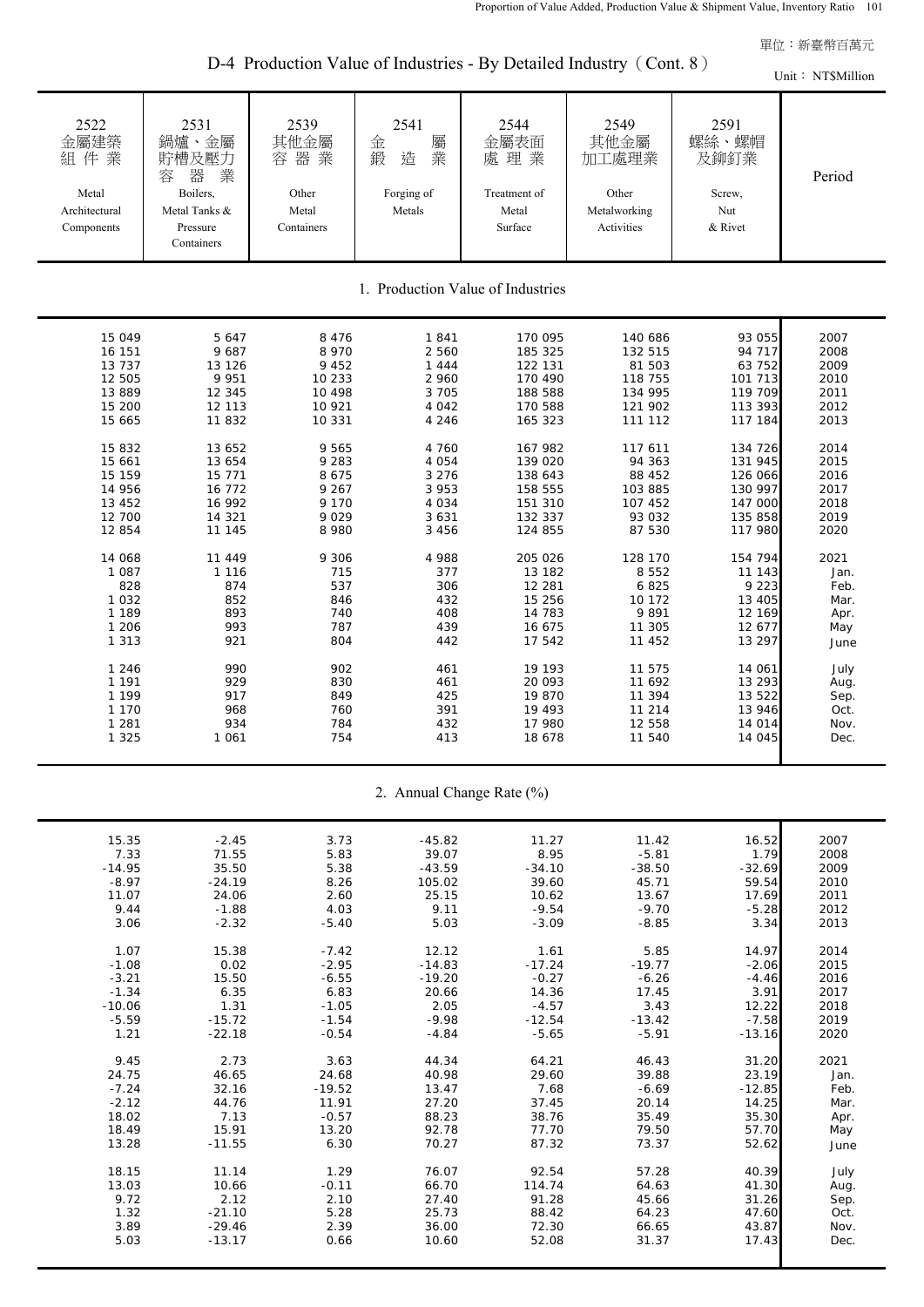D-4 工業生產價值-按細分類(續9)

| 年月別  | 2592<br>金屬彈簧及<br>線製品業<br>Metal Springs<br>&<br>Metal Wire<br>Products | 2599<br>未分類其他<br>金屬製品業<br>Other Fabricated<br>Metal Products<br>Not Elsewhere<br>Classified | 26<br>子<br>電<br>零組件業<br>Electronic<br>Parts &<br>Components | 2611<br>體<br>積<br>業<br>電<br>路<br>Integrated<br>Circuits | 2612<br>離<br>式<br>分<br>完<br>業<br>件<br>Discrete<br>Devices | 2613<br>半導體封裝<br>及測試業<br>Packaging<br>& Testing of<br>Semi-conductors | 2620<br>被動電子<br>元件業<br>Electronic<br>Passive<br>Devices |
|------|-----------------------------------------------------------------------|---------------------------------------------------------------------------------------------|-------------------------------------------------------------|---------------------------------------------------------|-----------------------------------------------------------|-----------------------------------------------------------------------|---------------------------------------------------------|
|      |                                                                       |                                                                                             | $1$ .                                                       | 工業生產價值                                                  |                                                           |                                                                       |                                                         |
| 96年  | 12 278                                                                | 152 388                                                                                     | 3 283 884                                                   | 666 201                                                 | 102 911                                                   | 384 672                                                               | 59 961                                                  |
| 97年  | 12 553                                                                | 156 966                                                                                     | 3 046 993                                                   | 625 812                                                 | 93 578                                                    | 361 657                                                               | 54 600                                                  |
| 98年  | 9 7 4 1                                                               | 117 650                                                                                     | 2 695 905                                                   | 543 916                                                 | 84 374                                                    | 322 042                                                               | 40 898                                                  |
| 99年  | 11 918                                                                | 151 267                                                                                     | 3 603 620                                                   | 813 368                                                 | 117 889                                                   | 386 387                                                               | 51 147                                                  |
| 100年 | 12 803                                                                | 156 839                                                                                     | 3 3 1 3 3 6 3                                               | 694 381                                                 | 110 015                                                   | 353 314                                                               | 47866                                                   |
| 101年 | 12 9 26                                                               | 157 572                                                                                     | 3 3 3 3 3 9 7                                               | 758 700                                                 | 100 044                                                   | 359 287                                                               | 43 338                                                  |
| 102年 | 12 821                                                                | 158 248                                                                                     | 3 487 565                                                   | 896 326                                                 | 105 546                                                   | 372 264                                                               | 45 000                                                  |
| 103年 | 12 990                                                                | 171 920                                                                                     | 3 769 945                                                   | 1 102 101                                               | 109 600                                                   | 424 036                                                               | 44 583                                                  |
| 104年 | 12 041                                                                | 168 577                                                                                     | 3 623 376                                                   | 1 164 793                                               | 109 162                                                   | 419 336                                                               | 43 810                                                  |
| 105年 | 11 638                                                                | 165 317                                                                                     | 3 535 769                                                   | 1 275 433                                               | 112 181                                                   | 423 330                                                               | 45 202                                                  |
| 106年 | 10 498                                                                | 170 007                                                                                     | 3 696 071                                                   | 1 361 892                                               | 117 042                                                   | 426 505                                                               | 48 000                                                  |
| 107年 | 12 200                                                                | 174 156                                                                                     | 3 791 743                                                   | 1 509 358                                               | 136 263                                                   | 446 607                                                               | 70 220                                                  |
| 108年 | 11 835                                                                | 167 391                                                                                     | 3 556 444                                                   | 1 448 100                                               | 129 930                                                   | 474 958                                                               | 51 055                                                  |
| 109年 | 13 4 36                                                               | 160 744                                                                                     | 3 937 044                                                   | 1 743 172                                               | 131 113                                                   | 492 994                                                               | 60 146                                                  |
| 110年 | 15 353                                                                | 216 109                                                                                     | 4 749 454                                                   | 2 109 371                                               | 151 744                                                   | 581 570                                                               | 73 168                                                  |
| 1月   | 1 4 0 2                                                               | 15 785                                                                                      | 358 343                                                     | 155 871                                                 | 11 828                                                    | 44 442                                                                | 6 175                                                   |
| 2月   | 923                                                                   | 12 512                                                                                      | 322 654                                                     | 140 125                                                 | 10 842                                                    | 40 298                                                                | 5 1 5 4                                                 |
| 3月   | 1 4 3 8                                                               | 18 038                                                                                      | 406 214                                                     | 187 882                                                 | 12 799                                                    | 45 678                                                                | 6 5 4 2                                                 |
| 4月   | 1 2 9 1                                                               | 17 158                                                                                      | 368 562                                                     | 151 694                                                 | 11 935                                                    | 46 649                                                                | 6 183                                                   |
| 5月   | 1 300                                                                 | 18 129                                                                                      | 373 290                                                     | 156 080                                                 | 12 205                                                    | 46 196                                                                | 6 2 2 7                                                 |
| 6月   | 1 2 4 0                                                               | 18 733                                                                                      | 405 657                                                     | 182 835                                                 | 12 461                                                    | 48 016                                                                | 6 4 9 8                                                 |
| 7月   | 1 2 5 4                                                               | 19 111                                                                                      | 400 051                                                     | 165 552                                                 | 13 194                                                    | 51 252                                                                | 6768                                                    |
| 8月   | 1 1 8 8                                                               | 19 483                                                                                      | 413 257                                                     | 180 377                                                 | 13 228                                                    | 52 170                                                                | 6 5 8 1                                                 |
| 9月   | 1 2 1 6                                                               | 18 733                                                                                      | 428 671                                                     | 199 573                                                 | 13 370                                                    | 51 389                                                                | 6 3 0 2                                                 |
| 10月  | 1 1 4 2                                                               | 18 965                                                                                      | 414 044                                                     | 185 342                                                 | 13 410                                                    | 52 909                                                                | 5 802                                                   |
| 11月  | 1 3 8 0                                                               | 19 29 6                                                                                     | 423 833                                                     | 193 359                                                 | 13 145                                                    | 51 317                                                                | 5 6 6 7                                                 |
| 12月  | 1 5 8 1                                                               | 20 167                                                                                      | 434 877                                                     | 210 682                                                 | 13 328                                                    | 51 253                                                                | 5 2 6 9                                                 |
|      |                                                                       | $2$ .                                                                                       |                                                             | 較上年同期 (月) 之增減率 (%)                                      |                                                           |                                                                       |                                                         |
| 96年  | 2.58                                                                  | 10.33                                                                                       | 11.88                                                       | 0.08                                                    | 6.20                                                      | 5.74                                                                  | 9.46                                                    |
| 97年  | 2.24                                                                  | 3.00                                                                                        | $-7.21$                                                     | $-6.06$                                                 | $-9.07$                                                   | $-5.98$                                                               | $-8.94$                                                 |
| 98年  | $-22.40$                                                              | $-25.05$                                                                                    | $-11.52$                                                    | $-13.09$                                                | $-9.83$                                                   | $-10.95$                                                              | $-25.10$                                                |
| 99年  | 22.34                                                                 | 28.57                                                                                       | 33.67                                                       | 49.54                                                   | 39.72                                                     | 19.98                                                                 | 25.06                                                   |
| 100年 | 7.43                                                                  | 3.68                                                                                        | $-8.05$                                                     | $-14.63$                                                | $-6.68$                                                   | $-8.56$                                                               | $-6.42$                                                 |
| 101年 | 0.96                                                                  | 0.47                                                                                        | 0.60                                                        | 9.26                                                    | $-9.06$                                                   | 1.69                                                                  | $-9.46$                                                 |
| 102年 | $-0.81$                                                               | 0.43                                                                                        | 4.62                                                        | 18.14                                                   | 5.50                                                      | 3.61                                                                  | 3.83                                                    |
| 103年 | 1.32                                                                  | 8.64                                                                                        | 8.10                                                        | 22.96                                                   | 3.84                                                      | 13.91                                                                 | $-0.93$                                                 |
| 104年 | $-7.31$                                                               | $-1.94$                                                                                     | $-3.89$                                                     | 5.69                                                    | $-0.40$                                                   | $-1.11$                                                               | $-1.73$                                                 |
| 105年 | $-3.35$                                                               | $-1.93$                                                                                     | $-2.42$                                                     | 9.50                                                    | 2.77                                                      | 0.95                                                                  | 3.18                                                    |
| 106年 | $-9.79$                                                               | 2.84                                                                                        | 4.53                                                        | 6.78                                                    | 4.33                                                      | 0.75                                                                  | 6.19                                                    |
| 107年 | 16.21                                                                 | 2.44                                                                                        | 2.59                                                        | 10.83                                                   | 16.42                                                     | 4.71                                                                  | 46.29                                                   |
| 108年 | $-2.99$                                                               | $-3.88$                                                                                     | $-6.21$                                                     | $-4.06$                                                 | $-4.65$                                                   | 6.35                                                                  | $-27.29$                                                |
| 109年 | 13.53                                                                 | $-3.97$                                                                                     | 10.70                                                       | 20.38                                                   | 0.91                                                      | 3.80                                                                  | 17.81                                                   |
| 110年 | 14.27                                                                 | 34.44                                                                                       | 20.64                                                       | 21.01                                                   | 15.74                                                     | 17.97                                                                 | 21.65                                                   |
| 1月   | 46.45                                                                 | 36.41                                                                                       | 21.03                                                       | 19.33                                                   | 12.14                                                     | 9.81                                                                  | 59.58                                                   |
| 2月   | $-4.38$                                                               | $-4.94$                                                                                     | 15.28                                                       | 10.16                                                   | 4.81                                                      | 4.47                                                                  | 29.68                                                   |
| 3月   | 24.34                                                                 | 16.06                                                                                       | 23.39                                                       | 29.91                                                   | 12.34                                                     | 9.41                                                                  | 41.20                                                   |
| 4月   | 39.99                                                                 | 34.73                                                                                       | 18.41                                                       | 16.08                                                   | 7.77                                                      | 14.33                                                                 | 24.29                                                   |
| 5月   | 35.72                                                                 | 53.16                                                                                       | 19.37                                                       | 12.71                                                   | 17.10                                                     | 21.46                                                                 | 22.76                                                   |
| 6月   | 19.87                                                                 | 61.43                                                                                       | 25.92                                                       | 24.02                                                   | 19.03                                                     | 26.82                                                                 | 24.79                                                   |
| 7月   | 6.67                                                                  | 45.92                                                                                       | 24.28                                                       | 21.41                                                   | 19.69                                                     | 25.82                                                                 | 26.01                                                   |
| 8月   | 0.87                                                                  | 46.41                                                                                       | 18.84                                                       | 13.96                                                   | 25.04                                                     | 23.03                                                                 | 23.12                                                   |
| 9月   | $-4.32$                                                               | 33.84                                                                                       | 20.17                                                       | 23.82                                                   | 20.22                                                     | 21.67                                                                 | 13.46                                                   |
| 10月  | 1.18                                                                  | 38.97                                                                                       | 19.57                                                       | 20.47                                                   | 18.80                                                     | 22.26                                                                 | 10.06                                                   |
| 11月  | 9.09                                                                  | 34.17                                                                                       | 21.73                                                       | 24.19                                                   | 19.48                                                     | 20.32                                                                 | 4.93                                                    |
| 12月  | 10.86                                                                 | 27.13                                                                                       | 19.15                                                       | 32.69                                                   | 12.46                                                     | 15.95                                                                 | $-3.72$                                                 |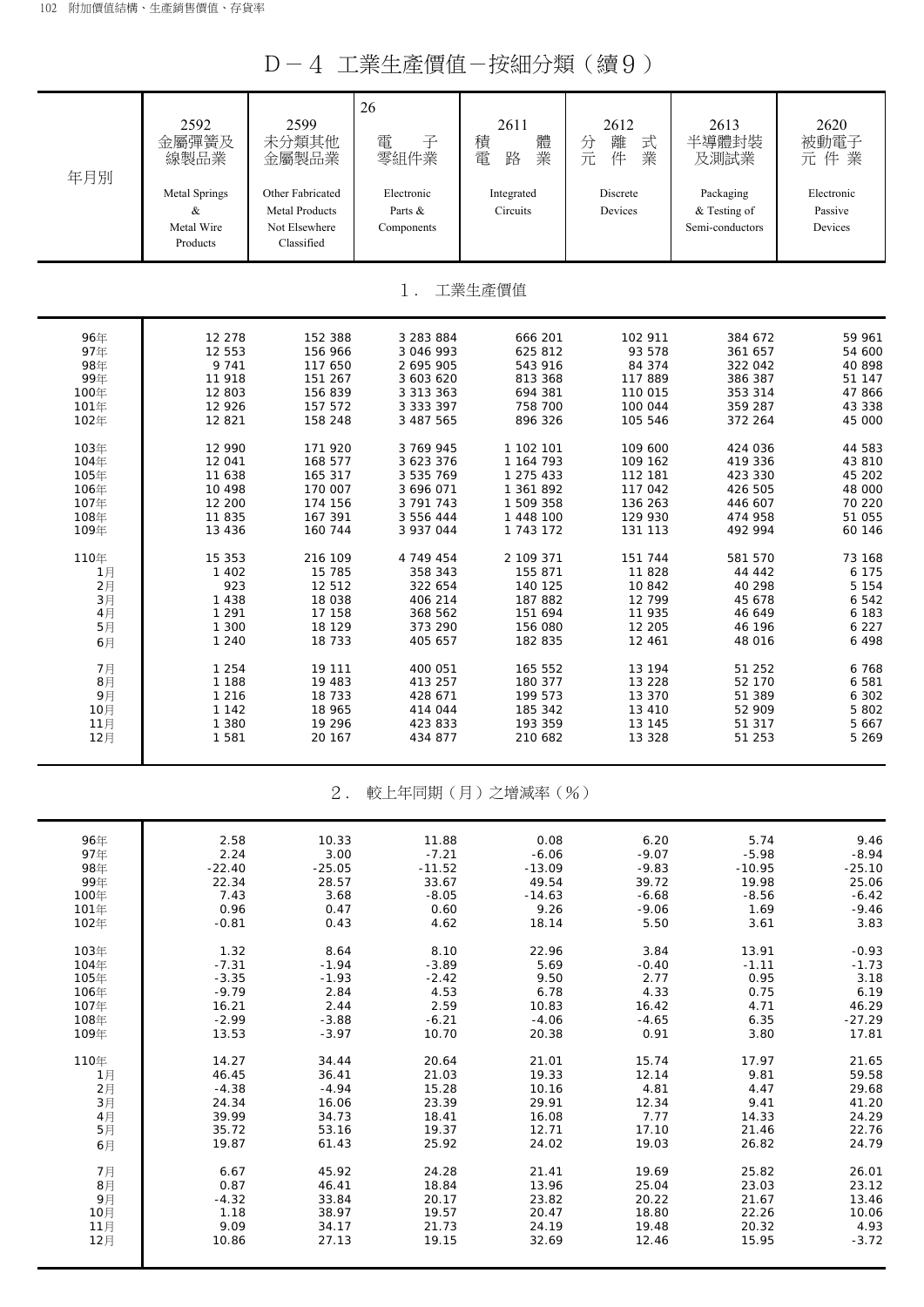D-4 Production Value of Industries - By Detailed Industry (Cont. 9)

|                                                                           |                                                                     |                                                                |                                                  |                                                                                    | $\tau$ Troudellon value of mudstries - Dy Detailed mudstry (Come ) $\tau$ |                                                                                                      | Unit: NT\$Million |
|---------------------------------------------------------------------------|---------------------------------------------------------------------|----------------------------------------------------------------|--------------------------------------------------|------------------------------------------------------------------------------------|---------------------------------------------------------------------------|------------------------------------------------------------------------------------------------------|-------------------|
| 2630<br>刷<br>印<br>電路板業<br><b>Bare Printed</b><br>Circuit<br><b>Boards</b> | 2641<br>液晶面板<br>及其組件業<br>Liquid<br>Crystal Panel<br>&<br>Components | 2642<br>光<br>發<br>二極體業<br>Light<br>Emitting<br>Diodes<br>(LED) | 2643<br>陽<br>能業<br>太<br>電<br>池<br>Solar<br>Cells | 2649<br>其他光電<br>材料及<br>元件業<br>Other<br>Optoelectronic<br>Materials<br>& Components | 2691<br>印刷電路板<br>業<br>組<br>件<br>Printed<br>Circuit<br>Assembly            | 2699<br>未分類<br>其他電子<br>零組件業<br>Other Electronic<br>Parts & Components<br>Not Elsewhere<br>Classified | Period            |
|                                                                           |                                                                     |                                                                | 1. Production Value of Industries                |                                                                                    |                                                                           |                                                                                                      |                   |
| 304 343                                                                   | 1 197 843                                                           | 68 073                                                         | 50 298                                           | 133 898                                                                            | 194 157                                                                   | 121 526                                                                                              | 2007              |
| 269 943                                                                   | 1 064 928                                                           | 69 080                                                         | 113 319                                          | 136 724                                                                            | 154 439                                                                   | 102 913                                                                                              | 2008              |
| 230 625                                                                   | 943 838                                                             | 74 631                                                         | 101 475                                          | 130 461                                                                            | 137 488                                                                   | 86 156                                                                                               | 2009              |
| 290 441                                                                   | 1 170 793                                                           | 134 957                                                        | 201 511                                          | 173 081                                                                            | 166 787                                                                   | 97 259                                                                                               | 2010              |
| 283 408                                                                   | 1 107 034                                                           | 151 607                                                        | 170 788                                          | 180 192                                                                            | 125 707                                                                   | 89 050                                                                                               | 2011              |
| 271 145                                                                   | 1 175 398                                                           | 142 408                                                        | 107 171                                          | 180 664                                                                            | 108 266                                                                   | 86 976                                                                                               | 2012              |
| 265 098                                                                   | 1 172 772                                                           | 132 112                                                        | 141 118                                          | 175 644                                                                            | 97 624                                                                    | 84 061                                                                                               | 2013              |
| 276 048                                                                   | 1 140 252                                                           | 139 875                                                        | 184 777                                          | 162 582                                                                            | 92 737                                                                    | 93 353                                                                                               | 2014              |
| 268 509                                                                   | 982 489                                                             | 119 560                                                        | 191 280                                          | 153 274                                                                            | 84 594                                                                    | 86 569                                                                                               | 2015              |
| 265 842                                                                   | 824 463                                                             | 100 928                                                        | 177 575                                          | 142 858                                                                            | 81 807                                                                    | 86 149                                                                                               | 2016              |
| 285 195                                                                   | 945 072                                                             | 88 942                                                         | 130 843                                          | 124 012                                                                            | 87 145                                                                    | 81 422                                                                                               | 2017              |
| 289 996                                                                   | 872 595                                                             | 81 692                                                         | 94 277                                           | 116 356                                                                            | 91 776                                                                    | 82 604                                                                                               | 2018              |
| 291 631                                                                   | 725 359                                                             | 67 802                                                         | 53 207                                           | 112 592                                                                            | 106 746                                                                   | 95 064                                                                                               | 2019              |
| 313 517                                                                   | 727 480                                                             | 62 127                                                         | 46 859                                           | 107 036                                                                            | 142 396                                                                   | 110 204                                                                                              | 2020              |
| 366 123                                                                   | 916 652                                                             | 78 574                                                         | 55 911                                           | 117 720                                                                            | 161 066                                                                   | 137 555                                                                                              | 2021              |
| 28 117                                                                    | 70 521                                                              | 6 5 1 0                                                        | 3 4 9 6                                          | 9 607                                                                              | 11 794                                                                    | 9983                                                                                                 | Jan.              |
| 23 893                                                                    | 65 913                                                              | 5 7 9 5                                                        | 3 3 1 6                                          | 8512                                                                               | 9819                                                                      | 8 9 8 7                                                                                              | Feb.              |
| 28 4 61                                                                   | 78 045                                                              | 6 703                                                          | 3893                                             | 10 327                                                                             | 13 833                                                                    | 12 050                                                                                               | Mar.              |
| 28 513                                                                    | 79 120                                                              | 5 9 7 6                                                        | 4 0 8 2                                          | 9 2 2 1                                                                            | 13 441                                                                    | 11 748                                                                                               | Apr.              |
| 29 112                                                                    | 78 272                                                              | 6 3 2 9                                                        | 4 102                                            | 9 7 4 5                                                                            | 13 625                                                                    | 11 399                                                                                               | May               |
| 29 703                                                                    | 79 780                                                              | 6 6 2 7                                                        | 4 2 1 7                                          | 9612                                                                               | 14 240                                                                    | 11 668                                                                                               | June              |
| 31 129                                                                    | 84 045                                                              | 7 4 9 0                                                        | 4 9 1 6                                          | 9646                                                                               | 13 842                                                                    | 12 217                                                                                               | July              |
| 32 915                                                                    | 80 576                                                              | 7 0 1 1                                                        | 4 8 8 1                                          | 9 5 6 7                                                                            | 13 643                                                                    | 12 309                                                                                               | Aug.              |
| 32 279                                                                    | 78 788                                                              | 6 909                                                          | 5 0 7 0                                          | 9 5 1 0                                                                            | 13 3 3 6                                                                  | 12 144                                                                                               | Sep.              |
| 33 699                                                                    | 75 062                                                              | 6 6 6 1                                                        | 5 7 9 5                                          | 10 089                                                                             | 13 334                                                                    | 11 941                                                                                               | Oct.              |
| 34 128                                                                    | 76 476                                                              | 6 501                                                          | 5 5 3 0                                          | 11 327                                                                             | 14 640                                                                    | 11 743                                                                                               | Nov.              |
| 34 171                                                                    | 70 053                                                              | 6 0 6 3                                                        | 6 6 1 4                                          | 10 557                                                                             | 15 520                                                                    | 11 366                                                                                               | Dec.              |
|                                                                           |                                                                     |                                                                | 2. Annual Change Rate (%)                        |                                                                                    |                                                                           |                                                                                                      |                   |
| $-2.37$                                                                   | 35.77                                                               | 20.85                                                          | 180.92                                           | 25.55                                                                              | $-19.67$                                                                  | $-11.59$                                                                                             | 2007              |
| $-11.30$                                                                  | $-11.10$                                                            | 1.48                                                           | 125.29                                           | 2.11                                                                               | $-20.46$                                                                  | $-15.32$                                                                                             | 2008              |
| $-14.57$                                                                  | $-11.37$                                                            | 8.04                                                           | $-10.45$                                         | $-4.58$                                                                            | $-10.98$                                                                  | $-16.28$                                                                                             | 2009              |
| 25.94                                                                     | 24.05                                                               | 80.83                                                          | 98.58                                            | 32.67                                                                              | 21.31                                                                     | 12.89                                                                                                | 2010              |
| $-2.42$                                                                   | $-5.45$                                                             | 12.34                                                          | $-15.25$                                         | 4.11                                                                               | $-24.63$                                                                  | $-8.44$                                                                                              | 2011              |
| $-4.33$                                                                   | 6.18                                                                | $-6.07$                                                        | $-37.25$                                         | 0.26                                                                               | $-13.87$                                                                  | $-2.33$                                                                                              | 2012              |
| $-2.23$                                                                   | $-0.22$                                                             | $-7.23$                                                        | 31.68                                            | $-2.78$                                                                            | $-9.83$                                                                   | $-3.35$                                                                                              | 2013              |
| 4.13                                                                      | $-2.77$                                                             | 5.88                                                           | 30.94                                            | $-7.44$                                                                            | $-5.01$                                                                   | 11.05                                                                                                | 2014              |
| $-2.73$                                                                   | $-13.84$                                                            | $-14.52$                                                       | 3.52                                             | $-5.73$                                                                            | $-8.78$                                                                   | $-7.27$                                                                                              | 2015              |
| $-0.99$                                                                   | $-16.08$                                                            | $-15.58$                                                       | $-7.16$                                          | $-6.80$                                                                            | $-3.29$                                                                   | $-0.48$                                                                                              | 2016              |
| 7.28                                                                      | 14.63                                                               | $-11.88$                                                       | $-26.32$                                         | $-13.19$                                                                           | 6.52                                                                      | $-5.49$                                                                                              | 2017              |
| 1.68                                                                      | $-7.67$                                                             | $-8.15$                                                        | $-27.95$                                         | $-6.17$                                                                            | 5.31                                                                      | 1.45                                                                                                 | 2018              |
| 0.56                                                                      | $-16.87$                                                            | $-17.00$                                                       | $-43.56$                                         | $-3.23$                                                                            | 16.31                                                                     | 15.08                                                                                                | 2019              |
| 7.50                                                                      | 0.29                                                                | $-8.37$                                                        | $-11.93$                                         | $-4.94$                                                                            | 33.40                                                                     | 15.93                                                                                                | 2020              |
| 16.78                                                                     | 26.00                                                               | 26.47                                                          | 19.32                                            | 9.98                                                                               | 13.11                                                                     | 24.82                                                                                                | 2021              |
| 25.73                                                                     | 32.30                                                               | 25.41                                                          | $-2.14$                                          | 19.41                                                                              | 13.14                                                                     | 30.22                                                                                                | Jan.              |
| 0.72                                                                      | 58.71                                                               | 30.07                                                          | $-7.50$                                          | 4.30                                                                               | $-10.18$                                                                  | 21.10                                                                                                | Feb.              |
| 9.64                                                                      | 32.16                                                               | 20.46                                                          | $-5.55$                                          | 13.20                                                                              | 1.47                                                                      | 28.65                                                                                                | Mar.              |
| 10.21                                                                     | 36.05                                                               | 11.72                                                          | 9.67                                             | $-2.30$                                                                            | 18.28                                                                     | 19.66                                                                                                | Apr.              |
| 15.97                                                                     | 33.26                                                               | 39.10                                                          | 16.10                                            | 11.63                                                                              | 22.18                                                                     | 28.14                                                                                                | May               |
| 22.62                                                                     | 35.37                                                               | 53.09                                                          | 4.05                                             | 14.14                                                                              | 16.60                                                                     | 29.56                                                                                                | June              |
| 22.35                                                                     | 35.42                                                               | 47.07                                                          | 30.39                                            | 11.17                                                                              | $-1.67$                                                                   | 31.72                                                                                                | July              |
| 22.41                                                                     | 25.33                                                               | 40.93                                                          | 13.68                                            | 10.10                                                                              | 11.93                                                                     | 25.57                                                                                                | Aug.              |
| 18.41                                                                     | 17.80                                                               | 30.91                                                          | 7.11                                             | 2.75                                                                               | $-0.55$                                                                   | 23.95                                                                                                | Sep.              |
| 18.58                                                                     | 14.43                                                               | 20.66                                                          | 45.38                                            | 6.96                                                                               | 26.29                                                                     | 31.69                                                                                                | Oct.              |

18.97 15.18 16.67 48.65 24.90 42.93 20.45 Nov. 15.54 -3.42 -3.00 75.47 5.64 27.18 9.95 Dec.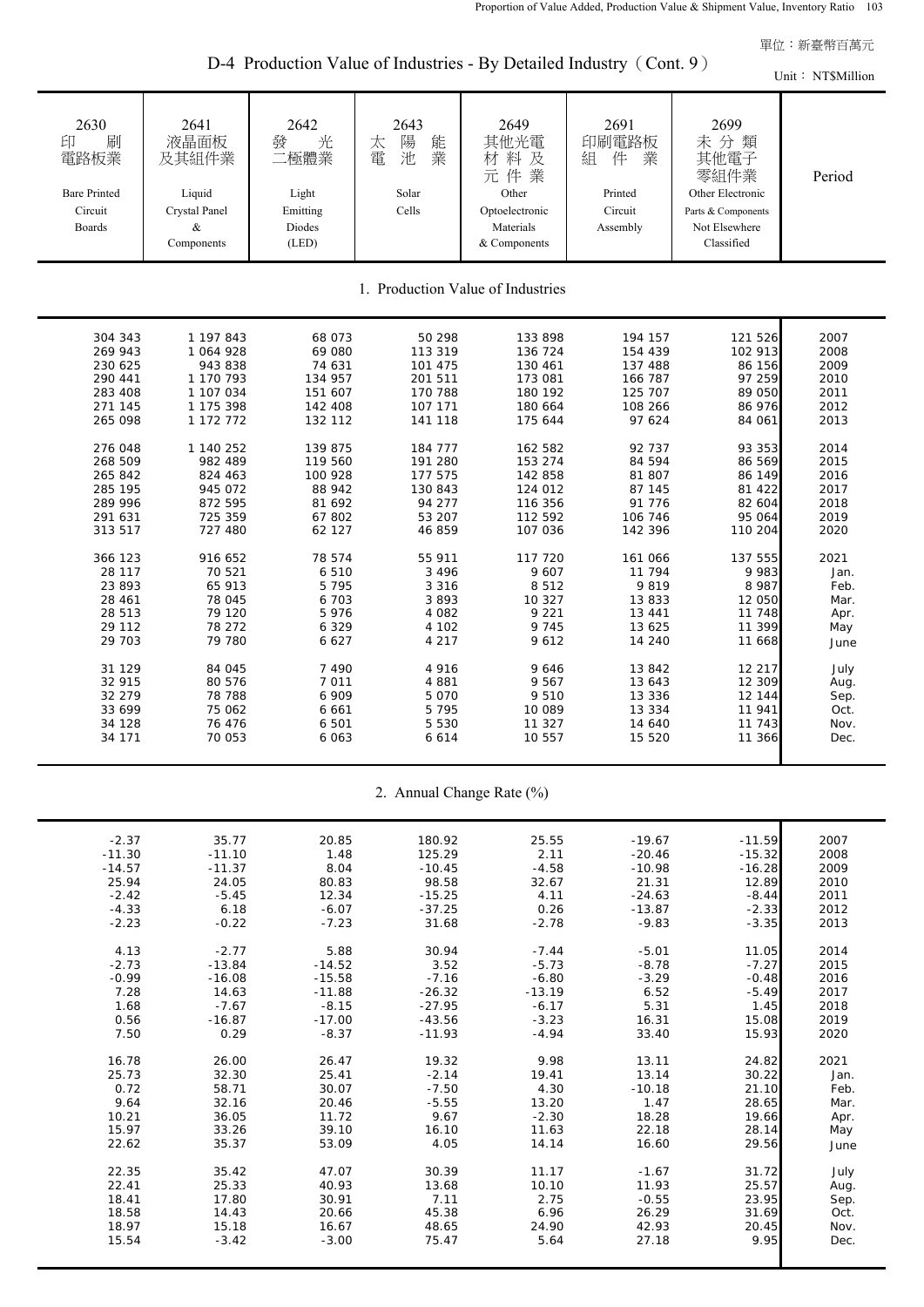D-4 工業生產價值-按細分類(續10)

| 年月別  | 27<br>電腦、電子<br>產品及光學<br>品<br>業<br>製<br>Computers,<br>Electronic<br>& Optical<br>Products | 2711<br>腦<br>業<br>電<br>Computers | 2712<br>顯示器及<br>終端機業<br>Monitors<br>$\&$<br>Terminals | 2719<br>其他電腦<br>週邊設備業<br>Other Computer<br>Peripheral<br>Equipment | 2721<br>話<br>電<br>及<br>業<br>機<br>手<br>Telephones<br>$\&$<br>Cellular<br>Phones | 2729<br>其他通訊<br>傳播設備業<br>Other<br>Communication<br>Equipment | 2730<br>視聽電子<br>產品業<br>Audio<br>& Video<br>Equipment |
|------|------------------------------------------------------------------------------------------|----------------------------------|-------------------------------------------------------|--------------------------------------------------------------------|--------------------------------------------------------------------------------|--------------------------------------------------------------|------------------------------------------------------|
|      |                                                                                          |                                  | $1$ .                                                 | 工業生產價值                                                             |                                                                                |                                                              |                                                      |
| 96年  | 727 652                                                                                  | 52 702                           | 17 791                                                | 108 450                                                            | 130 359                                                                        | 147 048                                                      | 64 944                                               |
| 97年  | 672 505                                                                                  | 39 1 24                          | 12 5 24                                               | 102 424                                                            | 164 269                                                                        | 140 919                                                      | 31 819                                               |
| 98年  | 563 738                                                                                  | 27 522                           | 12 508                                                | 84 059                                                             | 151 136                                                                        | 105 218                                                      | 22 390                                               |
| 99年  | 790 793                                                                                  | 34 614                           | 12 3 8 3                                              | 98 665                                                             | 288 635                                                                        | 128 397                                                      | 24 912                                               |
| 100年 | 1 028 549                                                                                | 68 825                           | 12 681                                                | 102 605                                                            | 481 790                                                                        | 121 224                                                      | 22 4 21                                              |
| 101年 | 812 798                                                                                  | 51 872                           | 12 449                                                | 99 119                                                             | 276 827                                                                        | 118 565                                                      | 21 718                                               |
| 102年 | 763 375                                                                                  | 51 254                           | 10 145                                                | 115 417                                                            | 224 844                                                                        | 115 808                                                      | 21 167                                               |
| 103年 | 741 758                                                                                  | 65 727                           | 12 490                                                | 120 077                                                            | 152 675                                                                        | 128 139                                                      | 20 847                                               |
| 104年 | 697 292                                                                                  | 65 220                           | 13 3 8 5                                              | 138 012                                                            | 90 930                                                                         | 132 680                                                      | 20 604                                               |
| 105年 | 648 864                                                                                  | 64 220                           | 12 611                                                | 141 337                                                            | 59 517                                                                         | 126 066                                                      | 24 351                                               |
| 106年 | 636 413                                                                                  | 75 643                           | 10 921                                                | 131 293                                                            | 47 270                                                                         | 127 450                                                      | 24 192                                               |
| 107年 | 641 018                                                                                  | 105 009                          | 11 347                                                | 138 425                                                            | 11 347                                                                         | 122 497                                                      | 22 899                                               |
| 108年 | 780 332                                                                                  | 189 471                          | 10 579                                                | 140 858                                                            | 1677                                                                           | 151 844                                                      | 24 471                                               |
| 109年 | 823 707                                                                                  | 227 368                          | 10 6 26                                               | 145 907                                                            | 2 7 2 9                                                                        | 159 880                                                      | 26 612                                               |
| 110年 | 909 328                                                                                  | 223 042                          | 10 727                                                | 194 012                                                            | 714                                                                            | 175 994                                                      | 35 934                                               |
| 1月   | 70 314                                                                                   | 18 2 24                          | 843                                                   | 13 2 36                                                            | 44                                                                             | 13 291                                                       | 2 4 9 1                                              |
| 2月   | 54 605                                                                                   | 12 3 9 5                         | 566                                                   | 11 010                                                             | 61                                                                             | 11 699                                                       | 1977                                                 |
| 3月   | 72 540                                                                                   | 15 199                           | 724                                                   | 16 238                                                             | 58                                                                             | 14 391                                                       | 2938                                                 |
| 4月   | 68 430                                                                                   | 16 694                           | 790                                                   | 14 889                                                             | 96                                                                             | 13 070                                                       | 2 803                                                |
| 5月   | 75 325                                                                                   | 15 508                           | 989                                                   | 19 205                                                             | 63                                                                             | 14 244                                                       | 2 7 9 5                                              |
| 6月   | 77 026                                                                                   | 18 592                           | 884                                                   | 16 991                                                             | 74                                                                             | 13 923                                                       | 2922                                                 |
| 7月   | 79 539                                                                                   | 19 723                           | 864                                                   | 17 269                                                             | 96                                                                             | 15 409                                                       | 3 1 7 7                                              |
| 8月   | 79 671                                                                                   | 19 711                           | 977                                                   | 16 824                                                             | 96                                                                             | 15 4 6 6                                                     | 2868                                                 |
| 9月   | 79 025                                                                                   | 20 753                           | 887                                                   | 15 332                                                             | 26                                                                             | 15 387                                                       | 3 2 1 3                                              |
| 10月  | 78 989                                                                                   | 21 27 2                          | 891                                                   | 16 239                                                             | 33                                                                             | 14 5 9 6                                                     | 3720                                                 |
| 11月  | 86 841                                                                                   | 23 081                           | 1 1 0 6                                               | 19 166                                                             | 34                                                                             | 16 301                                                       | 3 5 9 9                                              |
| 12月  | 87 022                                                                                   | 21 890                           | 1 207                                                 | 17 614                                                             | 34                                                                             | 18 217                                                       | 3 4 3 1                                              |
|      |                                                                                          | $2$ .                            |                                                       | 較上年同期(月)之增減率(%)                                                    |                                                                                |                                                              |                                                      |
| 96年  | $-3.80$                                                                                  | $-30.91$                         | $-5.87$                                               | $-16.04$                                                           | 2.04                                                                           | $-0.58$                                                      | 0.04                                                 |
| 97年  | $-7.58$                                                                                  | $-25.76$                         | $-29.61$                                              | $-5.56$                                                            | 26.01                                                                          | $-4.17$                                                      | $-51.00$                                             |
| 98年  | $-16.17$                                                                                 | $-29.65$                         | $-0.12$                                               | $-17.93$                                                           | $-7.99$                                                                        | $-25.33$                                                     | $-29.63$                                             |
| 99年  | 40.28                                                                                    | 25.77                            | $-1.00$                                               | 17.38                                                              | 90.98                                                                          | 22.03                                                        | 11.26                                                |
| 100年 | 30.07                                                                                    | 98.84                            | 2.40                                                  | 3.99                                                               | 66.92                                                                          | $-5.59$                                                      | $-10.00$                                             |
| 101年 | $-20.98$                                                                                 | $-24.63$                         | $-1.83$                                               | $-3.40$                                                            | $-42.54$                                                                       | $-2.19$                                                      | $-3.14$                                              |
| 102年 | $-6.08$                                                                                  | $-1.19$                          | $-18.51$                                              | 16.44                                                              | $-18.78$                                                                       | $-2.33$                                                      | $-2.53$                                              |
| 103年 | $-2.83$                                                                                  | 28.24                            | 23.12                                                 | 4.04                                                               | $-32.10$                                                                       | 10.65                                                        | $-1.51$                                              |
| 104年 | $-5.99$                                                                                  | $-0.77$                          | 7.16                                                  | 14.94                                                              | $-40.44$                                                                       | 3.54                                                         | $-1.17$                                              |
| 105年 | $-6.95$                                                                                  | $-1.53$                          | $-5.78$                                               | 2.41                                                               | $-34.55$                                                                       | $-4.98$                                                      | 18.19                                                |
| 106年 | $-1.92$                                                                                  | 17.79                            | $-13.40$                                              | $-7.11$                                                            | $-20.58$                                                                       | 1.10                                                         | $-0.65$                                              |
| 107年 | 0.72                                                                                     | 38.82                            | 3.90                                                  | 5.43                                                               | $-76.00$                                                                       | $-3.89$                                                      | $-5.35$                                              |
| 108年 | 21.73                                                                                    | 80.43                            | $-6.77$                                               | 1.76                                                               | $-85.22$                                                                       | 23.96                                                        | 6.87                                                 |
| 109年 | 5.56                                                                                     | 20.00                            | 0.45                                                  | 3.58                                                               | 62.74                                                                          | 5.29                                                         | 8.75                                                 |
| 110年 | 10.39                                                                                    | $-1.90$                          | 0.95                                                  | 32.97                                                              | $-73.83$                                                                       | 10.08                                                        | 35.03                                                |
| 1月   | 22.43                                                                                    | 21.43                            | $-2.37$                                               | 24.03                                                              | $-81.76$                                                                       | 20.85                                                        | 20.74                                                |
| 2月   | 1.98                                                                                     | 0.13                             | $-32.16$                                              | 16.99                                                              | $-11.38$                                                                       | 10.81                                                        | $-5.16$                                              |
| 3月   | 8.85                                                                                     | $-8.80$                          | $-8.02$                                               | 40.01                                                              | $-66.45$                                                                       | 14.87                                                        | 50.96                                                |
| 4月   | 6.92                                                                                     | $-2.08$                          | 1.19                                                  | 19.27                                                              | $-27.88$                                                                       | 13.12                                                        | 29.12                                                |
| 5月   | 12.55                                                                                    | $-24.20$                         | 22.49                                                 | 46.39                                                              | $-50.04$                                                                       | 12.50                                                        | 50.19                                                |
| 6月   | 10.53                                                                                    | $-14.83$                         | $-3.45$                                               | 50.20                                                              | $-47.84$                                                                       | 0.14                                                         | 51.62                                                |
| 7月   | 7.85                                                                                     | $-15.35$                         | $-20.00$                                              | 53.61                                                              | $-58.95$                                                                       | 5.63                                                         | 28.72                                                |
| 8月   | 11.37                                                                                    | $-1.37$                          | 15.90                                                 | 31.40                                                              | $-70.51$                                                                       | 4.59                                                         | 28.70                                                |
| 9月   | 1.79                                                                                     | $-10.35$                         | 0.14                                                  | 16.86                                                              | $-95.06$                                                                       | 8.22                                                         | 36.76                                                |
| 10月  | 10.57                                                                                    | 7.91                             | $-2.28$                                               | 34.00                                                              | $-91.08$                                                                       | 4.84                                                         | 69.53                                                |
| 11月  | 19.05                                                                                    | 26.33                            | 31.32                                                 | 37.46                                                              | $-81.99$                                                                       | 14.63                                                        | 48.73                                                |
| 12月  | 11.34                                                                                    | 11.92                            | 12.25                                                 | 25.05                                                              | $-82.94$                                                                       | 14.28                                                        | 18.38                                                |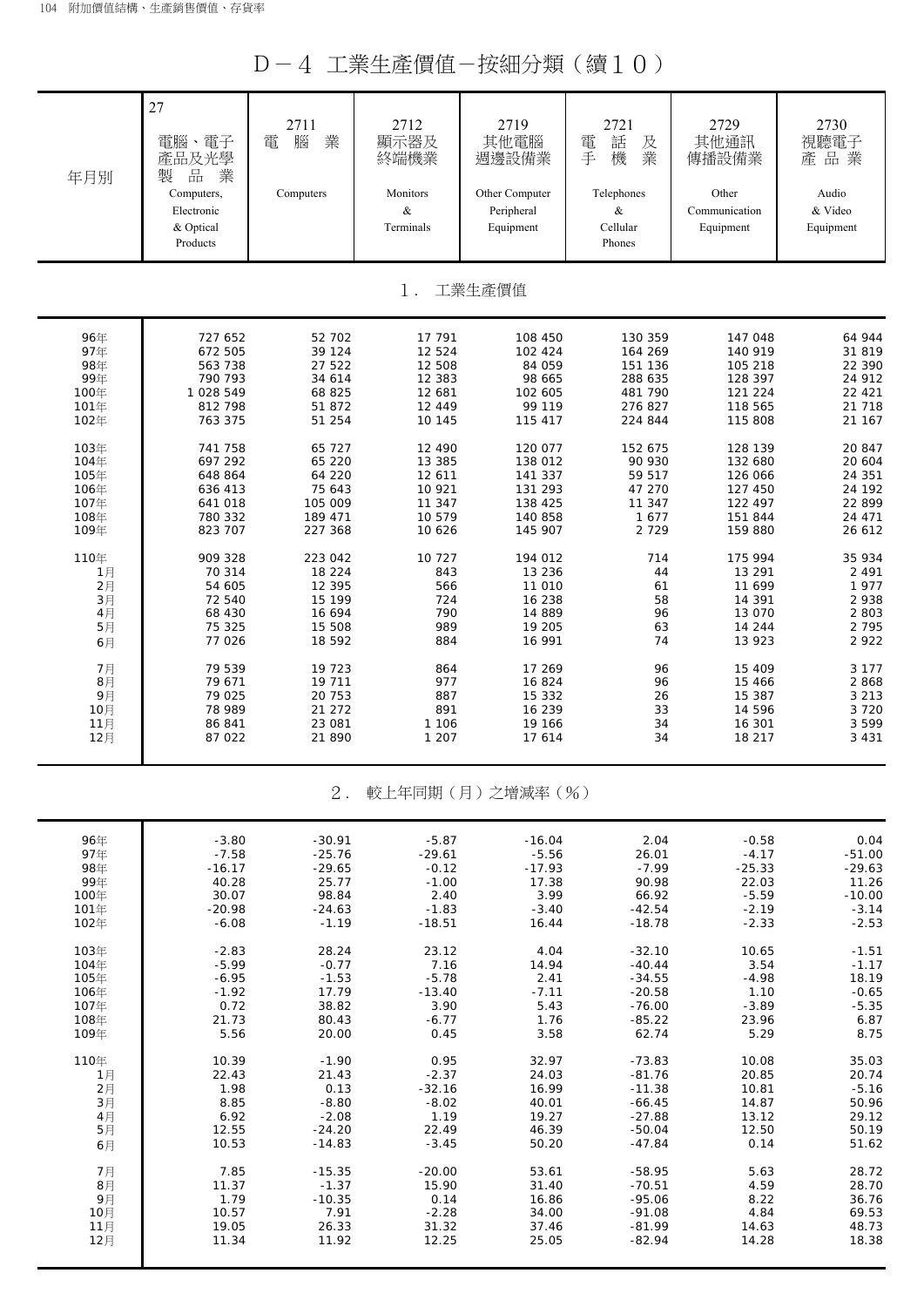D-4 Production Value of Industries - By Detailed Industry (Cont. 10)

|                                                                                                                                                                                                                                        |                                                                                                                                                                                                                                                                                   |                                                                                                                                                                                                                                                          |                                                                                                                                                                                                                                                                                          | D-4 Production value of moustries - By Detailed moustry (Cont. $102$ )                                                                                                                                                                                                        |                                                                                                                                                                                                                                                                        |                                                                                                                                                                                                                                                                                           | Unit: NT\$Million                                                                                                                                                                                                   |
|----------------------------------------------------------------------------------------------------------------------------------------------------------------------------------------------------------------------------------------|-----------------------------------------------------------------------------------------------------------------------------------------------------------------------------------------------------------------------------------------------------------------------------------|----------------------------------------------------------------------------------------------------------------------------------------------------------------------------------------------------------------------------------------------------------|------------------------------------------------------------------------------------------------------------------------------------------------------------------------------------------------------------------------------------------------------------------------------------------|-------------------------------------------------------------------------------------------------------------------------------------------------------------------------------------------------------------------------------------------------------------------------------|------------------------------------------------------------------------------------------------------------------------------------------------------------------------------------------------------------------------------------------------------------------------|-------------------------------------------------------------------------------------------------------------------------------------------------------------------------------------------------------------------------------------------------------------------------------------------|---------------------------------------------------------------------------------------------------------------------------------------------------------------------------------------------------------------------|
| 2740<br>資料儲存<br>媒體業<br>Magnetic &<br>Optical Media                                                                                                                                                                                     | 2751<br>量測、導航<br>及<br>控<br>制<br>備<br>設<br>業<br>Measuring,<br>Navigating<br>& Control<br>Equipment                                                                                                                                                                                 | 2752<br>錶<br>業<br>鐘<br>Watches<br>$\&$<br>Clocks                                                                                                                                                                                                         | 2760<br>輻射及電子<br>醫學設備業<br>Irradiation<br>$\&$<br>Electromedical<br>Equipment                                                                                                                                                                                                             | 2771<br>照相機業<br>Cameras                                                                                                                                                                                                                                                       | 2779<br>其他光學<br>儀器及<br>設備業<br>Other Optical<br>Instruments<br>$\&$<br>Equipment                                                                                                                                                                                        | 28<br>電力設備<br>及設備業<br>Electrical<br>Equipment                                                                                                                                                                                                                                             | Period                                                                                                                                                                                                              |
|                                                                                                                                                                                                                                        |                                                                                                                                                                                                                                                                                   |                                                                                                                                                                                                                                                          |                                                                                                                                                                                                                                                                                          | 1. Production Value of Industries                                                                                                                                                                                                                                             |                                                                                                                                                                                                                                                                        |                                                                                                                                                                                                                                                                                           |                                                                                                                                                                                                                     |
| 77893<br>55 676<br>52 632<br>52 535<br>46 223<br>45 283<br>34 830<br>34 610<br>29 386<br>19 599<br>15 417<br>14 773<br>12 076<br>10 195<br>9 3 8 3<br>779<br>523<br>955<br>665<br>773<br>830<br>721<br>895<br>764<br>800<br>853<br>823 | 102 050<br>91 904<br>71 787<br>89 723<br>87 652<br>83 130<br>81 971<br>90 423<br>85 719<br>89 248<br>89 873<br>96 869<br>111 458<br>109 746<br>132 207<br>9 9 6 7<br>7 5 3 4<br>11 207<br>9 9 7 8<br>10 980<br>11 963<br>11 021<br>12 517<br>11 850<br>11 327<br>11 301<br>12 561 | 2 5 2 4<br>2 2 1 5<br>1 7 2 0<br>1914<br>2 106<br>1938<br>4 3 0 2<br>7919<br>9 5 5 7<br>13 155<br>10 419<br>12 205<br>16 341<br>15 27 2<br>15 790<br>899<br>802<br>1 2 3 8<br>991<br>1 1 3 1<br>1825<br>1 457<br>1 589<br>1 373<br>930<br>1 566<br>1 989 | 2 5 7 0<br>2 9 9 4<br>3 7 9 4<br>4 3 8 0<br>4 7 5 0<br>6 1 7 1<br>5 641<br>5 5 5 7<br>5 6 0 2<br>6 1 2 6<br>5 3 1 0<br>6829<br>8 2 2 0<br>10 676<br>9 4 4 3<br>1 0 2 3<br>821<br>652<br>558<br>711<br>1 1 2 9<br>1 1 1 7<br>703<br>651<br>605<br>791<br>684<br>2. Annual Change Rate (%) | 4 9 7 8<br>5 6 9 0<br>10 339<br>24 967<br>38 469<br>49 323<br>42 672<br>28 911<br>27 322<br>25 285<br>24 986<br>25 0 26<br>21 100<br>12 282<br>13 739<br>1 0 5 3<br>929<br>1 4 6 2<br>998<br>1 2 8 1<br>1 1 8 3<br>1 0 3 5<br>734<br>1 0 0 4<br>1 2 7 2<br>1 3 1 7<br>1 4 7 2 | 16 342<br>22 946<br>20 633<br>29 668<br>39 805<br>46 403<br>55 324<br>74 381<br>78 876<br>67 350<br>73 638<br>73 792<br>92 237<br>92 413<br>88 342<br>8 4 6 3<br>6 2 8 9<br>7479<br>6899<br>7645<br>6 709<br>7 650<br>7 2 9 1<br>7 7 8 5<br>7 3 0 6<br>7726<br>7 0 9 8 | 406 092<br>396 320<br>297 674<br>395 506<br>399 249<br>385 774<br>374 700<br>389 034<br>375 616<br>367 334<br>373 558<br>388 434<br>368 238<br>373 472<br>473 150<br>35 128<br>26 847<br>39 049<br>37 874<br>40 555<br>40 862<br>41 618<br>43 581<br>41 110<br>41 299<br>41 993<br>43 234 | 2007<br>2008<br>2009<br>2010<br>2011<br>2012<br>2013<br>2014<br>2015<br>2016<br>2017<br>2018<br>2019<br>2020<br>2021<br>Jan.<br>Feb.<br>Mar.<br>Apr.<br>May<br>June<br>July<br>Aug.<br>Sep.<br>Oct.<br>Nov.<br>Dec. |
| $-13.10$<br>$-28.52$                                                                                                                                                                                                                   | 49.63<br>$-9.94$                                                                                                                                                                                                                                                                  | $-16.26$<br>$-12.26$                                                                                                                                                                                                                                     | 11.53<br>16.48                                                                                                                                                                                                                                                                           | 6.97<br>14.31                                                                                                                                                                                                                                                                 | $-30.87$<br>40.41                                                                                                                                                                                                                                                      | 3.45<br>$-2.41$                                                                                                                                                                                                                                                                           | 2007<br>2008                                                                                                                                                                                                        |

| -20.92   | -7.74    | -12.20   | 10.40    | 14. JI   | 40.4T    | -2.411   | zuuu |
|----------|----------|----------|----------|----------|----------|----------|------|
| $-5.47$  | $-21.89$ | $-22.36$ | 26.71    | 81.69    | $-10.08$ | $-24.89$ | 2009 |
| $-0.18$  | 24.98    | 11.33    | 15.46    | 141.49   | 43.79    | 32.87    | 2010 |
| $-12.02$ | $-2.31$  | 10.01    | 8.43     | 54.08    | 34.17    | 0.95     | 2011 |
| $-2.03$  | $-5.16$  | $-7.96$  | 29.93    | 28.22    | 16.58    | $-3.38$  | 2012 |
| $-23.08$ | $-1.40$  | 121.93   | $-8.59$  | $-13.49$ | 19.23    | $-2.87$  | 2013 |
| $-0.63$  | 10.31    | 84.09    | $-1.49$  | $-32.25$ | 34.45    | 3.83     | 2014 |
| $-15.09$ | $-5.20$  | 20.68    | 0.82     | $-5.50$  | 6.04     | $-3.45$  | 2015 |
| $-33.30$ | 4.12     | 37.64    | 9.34     | $-7.46$  | $-14.61$ | $-2.21$  | 2016 |
| $-21.34$ | 0.70     | $-20.80$ | $-13.33$ | $-1.18$  | 9.34     | 1.69     | 2017 |
| $-4.18$  | 7.78     | 17.14    | 28.62    | 0.16     | 0.21     | 3.98     | 2018 |
| $-18.25$ | 15.06    | 33.89    | 20.36    | $-15.69$ | 25.00    | $-5.20$  | 2019 |
| $-15.58$ | $-1.54$  | $-6.54$  | 29.88    | $-41.79$ | 0.19     | 1.42     | 2020 |
| $-7.96$  | 20.47    | 3.39     | $-11.55$ | 11.86    | $-4.41$  | 26.69    | 2021 |
| 7.72     | 40.26    | $-14.10$ | 89.36    | 9.38     | 17.44    | 36.13    | Jan. |
| $-45.23$ | $-3.10$  | $-32.68$ | 36.86    | $-15.91$ | $-4.51$  | $-8.01$  | Feb. |
| 2.36     | 12.81    | $-20.10$ | $-26.50$ | 22.78    | $-11.53$ | 19.18    | Mar. |
| $-33.02$ | 11.57    | 6.04     | $-48.68$ | 14.60    | $-1.46$  | 18.65    | Apr. |
| $-22.11$ | 30.32    | 56.76    | $-38.12$ | 2337.22  | 16.66    | 39.05    | May  |
| 8.26     | 28.01    | 50.63    | 1.37     | 73.31    | 2.61     | 41.91    | June |
| $-19.27$ | 21.69    | 54.98    | 16.20    | 27.38    | $-6.41$  | 30.77    | July |
| 6.94     | 48.08    | 14.15    | $-9.97$  | $-23.40$ | $-10.45$ | 39.55    | Aug. |
| $-8.00$  | 18.15    | $-20.94$ | $-19.47$ | $-32.02$ | $-8.44$  | 27.01    | Sep. |
| 31.59    | 19.83    | $-33.43$ | $-29.25$ | $-6.85$  | $-14.39$ | 35.22    | Oct. |
| $-4.92$  | 16.18    | $-0.03$  | $-4.52$  | $-9.74$  | $-9.98$  | 24.72    | Nov. |
| 7.74     | 9.25     | 25.41    | $-35.91$ | 9.23     | $-12.79$ | 19.43    | Dec. |
|          |          |          |          |          |          |          |      |
|          |          |          |          |          |          |          |      |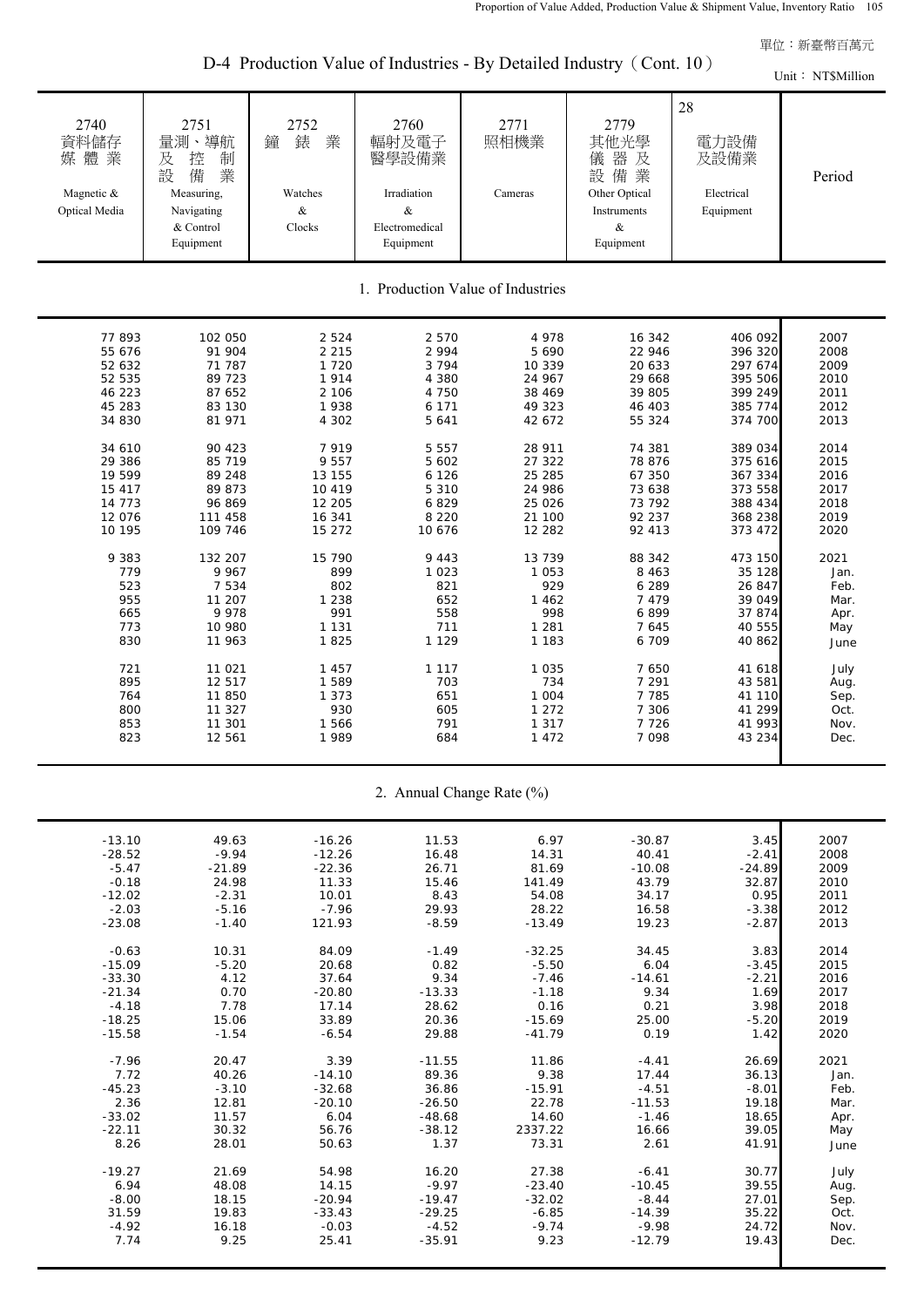D-4 工業生產價值-按細分類(續11)

| 年月別   | 2810<br>發電、輸<br>電及配電<br>機械業<br>Power Generation,<br>Transmission<br>& Distribution<br>Machinery | 2820<br>業<br>電<br>池<br><b>Batteries</b> | 2831<br>及業<br>電<br>線<br>電<br>纜<br>Electric<br>Wires<br>& Cables | 2832<br>配<br>線<br>器<br>業<br>材<br>Wiring<br>Devices | 2841<br>電燈泡<br>及燈管業<br>Light<br><b>Bulbs</b><br>& Tubes | 2842<br>明<br>照<br>器<br>業<br>具<br>Lighting<br>Fixture | 2851<br>家用空調<br>器具業<br>Domestic<br>Air-conditioning<br>Equipment |
|-------|-------------------------------------------------------------------------------------------------|-----------------------------------------|-----------------------------------------------------------------|----------------------------------------------------|---------------------------------------------------------|------------------------------------------------------|------------------------------------------------------------------|
|       |                                                                                                 |                                         | $1$ .                                                           | 工業生產價值                                             |                                                         |                                                      |                                                                  |
| 96年   | 61 621                                                                                          | 24 779                                  | 180 384                                                         | 5749                                               | 2 0 5 2                                                 | 10 1 26                                              | 14 377                                                           |
| 97年   | 58 361                                                                                          | 27 940                                  | 171 971                                                         | 5 609                                              | 1 2 4 8                                                 | 10 085                                               | 15 172                                                           |
| 98年   | 40 812                                                                                          | 21 832                                  | 120 094                                                         | 4 8 8 0                                            | 1 3 9 9                                                 | 10 389                                               | 12 588                                                           |
| 99年   | 49 423                                                                                          | 22 334                                  | 173 660                                                         | 5886                                               | 2 1 6 7                                                 | 11 785                                               | 17 718                                                           |
| 100年  | 51 639                                                                                          | 24 208                                  | 180 352                                                         | 6 3 7 1                                            | 2 0 9 9                                                 | 11 646                                               | 15 097                                                           |
| 101年  | 51 245                                                                                          | 23 201                                  | 166 557                                                         | 6418                                               | 2 5 3 6                                                 | 11 081                                               | 18 966                                                           |
| 102年  | 54 655                                                                                          | 23 081                                  | 156 654                                                         | 6 7 3 7                                            | 2 8 7 6                                                 | 10875                                                | 15 181                                                           |
| 103年  | 55 683                                                                                          | 24 942                                  | 159 764                                                         | 7 2 4 9                                            | 3 3 0 3                                                 | 12 163                                               | 17 471                                                           |
| 104年  | 56 366                                                                                          | 25 393                                  | 141 422                                                         | 7 197                                              | 4 4 8 9                                                 | 12 755                                               | 18 210                                                           |
| 105年  | 54 793                                                                                          | 27 191                                  | 132 195                                                         | 7 3 7 4                                            | 3 1 6 9                                                 | 15 198                                               | 15 064                                                           |
| 106年  | 56 069                                                                                          | 26 418                                  | 144 797                                                         | 7 3 3 2                                            | 1 4 0 4                                                 | 14 734                                               | 15 297                                                           |
| 107年  | 60 164                                                                                          | 28 493                                  | 151 015                                                         | 7 4 1 3                                            | 766                                                     | 14 370                                               | 15 088                                                           |
| 108年  | 59 29 2                                                                                         | 27 529                                  | 132 741                                                         | 7 3 7 5                                            | 585                                                     | 12 375                                               | 15 479                                                           |
| 109年  | 59 493                                                                                          | 24 840                                  | 134 554                                                         | 7 5 9 3                                            | 664                                                     | 11 592                                               | 17861                                                            |
| 110年  | 71 279                                                                                          | 27 393                                  | 201 366                                                         | 8 8 6 4                                            | 474                                                     | 11 915                                               | 20 334                                                           |
| 1月    | 4 802                                                                                           | 2 1 0 8                                 | 14 4 4 8                                                        | 657                                                | 39                                                      | 933                                                  | 1 708                                                            |
| 2月    | 3 8 0 8                                                                                         | 1 6 3 2                                 | 10 937                                                          | 518                                                | 25                                                      | 672                                                  | 1 3 7 6                                                          |
| $3$ 月 | 5 5 2 9                                                                                         | 2 2 5 1                                 | 15 911                                                          | 745                                                | 40                                                      | 896                                                  | 2 1 9 5                                                          |
| 4月    | 5 0 6 4                                                                                         | 2 1 0 2                                 | 15 903                                                          | 728                                                | 47                                                      | 878                                                  | 2 0 6 6                                                          |
| 5月    | 5 5 5 2                                                                                         | 2 0 9 4                                 | 17 679                                                          | 801                                                | 45                                                      | 961                                                  | 2 145                                                            |
| 6月    | 6096                                                                                            | 2 1 9 9                                 | 18 141                                                          | 812                                                | 43                                                      | 1 0 7 2                                              | 2 0 3 2                                                          |
| 7月    | 6079                                                                                            | 2 3 6 0                                 | 17 183                                                          | 855                                                | 45                                                      | 1 0 5 1                                              | 1865                                                             |
| 8月    | 7 5 3 4                                                                                         | 2 5 5 8                                 | 18 999                                                          | 767                                                | 38                                                      | 1 2 0 6                                              | 1 4 0 5                                                          |
| 9月    | 6574                                                                                            | 2 2 6 8                                 | 18 305                                                          | 711                                                | 35                                                      | 1 0 7 5                                              | 1 2 1 6                                                          |
| 10月   | 7 040                                                                                           | 2 4 1 3                                 | 17 471                                                          | 812                                                | 42                                                      | 1 0 8 4                                              | 1 452                                                            |
| 11月   | 6 185                                                                                           | 2 7 2 5                                 | 18 372                                                          | 729                                                | 38                                                      | 1 0 3 3                                              | 1 347                                                            |
| 12月   | 7016                                                                                            | 2 683                                   | 18 016                                                          | 728                                                | 39                                                      | 1 0 5 4                                              | 1 5 2 8                                                          |
|       |                                                                                                 | $2$ .                                   |                                                                 | 較上年同期(月)之增減率(%)                                    |                                                         |                                                      |                                                                  |
| 96年   | 4.03                                                                                            | 1.71                                    | 6.97                                                            | 1.80                                               | $-10.86$                                                | 10.09                                                | $-16.42$                                                         |
| 97年   | $-5.29$                                                                                         | 12.76                                   | $-4.66$                                                         | $-2.43$                                            | $-39.16$                                                | $-0.40$                                              | 5.53                                                             |
| 98年   | $-30.07$                                                                                        | $-21.86$                                | $-30.17$                                                        | $-13.00$                                           | 12.13                                                   | 3.01                                                 | $-17.03$                                                         |
| 99年   | 21.10                                                                                           | 2.30                                    | 44.60                                                           | 20.62                                              | 54.86                                                   | 13.44                                                | 40.75                                                            |
| 100年  | 4.48                                                                                            | 8.39                                    | 3.85                                                            | 8.24                                               | $-3.16$                                                 | $-1.18$                                              | $-14.79$                                                         |
| 101年  | $-0.76$                                                                                         | $-4.16$                                 | $-7.65$                                                         | 0.75                                               | 20.83                                                   | $-4.85$                                              | 25.63                                                            |
| 102年  | 6.65                                                                                            | $-0.51$                                 | $-5.95$                                                         | 4.96                                               | 13.42                                                   | $-1.86$                                              | $-19.96$                                                         |
| 103年  | 1.88                                                                                            | 8.06                                    | 1.99                                                            | 7.60                                               | 14.84                                                   | 11.85                                                | 15.08                                                            |
| 104年  | 1.23                                                                                            | 1.81                                    | $-11.48$                                                        | $-0.72$                                            | 35.92                                                   | 4.87                                                 | 4.23                                                             |
| 105年  | $-2.79$                                                                                         | 7.08                                    | $-6.52$                                                         | 2.47                                               | $-29.41$                                                | 19.15                                                | $-17.28$                                                         |
| 106年  | 2.33                                                                                            | $-2.85$                                 | 9.53                                                            | $-0.58$                                            | $-55.70$                                                | $-3.06$                                              | 1.55                                                             |
| 107年  | 7.30                                                                                            | 7.86                                    | 4.29                                                            | 1.10                                               | $-45.42$                                                | $-2.47$                                              | $-1.37$                                                          |
| 108年  | $-1.45$                                                                                         | $-3.39$                                 | $-12.10$                                                        | $-0.50$                                            | $-23.65$                                                | $-13.88$                                             | 2.59                                                             |
| 109年  | 0.34                                                                                            | $-9.77$                                 | 1.37                                                            | 2.96                                               | 13.48                                                   | $-6.33$                                              | 15.39                                                            |
| 110年  | 19.81                                                                                           | 10.28                                   | 49.65                                                           | 16.73                                              | $-28.54$                                                | 2.78                                                 | 13.85                                                            |
| 1月    | 15.57                                                                                           | 16.84                                   | 69.84                                                           | 17.28                                              | $-46.62$                                                | 2.54                                                 | 22.41                                                            |
| 2月    | $-9.58$                                                                                         | $-13.97$                                | $-5.87$                                                         | $-9.01$                                            | $-53.43$                                                | $-49.00$                                             | 10.61                                                            |
| $3$ 月 | 2.98                                                                                            | 8.71                                    | 31.36                                                           | 10.46                                              | $-31.70$                                                | $-12.13$                                             | 11.90                                                            |
| 4月    | $-3.87$                                                                                         | 3.84                                    | 44.71                                                           | 12.64                                              | $-24.69$                                                | $-25.55$                                             | 27.70                                                            |
| 5月    | 20.29                                                                                           | $-2.99$                                 | 67.68                                                           | 26.55                                              | $-12.69$                                                | 6.73                                                 | 25.44                                                            |
| 6月    | 29.53                                                                                           | $-3.34$                                 | 85.31                                                           | 27.74                                              | 1.04                                                    | 22.56                                                | 40.62                                                            |
| 7月    | 38.25                                                                                           | 9.79                                    | 44.63                                                           | 33.71                                              | $-48.95$                                                | 0.45                                                 | 5.43                                                             |
| 8月    | 56.99                                                                                           | 23.94                                   | 66.64                                                           | 21.75                                              | $-43.32$                                                | 40.37                                                | 8.98                                                             |
| 9月    | 20.32                                                                                           | 7.90                                    | 55.88                                                           | 23.04                                              | 2.14                                                    | 27.42                                                | 44.96                                                            |
| 10月   | 50.80                                                                                           | 20.16                                   | 55.54                                                           | 32.62                                              | 12.36                                                   | 29.33                                                | 16.76                                                            |
| 11月   | 7.01                                                                                            | 25.83                                   | 48.93                                                           | 4.80                                               | $-12.85$                                                | 21.66                                                | $-11.99$                                                         |
| 12月   | 15.77                                                                                           | 26.49                                   | 45.32                                                           | 1.27                                               | $-27.96$                                                | 10.44                                                | $-15.87$                                                         |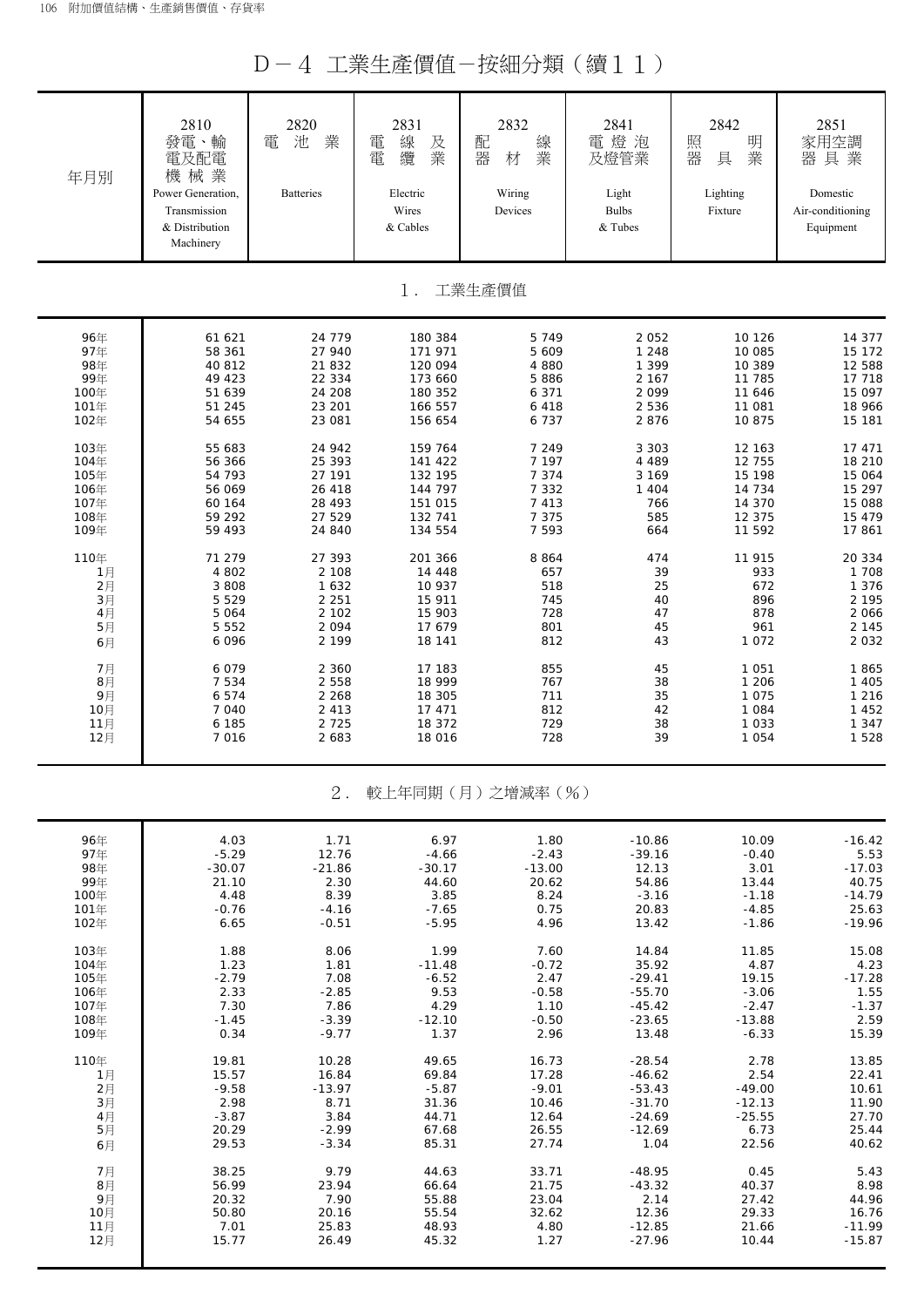Т

D-4 Production Value of Industries - By Detailed Industry (Cont. 11)

|                                                                                                                                                                                                                                                                               |                                                                                                                                                                                                                                                                                     | $D-4$ Production Value of Industries - By Detailed Industry (Cont. 11)                                                                                                                                                                                                                    |                                                                                                                                                                                                                                                                                   |                                                                                                                                                                                                                                                                               |                                                                                                                                                                                                                                                       |                                                                                                                                                                                                    | Unit: NT\$Million                                                                                                                                                                                                   |
|-------------------------------------------------------------------------------------------------------------------------------------------------------------------------------------------------------------------------------------------------------------------------------|-------------------------------------------------------------------------------------------------------------------------------------------------------------------------------------------------------------------------------------------------------------------------------------|-------------------------------------------------------------------------------------------------------------------------------------------------------------------------------------------------------------------------------------------------------------------------------------------|-----------------------------------------------------------------------------------------------------------------------------------------------------------------------------------------------------------------------------------------------------------------------------------|-------------------------------------------------------------------------------------------------------------------------------------------------------------------------------------------------------------------------------------------------------------------------------|-------------------------------------------------------------------------------------------------------------------------------------------------------------------------------------------------------------------------------------------------------|----------------------------------------------------------------------------------------------------------------------------------------------------------------------------------------------------|---------------------------------------------------------------------------------------------------------------------------------------------------------------------------------------------------------------------|
| 2859<br>其他家用<br>電器業<br>Other<br>Domestic<br>Appliances                                                                                                                                                                                                                        | 2890<br>其<br>他<br>電力設備<br>及配備業<br>Other<br>Electrical<br>Equipment                                                                                                                                                                                                                  | 29<br>械<br>機設<br>業<br>備<br>Machinery<br>$\&$<br>Equipment                                                                                                                                                                                                                                 | 2912<br>金屬切削<br>工具機業<br>Machine Tool<br>(Metal Cutting<br>Types)                                                                                                                                                                                                                  | 2919<br>其他金屬<br>加工用<br>機械設備業<br>Other<br>Metalworking<br>Machinery                                                                                                                                                                                                            | 2921<br>農用及林用<br>機械設備業<br>Agricultural<br>$\&$<br>Forestry<br>Machinery                                                                                                                                                                               | 2922<br>礦<br>採<br>及<br>造<br>營<br>用<br>機械設備業<br>Machinery<br>for Mining,<br>Quarrying &<br>Construction                                                                                             | Period                                                                                                                                                                                                              |
|                                                                                                                                                                                                                                                                               |                                                                                                                                                                                                                                                                                     |                                                                                                                                                                                                                                                                                           | 1. Production Value of Industries                                                                                                                                                                                                                                                 |                                                                                                                                                                                                                                                                               |                                                                                                                                                                                                                                                       |                                                                                                                                                                                                    |                                                                                                                                                                                                                     |
| 25 098<br>23 888<br>23 278<br>25 035<br>24 190<br>27 362<br>26 412<br>26 522<br>27 400<br>28 538<br>26 532<br>28 272<br>29 868<br>31 221<br>35 671<br>3 1 9 6<br>2 3 0 8<br>3 0 4 3<br>2837<br>3 1 6 4<br>2 8 0 9<br>2884<br>2819<br>2 9 9 3<br>3 0 1 9<br>3 2 3 8<br>3 3 6 1 | 81 909<br>82 045<br>62 402<br>87 498<br>83 648<br>78 408<br>78 228<br>81 937<br>82 384<br>83 811<br>80 976<br>82 853<br>82 994<br>85 654<br>95 854<br>7 2 3 6<br>5 5 7 1<br>8 4 4 0<br>8 2 4 8<br>8 1 1 5<br>7 6 5 8<br>9 2 9 6<br>8 2 5 5<br>7935<br>7 9 6 6<br>8 3 2 4<br>8 8 0 9 | 613 863<br>597 753<br>395 102<br>607 051<br>667 438<br>639 733<br>609 916<br>668 056<br>666 037<br>626 743<br>672 225<br>723 104<br>645 543<br>616 963<br>775 007<br>57 713<br>46 554<br>65 479<br>61 764<br>64 462<br>67 251<br>68 202<br>67 492<br>67 037<br>67 274<br>69 118<br>72 661 | 99 059<br>104 546<br>48 720<br>96 351<br>118 936<br>114 204<br>95 829<br>108 676<br>101 767<br>89 777<br>104 801<br>113 983<br>90 102<br>65 941<br>93 797<br>6 3 9 6<br>4 8 7 7<br>8 0 7 2<br>7 6 9 3<br>7773<br>8 200<br>8 560<br>8 4 1 7<br>8 200<br>8 3 2 6<br>8512<br>8 7 7 1 | 36 929<br>37 602<br>22 233<br>36 973<br>40 343<br>45 679<br>34 353<br>41 631<br>34 451<br>34 275<br>31 659<br>30 716<br>27 560<br>23 797<br>28 8 8 8<br>1 904<br>1977<br>2 2 2 8<br>1945<br>2 2 2 5<br>2 5 6 3<br>2 4 8 9<br>2 3 4 1<br>2 3 8 6<br>2 6 3 2<br>2834<br>3 3 6 4 | 3 4 0 5<br>3 5 5 5<br>3 6 4 8<br>4 5 6 4<br>4 8 6 7<br>5 5 3 9<br>5 0 1 6<br>5 6 8 2<br>5 3 5 8<br>5 3 4 4<br>5 3 3 6<br>5 0 5 6<br>5 3 1 0<br>4 7 3 0<br>5 5 9 0<br>370<br>333<br>538<br>385<br>488<br>460<br>494<br>420<br>486<br>520<br>547<br>548 | 884<br>1 150<br>651<br>972<br>967<br>928<br>922<br>987<br>920<br>884<br>943<br>964<br>1 2 1 5<br>1 2 7 3<br>1841<br>98<br>66<br>126<br>122<br>100<br>124<br>204<br>252<br>136<br>201<br>200<br>211 | 2007<br>2008<br>2009<br>2010<br>2011<br>2012<br>2013<br>2014<br>2015<br>2016<br>2017<br>2018<br>2019<br>2020<br>2021<br>Jan.<br>Feb.<br>Mar.<br>Apr.<br>May<br>June<br>July<br>Aug.<br>Sep.<br>Oct.<br>Nov.<br>Dec. |
|                                                                                                                                                                                                                                                                               |                                                                                                                                                                                                                                                                                     |                                                                                                                                                                                                                                                                                           | 2. Annual Change Rate (%)                                                                                                                                                                                                                                                         |                                                                                                                                                                                                                                                                               |                                                                                                                                                                                                                                                       |                                                                                                                                                                                                    |                                                                                                                                                                                                                     |

| 1.81     | 10.58    | 17.61    | 12.25    | $-6.87$ |
|----------|----------|----------|----------|---------|
| 0.17     | $-2.62$  | 5.54     | 1.82     | 4.41    |
| $-23.94$ | $-33.90$ | $-53.40$ | $-40.87$ | 2.61    |
| 40.22    | 53.64    | 97.76    | 66.30    | 25.10   |
| $-4.40$  | 9.95     | 23.44    | 9.11     | 6.65    |
| $-6.26$  | $-4.15$  | $-3.98$  | 13.23    | 13.81   |
| $-0.23$  | $-4.66$  | $-16.09$ | $-24.80$ | $-9.45$ |
|          |          |          |          |         |
| 4.74     | 9.53     | 13.41    | 21.19    | 13.28   |
| 0.54     | $-0.30$  | $-6.36$  | $-17.25$ | $-5.71$ |
| 1.73     | $-5.90$  | $-11.78$ | $-0.51$  | $-0.24$ |
| $-3.38$  | 7.26     | 16.74    | $-7.63$  | $-0.16$ |
| 2.32     | 7.57     | 8.76     | $-2.98$  | $-5.24$ |

| $-1.60$ | 1.81     | 10.58    | 17.61    | 12.25    | $-6.87$  | 5.96     | 2007 |
|---------|----------|----------|----------|----------|----------|----------|------|
| $-4.82$ | 0.17     | $-2.62$  | 5.54     | 1.82     | 4.41     | 30.04    | 2008 |
| $-2.56$ | $-23.94$ | $-33.90$ | $-53.40$ | $-40.87$ | 2.61     | $-43.39$ | 2009 |
| 7.55    | 40.22    | 53.64    | 97.76    | 66.30    | 25.10    | 49.30    | 2010 |
| $-3.37$ | $-4.40$  | 9.95     | 23.44    | 9.11     | 6.65     | $-0.44$  | 2011 |
| 13.11   | $-6.26$  | $-4.15$  | $-3.98$  | 13.23    | 13.81    | $-4.11$  | 2012 |
| $-3.47$ | $-0.23$  | $-4.66$  | $-16.09$ | $-24.80$ | $-9.45$  | $-0.61$  | 2013 |
| 0.42    | 4.74     | 9.53     | 13.41    | 21.19    | 13.28    | 7.04     | 2014 |
| 3.31    | 0.54     | $-0.30$  | $-6.36$  | $-17.25$ | $-5.71$  | $-6.78$  | 2015 |
| 4.16    | 1.73     | $-5.90$  | $-11.78$ | $-0.51$  | $-0.24$  | $-3.89$  | 2016 |
| $-7.03$ | $-3.38$  | 7.26     | 16.74    | $-7.63$  | $-0.16$  | 6.68     | 2017 |
| 6.56    | 2.32     | 7.57     | 8.76     | $-2.98$  | $-5.24$  | 2.18     | 2018 |
| 5.64    | 0.17     | $-10.73$ | $-20.95$ | $-10.28$ | 5.01     | 26.10    | 2019 |
| 4.53    | 3.20     | $-4.43$  | $-26.82$ | $-13.65$ | $-10.92$ | 4.78     | 2020 |
| 14.25   | 11.91    | 25.62    | 42.24    | 21.39    | 18.17    | 44.55    | 2021 |
| 32.26   | 20.95    | 36.67    | 34.62    | 39.09    | 2.45     | $-7.78$  | Jan. |
| 8.69    | $-9.42$  | 0.06     | $-1.18$  | 1.98     | $-25.93$ | $-33.15$ | Feb. |
| 30.31   | 17.82    | 21.41    | 24.37    | 2.87     | 29.96    | 13.86    | Mar. |
| 17.89   | 6.76     | 28.53    | 31.41    | 33.11    | $-5.13$  | 62.00    | Apr. |
| 38.32   | 29.50    | 35.41    | 48.40    | 36.09    | 41.37    | 39.56    | May  |
| 11.89   | 17.55    | 34.55    | 71.14    | 32.82    | 44.98    | 56.62    | June |
|         |          |          |          |          |          |          |      |
| 6.75    | 29.93    | 30.58    | 61.33    | 41.47    | 23.40    | 19.82    | July |
| 7.61    | 10.05    | 33.64    | 73.75    | 51.64    | $-3.15$  | 242.42   | Aug. |
| 5.16    | 0.19     | 25.46    | 51.93    | 16.39    | 7.79     | 3.98     | Sep. |
| 6.41    | 12.75    | 31.97    | 53.29    | 28.91    | 25.39    | 18.94    | Oct. |
| 10.63   | 13.39    | 23.65    | 45.86    | 14.78    | 49.36    | 106.99   | Nov. |
| 4.70    | $-0.67$  | 10.78    | 24.14    | $-2.05$  | 47.64    | 132.39   | Dec. |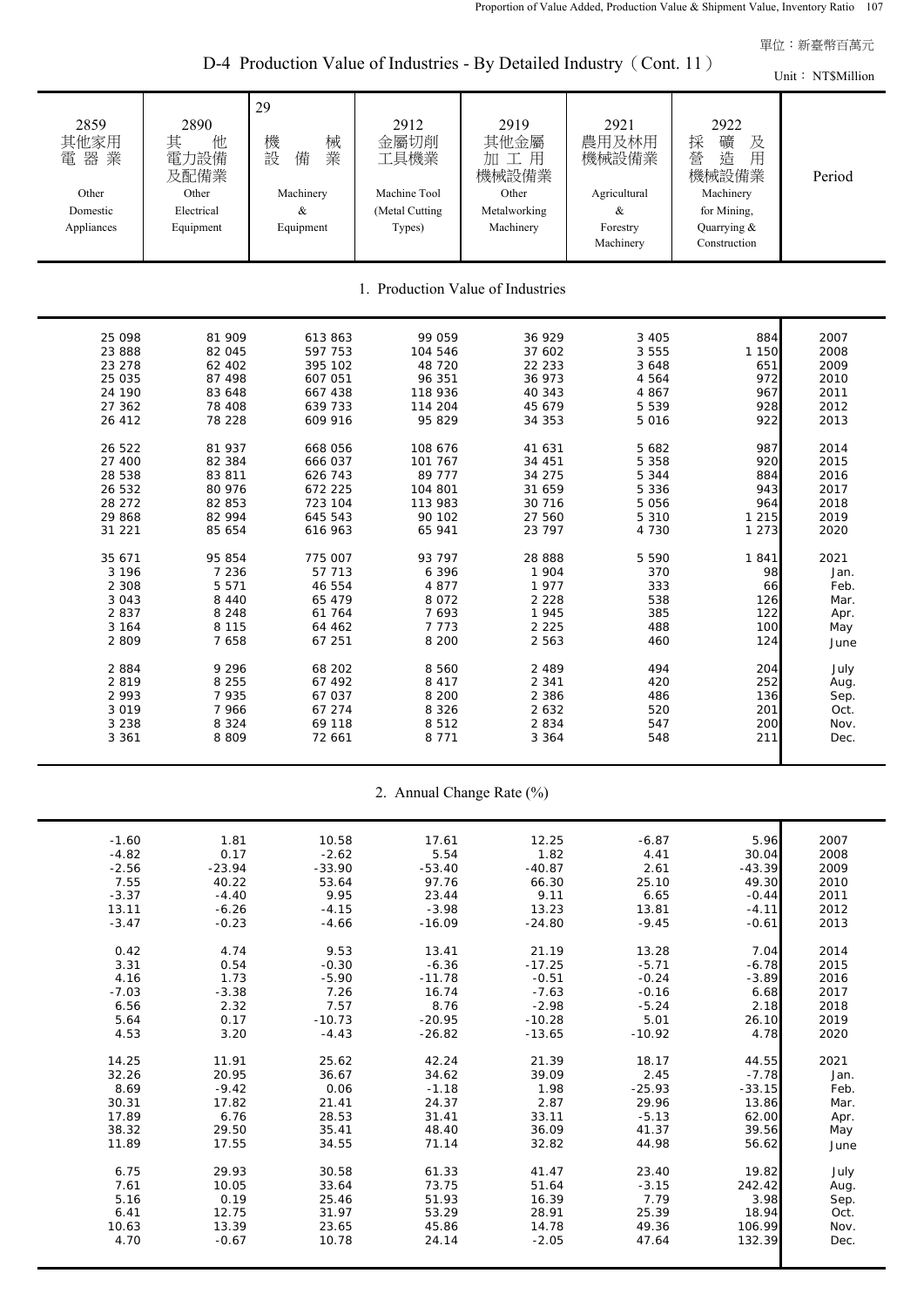D-4 工業生產價值-按細分類(續12)

| 年月別  | 2923<br>食品、飲料及<br>菸草製作用<br>機械設備業<br>Machinery<br>for Food,<br>Beverage &<br><b>Tobacco Processing</b> | 2924<br>紡織、成衣及<br>皮革生產用<br>機械設備業<br>Machinery<br>for Textile,<br>Apparel &<br>Leather Production | 2925<br>木工機械<br>設備業<br>Woodworking<br>Machinery | 2926<br>化工機械<br>設備業<br>Chemical<br>Processing<br>Machinery | 2927<br>橡膠及塑膠<br>加工用機械<br>設<br>備<br>業<br>Plastic<br>& Rubber<br>Processing<br>Machinery | 2928<br>電子及半導體<br>生產用機械<br>設<br>備<br>業<br>Electronic &<br>Semi-conductors<br>Production<br>Equipment | 2929<br>未分類<br>其他專用<br>機械設備業<br>Other Special-<br>Purpose Machinery<br>Not Elsewhere<br>Classified |
|------|-------------------------------------------------------------------------------------------------------|--------------------------------------------------------------------------------------------------|-------------------------------------------------|------------------------------------------------------------|-----------------------------------------------------------------------------------------|------------------------------------------------------------------------------------------------------|----------------------------------------------------------------------------------------------------|
|      |                                                                                                       |                                                                                                  | $1$ .                                           | 工業生產價值                                                     |                                                                                         |                                                                                                      |                                                                                                    |
| 96年  | 5 5 2 9                                                                                               | 30 221                                                                                           | 16 553                                          | 18 572                                                     | 37 822                                                                                  | 50 883                                                                                               | 36 583                                                                                             |
| 97年  | 6 6 1 2                                                                                               | 24 576                                                                                           | 12 972                                          | 18 587                                                     | 31 653                                                                                  | 51 989                                                                                               | 36 642                                                                                             |
| 98年  | 5 0 1 2                                                                                               | 20 415                                                                                           | 8 2 4 4                                         | 13 564                                                     | 23 279                                                                                  | 34 512                                                                                               | 28 592                                                                                             |
| 99年  | 6 3 1 9                                                                                               | 30 310                                                                                           | 10 978                                          | 15 355                                                     | 31 885                                                                                  | 73 470                                                                                               | 36 913                                                                                             |
| 100年 | 6895                                                                                                  | 28 859                                                                                           | 10 064                                          | 18 183                                                     | 30 913                                                                                  | 74 671                                                                                               | 39 711                                                                                             |
| 101年 | 7 6 2 0                                                                                               | 28 529                                                                                           | 9515                                            | 21 018                                                     | 30 806                                                                                  | 56 873                                                                                               | 41 183                                                                                             |
| 102年 | 7 244                                                                                                 | 31 066                                                                                           | 12 157                                          | 15 336                                                     | 31 551                                                                                  | 56 403                                                                                               | 41 549                                                                                             |
| 103年 | 7 5 5 1                                                                                               | 31 150                                                                                           | 13 640                                          | 16 379                                                     | 33 236                                                                                  | 60 234                                                                                               | 42 169                                                                                             |
| 104年 | 7 083                                                                                                 | 30 427                                                                                           | 13 845                                          | 16 965                                                     | 33 879                                                                                  | 66 670                                                                                               | 43 356                                                                                             |
| 105年 | 6 2 6 6                                                                                               | 31 732                                                                                           | 15 369                                          | 15 950                                                     | 30 015                                                                                  | 70 274                                                                                               | 37 314                                                                                             |
| 106年 | 6 3 8 0                                                                                               | 31 338                                                                                           | 15 765                                          | 13 110                                                     | 29 457                                                                                  | 94 918                                                                                               | 38 138                                                                                             |
| 107年 | 6 973                                                                                                 | 28 616                                                                                           | 15 362                                          | 13 888                                                     | 26 600                                                                                  | 111 416                                                                                              | 42 205                                                                                             |
| 108年 | 6945                                                                                                  | 27 145                                                                                           | 15 4 4 5                                        | 15 089                                                     | 23 648                                                                                  | 92 272                                                                                               | 38 686                                                                                             |
| 109年 | 7 3 5 9                                                                                               | 24 114                                                                                           | 18 3 8 4                                        | 16 511                                                     | 21 997                                                                                  | 95 521                                                                                               | 36 629                                                                                             |
| 110年 | 8 4 8 9                                                                                               | 30 214                                                                                           | 22 542                                          | 17 681                                                     | 24 098                                                                                  | 128 719                                                                                              | 42 231                                                                                             |
| 1月   | 564                                                                                                   | 2 3 9 8                                                                                          | 1 659                                           | 1613                                                       | 2 0 5 2                                                                                 | 8819                                                                                                 | 3 0 9 5                                                                                            |
| 2月   | 662                                                                                                   | 1831                                                                                             | 1 3 1 8                                         | 961                                                        | 1 4 9 1                                                                                 | 7895                                                                                                 | 2 0 7 4                                                                                            |
| 3月   | 593                                                                                                   | 2 768                                                                                            | 1 987                                           | 1 7 7 5                                                    | 2 0 9 7                                                                                 | 10 517                                                                                               | 3 4 3 8                                                                                            |
| 4月   | 631                                                                                                   | 2 6 7 3                                                                                          | 1 5 6 9                                         | 1 2 5 3                                                    | 2 177                                                                                   | 10 594                                                                                               | 3 1 7 3                                                                                            |
| 5月   | 679                                                                                                   | 2 6 1 1                                                                                          | 1877                                            | 1 3 4 9                                                    | 1890                                                                                    | 10 241                                                                                               | 3618                                                                                               |
| 6月   | 878                                                                                                   | 2 4 7 2                                                                                          | 1895                                            | 1 642                                                      | 2 100                                                                                   | 11 183                                                                                               | 3 4 7 6                                                                                            |
| 7月   | 833                                                                                                   | 2 4 5 9                                                                                          | 2 1 2 2                                         | 1637                                                       | 2 160                                                                                   | 11 448                                                                                               | 3 4 7 9                                                                                            |
| 8月   | 701                                                                                                   | 2 6 4 8                                                                                          | 2099                                            | 1 3 3 6                                                    | 2 0 3 0                                                                                 | 11 563                                                                                               | 3 5 6 3                                                                                            |
| 9月   | 749                                                                                                   | 2 4 4 3                                                                                          | 1858                                            | 1 2 6 1                                                    | 1 7 4 9                                                                                 | 11 206                                                                                               | 4 172                                                                                              |
| 10月  | 586                                                                                                   | 2 6 6 6                                                                                          | 2 0 4 1                                         | 1619                                                       | 2 0 4 5                                                                                 | 11 600                                                                                               | 3 3 9 6                                                                                            |
| 11月  | 732                                                                                                   | 2 7 4 5                                                                                          | 1986                                            | 1835                                                       | 1914                                                                                    | 11 005                                                                                               | 4 2 4 6                                                                                            |
| 12月  | 882                                                                                                   | 2 4 9 9                                                                                          | 2 1 3 3                                         | 1 400                                                      | 2 3 9 2                                                                                 | 12 649                                                                                               | 4 501                                                                                              |
|      |                                                                                                       | $2$ .                                                                                            |                                                 | 較上年同期(月)之增減率(%)                                            |                                                                                         |                                                                                                      |                                                                                                    |
| 96年  | 17.22                                                                                                 | $-2.83$                                                                                          | 7.60                                            | $-10.94$                                                   | $-10.68$                                                                                | 29.96                                                                                                | 10.90                                                                                              |
| 97年  | 19.58                                                                                                 | $-18.68$                                                                                         | $-21.64$                                        | 0.08                                                       | $-16.31$                                                                                | 2.17                                                                                                 | 0.16                                                                                               |
| 98年  | $-24.19$                                                                                              | $-16.93$                                                                                         | $-36.45$                                        | $-27.02$                                                   | $-26.45$                                                                                | $-33.62$                                                                                             | $-21.97$                                                                                           |
| 99年  | 26.08                                                                                                 | 48.47                                                                                            | 33.16                                           | 13.20                                                      | 36.97                                                                                   | 112.88                                                                                               | 29.10                                                                                              |
| 100年 | 9.12                                                                                                  | $-4.79$                                                                                          | $-8.33$                                         | 18.41                                                      | $-3.05$                                                                                 | 1.63                                                                                                 | 7.58                                                                                               |
| 101年 | 10.52                                                                                                 | $-1.14$                                                                                          | $-5.45$                                         | 15.60                                                      | $-0.35$                                                                                 | $-23.83$                                                                                             | 3.71                                                                                               |
| 102年 | $-4.94$                                                                                               | 8.89                                                                                             | 27.76                                           | $-27.04$                                                   | 2.42                                                                                    | $-0.83$                                                                                              | 0.89                                                                                               |
| 103年 | 4.24                                                                                                  | 0.27                                                                                             | 12.20                                           | 6.80                                                       | 5.34                                                                                    | 6.79                                                                                                 | 1.49                                                                                               |
| 104年 | $-6.20$                                                                                               | $-2.32$                                                                                          | 1.50                                            | 3.58                                                       | 1.94                                                                                    | 10.68                                                                                                | 2.81                                                                                               |
| 105年 | $-11.54$                                                                                              | 4.29                                                                                             | 11.01                                           | $-5.98$                                                    | $-11.41$                                                                                | 5.41                                                                                                 | $-13.94$                                                                                           |
| 106年 | 1.81                                                                                                  | $-1.24$                                                                                          | 2.58                                            | $-17.81$                                                   | $-1.86$                                                                                 | 35.07                                                                                                | 2.21                                                                                               |
| 107年 | 9.31                                                                                                  | $-8.69$                                                                                          | $-2.55$                                         | 5.94                                                       | $-9.70$                                                                                 | 17.38                                                                                                | 10.66                                                                                              |
| 108年 | $-0.40$                                                                                               | $-5.14$                                                                                          | 0.54                                            | 8.65                                                       | $-11.10$                                                                                | $-17.18$                                                                                             | $-8.34$                                                                                            |
| 109年 | 5.95                                                                                                  | $-11.17$                                                                                         | 19.03                                           | 9.42                                                       | $-6.98$                                                                                 | 3.52                                                                                                 | $-5.32$                                                                                            |
| 110年 | 15.36                                                                                                 | 25.30                                                                                            | 22.62                                           | 7.09                                                       | 9.55                                                                                    | 34.75                                                                                                | 15.29                                                                                              |
| 1月   | 0.34                                                                                                  | 52.40                                                                                            | 31.27                                           | 20.92                                                      | 10.70                                                                                   | 44.50                                                                                                | 6.84                                                                                               |
| 2月   | 24.62                                                                                                 | $-8.80$                                                                                          | 14.15                                           | $-27.38$                                                   | 3.14                                                                                    | 9.20                                                                                                 | $-17.46$                                                                                           |
| 3月   | 2.16                                                                                                  | 23.39                                                                                            | 39.98                                           | 27.41                                                      | $-3.58$                                                                                 | 22.76                                                                                                | 22.15                                                                                              |
| 4月   | 47.93                                                                                                 | 70.55                                                                                            | 44.95                                           | 2.82                                                       | 29.20                                                                                   | 37.31                                                                                                | 12.00                                                                                              |
| 5月   | 41.50                                                                                                 | 47.89                                                                                            | 48.96                                           | 4.23                                                       | 31.66                                                                                   | 42.66                                                                                                | 21.87                                                                                              |
| 6月   | 119.92                                                                                                | 61.30                                                                                            | 34.53                                           | 30.82                                                      | 31.39                                                                                   | 23.71                                                                                                | 28.43                                                                                              |
| 7月   | 19.71                                                                                                 | 34.56                                                                                            | 12.73                                           | 7.63                                                       | 1.72                                                                                    | 40.94                                                                                                | 13.74                                                                                              |
| 8月   | 4.32                                                                                                  | 34.24                                                                                            | 24.77                                           | $-1.18$                                                    | 27.46                                                                                   | 38.49                                                                                                | 27.31                                                                                              |
| 9月   | 8.71                                                                                                  | 15.19                                                                                            | $-7.18$                                         | $-7.02$                                                    | $-10.04$                                                                                | 32.65                                                                                                | 32.81                                                                                              |
| 10月  | $-10.92$                                                                                              | 21.93                                                                                            | 23.42                                           | 30.50                                                      | 15.28                                                                                   | 69.22                                                                                                | 12.12                                                                                              |
| 11月  | 10.51                                                                                                 | 11.79                                                                                            | 21.87                                           | 15.11                                                      | $-18.54$                                                                                | 31.78                                                                                                | 35.15                                                                                              |
| 12月  | $-12.08$                                                                                              | $-12.61$                                                                                         | 9.55                                            | $-14.02$                                                   | 18.46                                                                                   | 32.28                                                                                                | $-4.78$                                                                                            |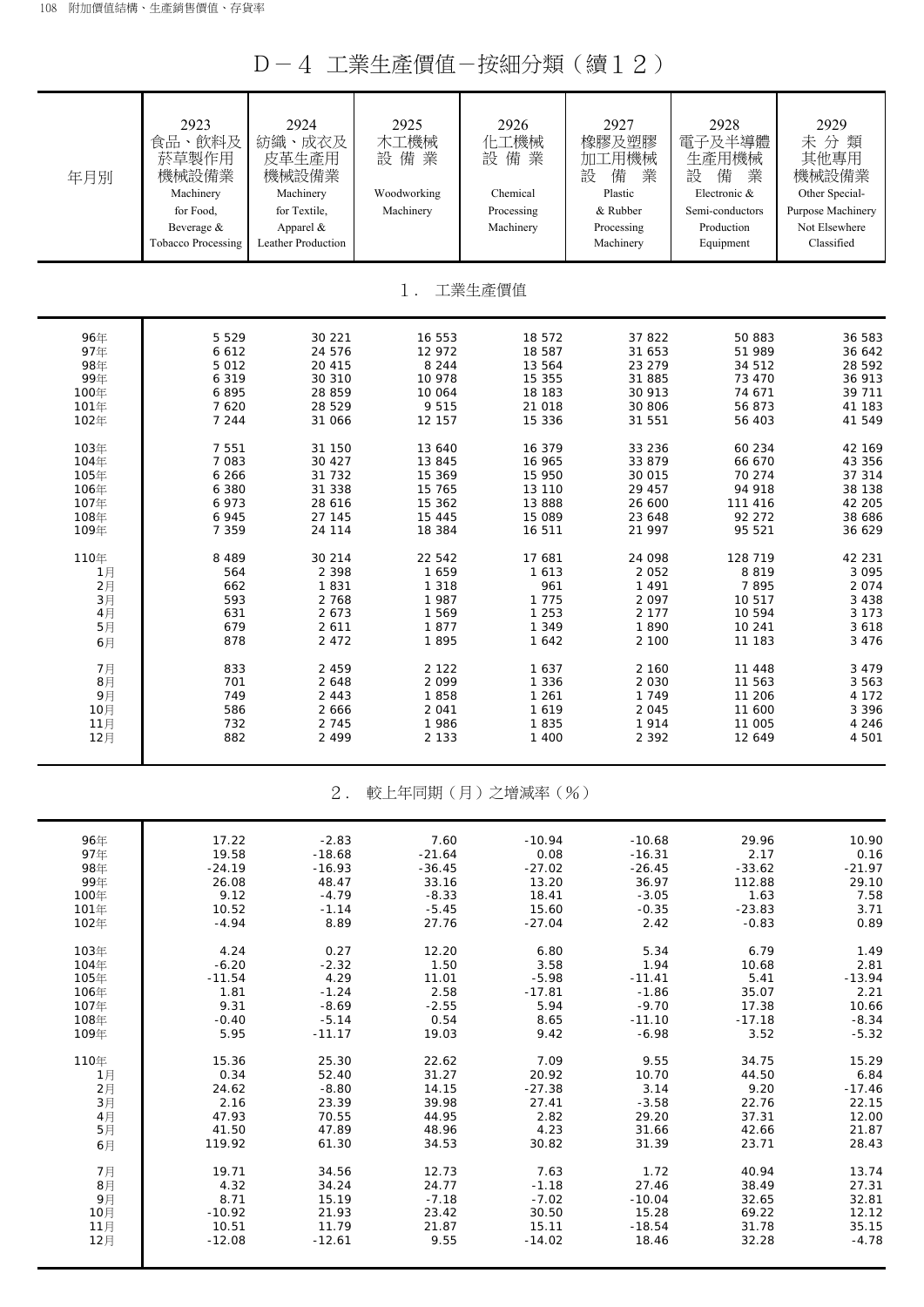D-4 Production Value of Industries - By Detailed Industry (Cont. 12)

|                                                                                                                                          |                                                                                                                                         |                                                                                                                                          | $\tau$ Troudellon value of muustries - Dy Delancu muustry                                                                                        |                                                                                                                                                |                                                                                                                                            |                                                                                                                                                       | Unit: NT\$Million                                                                                            |
|------------------------------------------------------------------------------------------------------------------------------------------|-----------------------------------------------------------------------------------------------------------------------------------------|------------------------------------------------------------------------------------------------------------------------------------------|--------------------------------------------------------------------------------------------------------------------------------------------------|------------------------------------------------------------------------------------------------------------------------------------------------|--------------------------------------------------------------------------------------------------------------------------------------------|-------------------------------------------------------------------------------------------------------------------------------------------------------|--------------------------------------------------------------------------------------------------------------|
| 2933<br>泵、壓縮<br>機、活栓<br>及活閥業<br>Pumps,<br>Compressors,<br>Taps<br>& Valves                                                               | 2934<br>機械傳動<br>設備業<br>Mechanical<br>Power<br>Transmission<br>Equipment                                                                 | 2935<br>輸送機械<br>設備業<br>Conveying<br>Machinery                                                                                            | 2936<br>事務機械<br>設備業<br>Office<br>Machinery<br>& Equipment                                                                                        | 2937<br>污染防治<br>設備業<br>Pollution<br>Controlling<br>Equipment                                                                                   | 2938<br>動<br>力<br>手工具業<br>Power-driven<br>Hand<br>Tools                                                                                    | 2939<br>其他通用<br>機械設備業<br>Other<br>General-<br>Purpose<br>Machinery                                                                                    | Period                                                                                                       |
|                                                                                                                                          |                                                                                                                                         |                                                                                                                                          |                                                                                                                                                  | 1. Production Value of Industries                                                                                                              |                                                                                                                                            |                                                                                                                                                       |                                                                                                              |
| 44 359<br>41 526<br>30 672<br>43 040<br>49 436<br>48 541<br>48 304<br>51 385<br>47 828<br>44 788<br>49 139<br>51 923<br>50 684<br>48 105 | 31 286<br>31 430<br>21 935<br>35 216<br>44 199<br>42 392<br>44 978<br>51 096<br>49 682<br>45 972<br>60 268<br>77818<br>58 009<br>59 968 | 36 718<br>36 365<br>24 592<br>28 072<br>30 918<br>31 051<br>30 133<br>35 822<br>39 652<br>38 950<br>40 331<br>43 507<br>42 937<br>39 561 | 7 7 7 0<br>7 7 6 9<br>5 7 8 4<br>7 7 9 2<br>7 4 2 4<br>7979<br>8 6 5 6<br>7996<br>8 2 6 6<br>8 5 6 6<br>8 9 8 1<br>8 2 7 4<br>7 3 6 7<br>6 0 4 2 | 6 0 18<br>6833<br>5 1 2 3<br>5 7 9 3<br>6 5 3 3<br>6 180<br>6 5 4 7<br>5 4 9 6<br>5 1 5 8<br>5 1 8 5<br>4 8 3 9<br>5 1 4 4<br>6 4 2 9<br>6 172 | 14 287<br>11 789<br>7 9 3 0<br>10 400<br>11 639<br>11 829<br>12 071<br>14 0 26<br>15 208<br>16 137<br>16 708<br>17 520<br>17 575<br>19 276 | 136 983<br>132 158<br>90 195<br>132 648<br>142 879<br>129 866<br>127 802<br>140 900<br>145 524<br>129 942<br>120 115<br>123 136<br>119 122<br>121 582 | 2007<br>2008<br>2009<br>2010<br>2011<br>2012<br>2013<br>2014<br>2015<br>2016<br>2017<br>2018<br>2019<br>2020 |
| 59 318<br>4 7 5 8<br>3 5 5 4<br>5 2 3 9<br>4 8 6 7<br>4 9 9 8<br>5 1 9 9<br>5 1 3 3<br>5 0 8 1<br>5 0 2 4<br>4894<br>5 2 2 3<br>5 3 4 9  | 83 512<br>5939<br>4 9 3 2<br>6738<br>6 5 5 2<br>6946<br>7 4 1 4<br>7 5 9 7<br>7 5 8 8<br>7 601<br>7 507<br>7 5 9 6<br>7 101             | 45 163<br>3 4 6 9<br>2 3 5 0<br>3 7 3 5<br>3 4 1 4<br>4 2 3 3<br>3 8 3 5<br>3872<br>3 8 1 1<br>4 1 2 9<br>3 6 2 6<br>3 9 9 4<br>4 6 9 6  | 8 1 0 5<br>527<br>471<br>640<br>531<br>647<br>593<br>651<br>771<br>724<br>761<br>850<br>939                                                      | 7 0 6 7<br>647<br>444<br>567<br>459<br>619<br>536<br>491<br>632<br>674<br>495<br>652<br>850                                                    | 23 007<br>1882<br>1 3 7 6<br>1968<br>1 7 9 8<br>1 908<br>1956<br>2 2 2 9<br>2 0 1 3<br>1949<br>1948<br>1953<br>2 0 2 7                     | 144 744<br>11 522<br>9943<br>12 453<br>11 928<br>12 260<br>12 7 25<br>12 344<br>12 227<br>12 290<br>12 410<br>12 294<br>12 347                        | 2021<br>Jan.<br>Feb.<br>Mar.<br>Apr.<br>May<br>June<br>July<br>Aug.<br>Sep.<br>Oct.<br>Nov.<br>Dec.          |

|  |  | 2. Annual Change Rate (%) |  |  |  |
|--|--|---------------------------|--|--|--|
|--|--|---------------------------|--|--|--|

| 13.05    | 16.36    | 10.25    | $-0.04$  | 2.48     | 4.05     | 13.99    | 2007 |
|----------|----------|----------|----------|----------|----------|----------|------|
| $-6.39$  | 0.46     | $-0.96$  | $-0.01$  | 13.56    | $-17.49$ | $-3.52$  | 2008 |
| $-26.14$ | $-30.21$ | $-32.37$ | $-25.55$ | $-25.02$ | $-32.73$ | $-31.75$ | 2009 |
| 40.32    | 60.55    | 14.15    | 34.72    | 13.07    | 31.15    | 47.07    | 2010 |
| 14.86    | 25.51    | 10.14    | $-4.72$  | 12.77    | 11.91    | 7.71     | 2011 |
| $-1.81$  | $-4.09$  | 0.43     | 7.47     | $-5.40$  | 1.63     | $-9.11$  | 2012 |
| $-0.49$  | 6.10     | $-2.96$  | 8.49     | 5.94     | 2.05     | $-1.59$  | 2013 |
| 6.38     | 13.60    | 18.88    | $-7.62$  | $-16.06$ | 16.19    | 10.25    | 2014 |
| $-6.92$  | $-2.77$  | 10.69    | 3.37     | $-6.14$  | 8.43     | 3.28     | 2015 |
| $-6.36$  | $-7.47$  | $-1.77$  | 3.63     | 0.52     | 6.11     | $-10.71$ | 2016 |
| 9.71     | 31.10    | 3.55     | 4.84     | $-6.67$  | 3.53     | $-7.56$  | 2017 |
| 5.67     | 29.12    | 7.88     | $-7.87$  | 6.31     | 4.86     | 2.51     | 2018 |
| $-2.39$  | $-25.46$ | $-1.31$  | $-10.96$ | 24.98    | 0.31     | $-3.26$  | 2019 |
|          |          |          |          |          |          |          |      |
| $-5.09$  | 3.38     | $-7.86$  | $-17.99$ | $-4.00$  | 9.68     | 2.07     | 2020 |
| 23.31    | 39.26    | 14.16    | 34.15    | 14.50    | 19.36    | 19.05    | 2021 |
| 36.22    | 68.31    | 29.32    | 12.74    | 32.95    | 41.67    | 42.87    | Jan. |
| $-2.80$  | 12.44    | $-23.10$ | $-22.64$ | $-3.02$  | 3.66     | 5.69     | Feb. |
| 21.19    | 40.05    | 3.08     | $-0.95$  | 13.23    | 25.10    | 23.52    | Mar. |
| 23.36    | 36.17    | 12.55    | $-1.75$  | $-0.67$  | 43.95    | 23.11    | Apr. |
| 29.38    | 41.22    | 39.24    | 33.86    | 32.64    | 40.33    | 25.08    | May  |
| 41.88    | 48.18    | 1.39     | 50.78    | $-6.01$  | 29.96    | 27.16    | June |
|          |          |          |          |          |          |          |      |
| 26.99    | 57.94    | 19.10    | 46.99    | $-11.17$ | 18.69    | 18.84    | July |
| 32.94    | 48.29    | 11.18    | 84.50    | 12.50    | 19.25    | 20.42    | Aug. |
| 19.90    | 44.13    | 33.68    | 62.07    | 36.77    | 11.87    | 17.40    | Sep. |
| 24.21    | 39.71    | 10.00    | 60.14    | 1.07     | 13.10    | 21.37    | Oct. |
| 21.25    | 36.15    | 24.66    | 71.75    | 20.09    | 10.34    | 11.26    | Nov. |
| 10.09    | 11.75    | 15.20    | 50.24    | 44.78    | $-4.95$  | 0.82     | Dec. |
|          |          |          |          |          |          |          |      |
|          |          |          |          |          |          |          |      |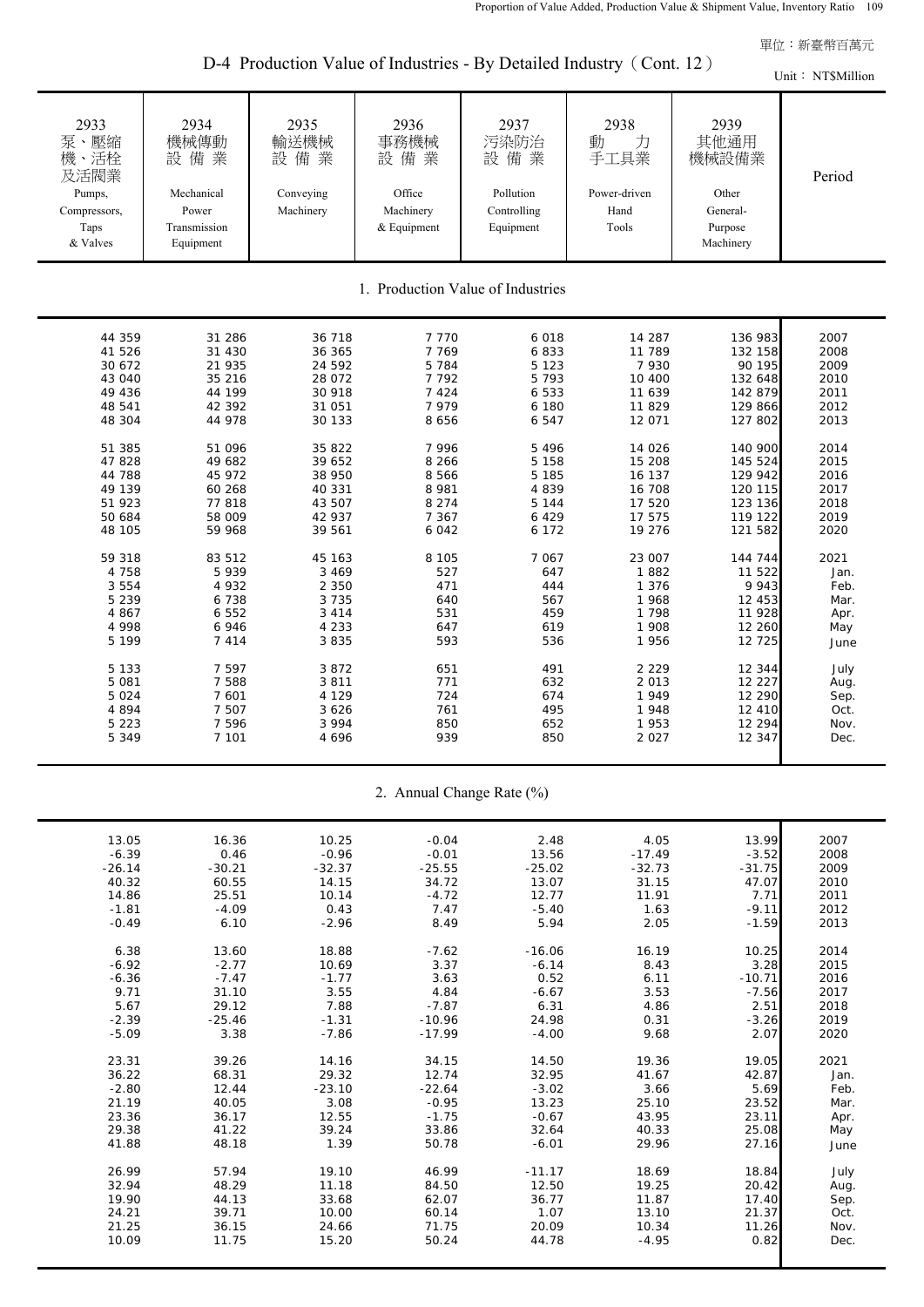D-4 工業生產價值-按細分類(續13)

| 年月別                         | 30<br>汽車及<br>其零件業<br>Motor<br>Vehicles<br>& Parts | 3010<br>汽<br>車<br>業<br>Motor<br>Vehicles | 3020<br>體<br>業<br>車<br><b>Bodies</b><br>(Coachwork)<br>for Motor<br>Vehicle | 3030<br>汽<br>車<br>零<br>業<br>件<br>Parts for<br>Motor<br>Vehicles | 31<br>其他運輸<br>工具及<br>其零件業<br>Other Transport<br>Equipment<br>& Parts | 3110<br>船<br>舶<br>及<br>浮動設施業<br>Ships,<br><b>Boats</b><br>& Floating<br>Structures | 3121<br>車<br>機<br>業<br>Motorcycles |  |
|-----------------------------|---------------------------------------------------|------------------------------------------|-----------------------------------------------------------------------------|-----------------------------------------------------------------|----------------------------------------------------------------------|------------------------------------------------------------------------------------|------------------------------------|--|
|                             |                                                   |                                          | $1$ .                                                                       | 工業生產價值                                                          |                                                                      |                                                                                    |                                    |  |
| 96年                         | 322 076                                           | 153 908                                  | 3 0 5 6                                                                     | 165 112                                                         | 223 687                                                              | 41 981                                                                             | 45 455                             |  |
| 97年                         | 259 285                                           | 105 300                                  | 2 3 8 5                                                                     | 151 600                                                         | 261 459                                                              | 49 089                                                                             | 53 554                             |  |
| 98年                         | 267 495                                           | 128 350                                  | 1800                                                                        | 137 345                                                         | 205 500                                                              | 38 707                                                                             | 38 187                             |  |
| 99年                         | 351 517                                           | 178 913                                  | 3 6 5 0                                                                     | 168 953                                                         | 230 618                                                              | 37 563                                                                             | 42 535                             |  |
| 100年                        | 387 059                                           | 203 376                                  | 4 4 3 7                                                                     | 179 247                                                         | 248 023                                                              | 37 074                                                                             | 47 322                             |  |
| 101年                        | 388 839                                           | 201 365                                  | 5 2 6 1                                                                     | 182 212                                                         | 260 061                                                              | 40 146                                                                             | 46 524                             |  |
| 102年                        | 373 662                                           | 188 818                                  | 4 0 4 2                                                                     | 180 802                                                         | 259 539                                                              | 33 834                                                                             | 48 436                             |  |
| 103年                        | 420 570                                           | 221 672                                  | 4597                                                                        | 194 301                                                         | 277 880                                                              | 33 625                                                                             | 51 146                             |  |
| 104年                        | 408 381                                           | 208 341                                  | 4 907                                                                       | 195 133                                                         | 280 166                                                              | 34 952                                                                             | 50 716                             |  |
| 105年                        | 388 885                                           | 190 961                                  | 4 2 9 7                                                                     | 193 628                                                         | 265 804                                                              | 27 528                                                                             | 57 394                             |  |
| 106年                        | 384 622                                           | 183 107                                  | 4 5 6 5                                                                     | 196 950                                                         | 264 121                                                              | 20 918                                                                             | 67 712                             |  |
| 107年                        | 363 993                                           | 166 973                                  | 4 683                                                                       | 192 337                                                         | 276 704                                                              | 21 635                                                                             | 63 983                             |  |
| 108年                        | 358 414                                           | 167 377                                  | 4 9 4 6                                                                     | 186 091                                                         | 308 614                                                              | 27 081                                                                             | 80 832                             |  |
| 109年                        | 342 556                                           | 170 539                                  | 5 3 7 6                                                                     | 166 641                                                         | 319877                                                               | 41 028                                                                             | 87 958                             |  |
| 110年                        | 394 992                                           | 192 067                                  | 4 7 8 6                                                                     | 198 138                                                         | 353 788                                                              | 28 610                                                                             | 87 938                             |  |
| 1月                          | 36 108                                            | 19 058                                   | 450                                                                         | 16 600                                                          | 28 544                                                               | 1 560                                                                              | 7 982                              |  |
| 2月                          | 24 996                                            | 12 132                                   | 317                                                                         | 12 547                                                          | 22 753                                                               | 1 6 9 7                                                                            | 6 9 1 5                            |  |
| 3月                          | 36 310                                            | 17 980                                   | 438                                                                         | 17891                                                           | 29 850                                                               | 1 3 5 3                                                                            | 8 2 3 6                            |  |
| 4月                          | 33 503                                            | 17 137                                   | 388                                                                         | 15 979                                                          | 27 363                                                               | 1829                                                                               | 7 1 4 4                            |  |
| 5月                          | 34 464                                            | 17 091                                   | 361                                                                         | 17 013                                                          | 28 140                                                               | 2 4 7 9                                                                            | 6 9 5 2                            |  |
| 6月                          | 33 427                                            | 16 597                                   | 309                                                                         | 16 521                                                          | 28 902                                                               | 3699                                                                               | 6 2 7 6                            |  |
| 7月                          | 33 265                                            | 15 955                                   | 470                                                                         | 16839                                                           | 31 072                                                               | 1 9 9 6                                                                            | 7 4 3 1                            |  |
| 8月                          | 29 149                                            | 12 695                                   | 296                                                                         | 16 159                                                          | 31 139                                                               | 3 3 0 4                                                                            | 6839                               |  |
| 9月                          | 31 545                                            | 14 553                                   | 422                                                                         | 16 570                                                          | 30 718                                                               | 2 4 9 3                                                                            | 7 2 2 8                            |  |
| 10月                         | 32 022                                            | 15 067                                   | 440                                                                         | 16 516                                                          | 30 278                                                               | 2 4 7 5                                                                            | 7 5 7 1                            |  |
| 11月                         | 33 835                                            | 15 796                                   | 445                                                                         | 17 593                                                          | 32 016                                                               | 2833                                                                               | 7 702                              |  |
| 12月                         | 36 367                                            | 18 006                                   | 451                                                                         | 17 910                                                          | 33 013                                                               | 2892                                                                               | 7 6 6 2                            |  |
| $2$ .<br>較上年同期 (月) 之增減率 (%) |                                                   |                                          |                                                                             |                                                                 |                                                                      |                                                                                    |                                    |  |
| 96年                         | $-4.03$                                           | $-8.56$                                  | 5.58                                                                        | 0.45                                                            | 15.46                                                                | 39.06                                                                              | 8.55                               |  |
| 97年                         | $-19.50$                                          | $-31.58$                                 | $-21.95$                                                                    | $-8.18$                                                         | 16.89                                                                | 16.93                                                                              | 17.82                              |  |
| 98年                         | 3.17                                              | 21.89                                    | $-24.51$                                                                    | $-9.40$                                                         | $-21.40$                                                             | $-21.15$                                                                           | $-28.69$                           |  |
| 99年                         | 31.41                                             | 39.40                                    | 102.74                                                                      | 23.01                                                           | 12.22                                                                | $-2.96$                                                                            | 11.39                              |  |
| 100年                        | 10.11                                             | 13.67                                    | 21.56                                                                       | 6.09                                                            | 7.55                                                                 | $-1.30$                                                                            | 11.26                              |  |
| 101年                        | 0.46                                              | $-0.99$                                  | 18.59                                                                       | 1.65                                                            | 4.85                                                                 | 8.28                                                                               | $-1.69$                            |  |
| 102年                        | $-3.90$                                           | $-6.23$                                  | $-23.17$                                                                    | $-0.77$                                                         | $-0.20$                                                              | $-15.72$                                                                           | 4.11                               |  |
| 103年                        | 12.55                                             | 17.40                                    | 13.72                                                                       | 7.47                                                            | 7.07                                                                 | $-0.62$                                                                            | 5.60                               |  |
| 104年                        | $-2.90$                                           | $-6.01$                                  | 6.76                                                                        | 0.43                                                            | 0.82                                                                 | 3.95                                                                               | $-0.84$                            |  |
| 105年                        | $-4.77$                                           | $-8.34$                                  | $-12.44$                                                                    | $-0.77$                                                         | $-5.13$                                                              | $-21.24$                                                                           | 13.17                              |  |
| 106年                        | $-1.10$                                           | $-4.11$                                  | 6.23                                                                        | 1.72                                                            | $-0.63$                                                              | $-24.01$                                                                           | 17.98                              |  |
| 107年                        | $-5.36$                                           | $-8.81$                                  | 2.60                                                                        | $-2.34$                                                         | 4.76                                                                 | 3.43                                                                               | $-5.51$                            |  |
| 108年                        | $-1.53$                                           | 0.24                                     | 5.61                                                                        | $-3.25$                                                         | 11.53                                                                | 25.17                                                                              | 26.33                              |  |
| 109年                        | $-4.42$                                           | 1.89                                     | 8.70                                                                        | $-10.45$                                                        | 3.65                                                                 | 51.50                                                                              | 8.82                               |  |
| 110年                        | 15.31                                             | 12.62                                    | $-10.98$                                                                    | 18.90                                                           | 10.60                                                                | $-30.27$                                                                           | $-0.02$                            |  |
| 1月                          | 39.39                                             | 51.38                                    | $-0.52$                                                                     | 29.06                                                           | 29.43                                                                | $-35.73$                                                                           | 33.46                              |  |
| 2月                          | $-0.42$                                           | 12.75                                    | $-6.04$                                                                     | $-10.41$                                                        | $-1.98$                                                              | $-40.48$                                                                           | 10.73                              |  |
| 3月                          | 23.59                                             | 35.94                                    | 37.94                                                                       | 12.98                                                           | 17.31                                                                | $-58.72$                                                                           | 13.66                              |  |
| 4月                          | 31.95                                             | 31.28                                    | $-8.56$                                                                     | 34.13                                                           | 21.30                                                                | $-45.02$                                                                           | 7.30                               |  |
| 5月                          | 46.88                                             | 36.67                                    | 7.45                                                                        | 60.14                                                           | 25.09                                                                | $-25.38$                                                                           | 18.00                              |  |
| 6月                          | 31.33                                             | 21.54                                    | $-14.35$                                                                    | 44.47                                                           | 18.40                                                                | 15.29                                                                              | $-1.48$                            |  |
| 7月                          | 12.21                                             | 2.31                                     | $-9.36$                                                                     | 24.43                                                           | 11.59                                                                | $-38.51$                                                                           | 3.64                               |  |
| 8月                          | 26.38                                             | 23.14                                    | $-13.61$                                                                    | 30.18                                                           | 6.24                                                                 | $-16.24$                                                                           | $-11.24$                           |  |
| 9月                          | 9.47                                              | 9.93                                     | $-26.85$                                                                    | 10.46                                                           | 0.41                                                                 | $-39.32$                                                                           | $-13.36$                           |  |
| 10月                         | 3.10                                              | $-2.34$                                  | $-27.95$                                                                    | 9.96                                                            | 3.78                                                                 | $-30.28$                                                                           | $-8.75$                            |  |
| 11月                         | $-4.28$                                           | $-15.95$                                 | $-5.15$                                                                     | 9.38                                                            | 9.26                                                                 | 4.40                                                                               | $-13.41$                           |  |
| 12月                         | $-8.92$                                           | $-15.79$                                 | $-28.58$                                                                    | $-0.03$                                                         | $-1.39$                                                              | $-42.76$                                                                           | $-16.32$                           |  |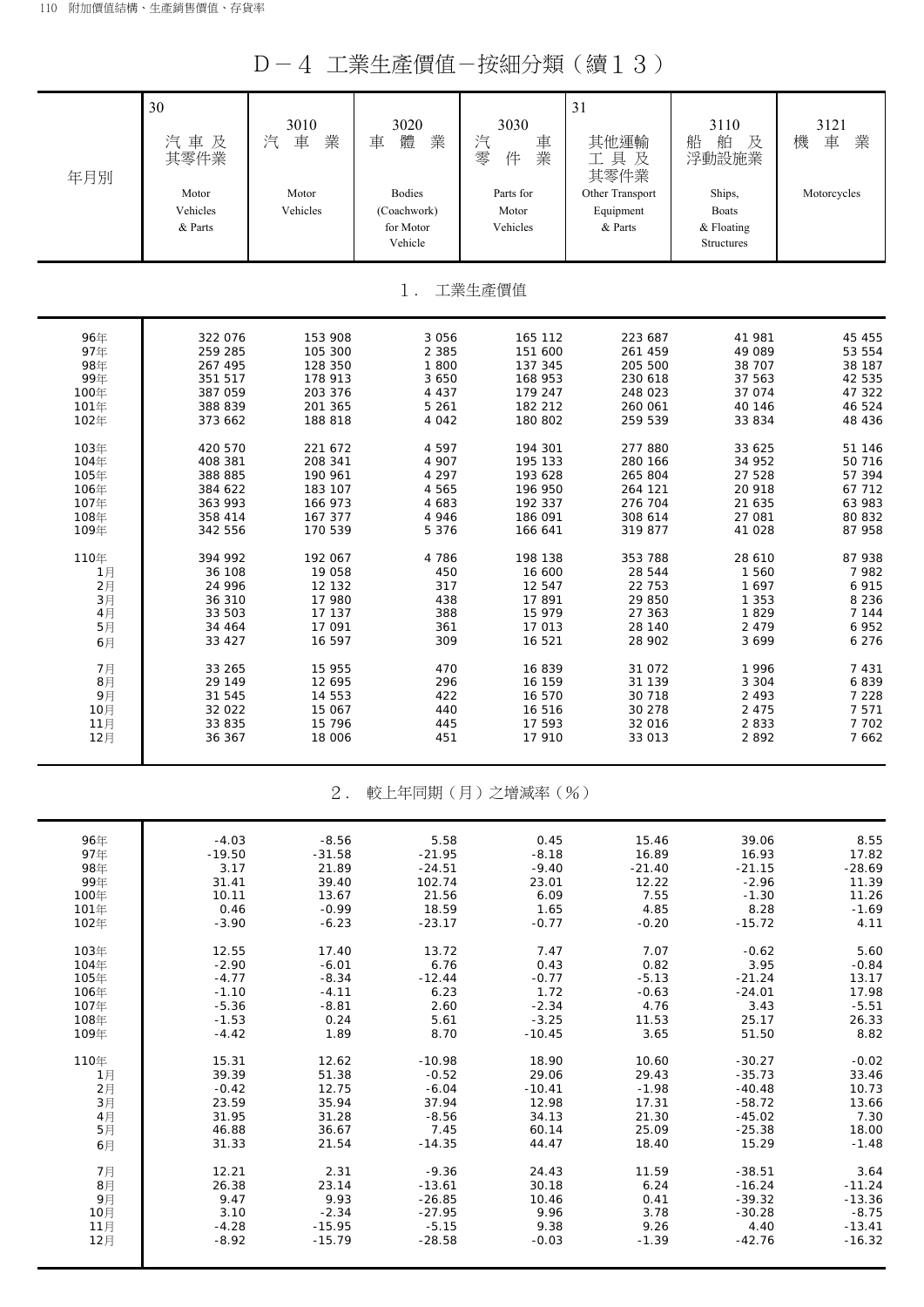D-4 Production Value of Industries - By Detailed Industry (Cont. 13)

|                                                  |                          | $\tau$ i routelion value of mutstries $\tau$ by belance mutstry (Com. 197) |                                                                                                       |                                   |                                                    |                                                                    | Unit: NT\$Million |
|--------------------------------------------------|--------------------------|----------------------------------------------------------------------------|-------------------------------------------------------------------------------------------------------|-----------------------------------|----------------------------------------------------|--------------------------------------------------------------------|-------------------|
| 3122<br>機<br>車業<br>零<br>件<br>Motorcycle<br>Parts | 3131<br>自行車業<br>Bicycles | 3132<br>行<br>自<br>車<br>業<br>零<br>件<br>Bicycle<br>Parts                     | 3190<br>未分類其他<br>運輸工具及<br>其零件業<br>Other Transport<br>Equipment & Parts<br>Not Elsewhere<br>Classified | 32<br>具<br>業<br>家<br>Furniture    | 3211<br>製<br>木<br>業<br>家<br>具<br>Wood<br>Furniture | 3219<br>其他非金屬<br>家<br>具<br>業<br>Other<br>Non-metallic<br>Furniture | Period            |
|                                                  |                          |                                                                            |                                                                                                       | 1. Production Value of Industries |                                                    |                                                                    |                   |
| 39 602                                           | 38 347                   | 32 789                                                                     | 25 514                                                                                                | 36 257                            | 10 038                                             | 3 0 3 7                                                            | 2007              |
| 41 857                                           | 49 862                   | 39 548                                                                     | 27 550                                                                                                | 35 970                            | 9 604                                              | 3 0 6 8                                                            | 2008              |
| 29 605                                           | 43 210                   | 33 184                                                                     | 22 607                                                                                                | 28 662                            | 8 2 3 6                                            | 2 5 3 9                                                            | 2009              |
| 35 579                                           | 47 563                   | 42 811                                                                     | 24 568                                                                                                | 33 189                            | 9 6 6 1                                            | 2881                                                               | 2010              |
| 40 518                                           | 50 519                   | 45 933                                                                     | 26 657                                                                                                | 33 764                            | 9 6 6 6                                            | 2 9 9 9                                                            | 2011              |
| 41 625                                           | 54 037                   | 48 459                                                                     | 29 270                                                                                                | 36 150                            | 10 127                                             | 3 3 3 4                                                            | 2012              |
| 44 244                                           | 51 071                   | 47 077                                                                     | 34 877                                                                                                | 36 474                            | 10 085                                             | 3 7 0 2                                                            | 2013              |
| 45 488                                           | 50 227                   | 51 828                                                                     | 45 565                                                                                                | 39 067                            | 10 684                                             | 4 2 9 0                                                            | 2014              |
| 45 054                                           | 56 525                   | 54 035                                                                     | 38 884                                                                                                | 40 151                            | 11 561                                             | 4 640                                                              | 2015              |
| 44 344                                           | 47 412                   | 51 646                                                                     | 37 481                                                                                                | 39 901                            | 11 017                                             | 4 3 0 2                                                            | 2016              |
| 47 034                                           | 37 836                   | 55 508                                                                     | 35 115                                                                                                | 39 797                            | 10 452                                             | 4 2 7 9                                                            | 2017              |
| 43 793                                           | 40 211                   | 64 154                                                                     | 42 927                                                                                                | 41 181                            | 10 939                                             | 4 3 8 6                                                            | 2018              |
| 41 293                                           | 41 929                   | 69 615                                                                     | 47 865                                                                                                | 41 880                            | 10 882                                             | 4 4 7 2                                                            | 2019              |
| 44 402                                           | 33 584                   | 74 329                                                                     | 38 576                                                                                                | 42 831                            | 11 523                                             | 4 7 2 2                                                            | 2020              |
| 49 456                                           | 36 124                   | 107 687                                                                    | 43 974                                                                                                | 52 739                            | 12 772                                             | 6 1 3 7                                                            | 2021              |
| 4 4 7 5                                          | 3 2 2 2                  | 8 1 1 3                                                                    | 3 1 9 2                                                                                               | 4 3 5 7                           | 1 0 5 1                                            | 503                                                                | Jan.              |
| 3 3 6 0                                          | 2 3 8 9                  | 5 7 3 0                                                                    | 2 6 6 1                                                                                               | 3 1 3 3                           | 676                                                | 370                                                                | Feb.              |
| 4 6 5 6                                          | 3 3 7 5                  | 8 6 7 5                                                                    | 3 5 5 4                                                                                               | 4 7 2 1                           | 1 0 9 4                                            | 506                                                                | Mar.              |
| 4 1 3 1                                          | 2889                     | 8 1 8 4                                                                    | 3 1 8 7                                                                                               | 4 0 4 3                           | 972                                                | 512                                                                | Apr.              |
| 3 9 0 8                                          | 3 1 3 5                  | 8 1 8 1                                                                    | 3 4 8 5                                                                                               | 4 1 3 8                           | 1 0 0 9                                            | 465                                                                | May               |
| 3 6 8 8                                          | 2843                     | 8 6 3 0                                                                    | 3 7 6 5                                                                                               | 4 5 3 7                           | 1 1 4 7                                            | 425                                                                | June              |
| 4 2 5 5                                          | 2 9 7 1                  | 10 339                                                                     | 4 0 7 9                                                                                               | 4 6 2 5                           | 1 0 6 7                                            | 544                                                                | July              |
| 4 109                                            | 3 0 7 0                  | 9 9 9 9                                                                    | 3818                                                                                                  | 4579                              | 1 1 1 2                                            | 528                                                                | Aug.              |
| 4 4 6 9                                          | 2 8 6 7                  | 9 700                                                                      | 3 962                                                                                                 | 4 560                             | 1 0 6 6                                            | 574                                                                | Sep.              |
| 4 108                                            | 2 9 6 2                  | 9 7 4 9                                                                    | 3 4 1 4                                                                                               | 4 606                             | 1 0 5 1                                            | 600                                                                | Oct.              |
| 4 2 8 0                                          | 3 0 3 9                  | 10 293                                                                     | 3869                                                                                                  | 4 4 6 1                           | 1 1 3 8                                            | 500                                                                | Nov.              |
| 4 0 1 6                                          | 3 3 6 3                  | 10 093                                                                     | 4 987                                                                                                 | 4 980                             | 1 3 8 8                                            | 608                                                                | Dec.              |

2. Annual Change Rate (%)

| 6.05     | 22.36    | 15.53    | 3.68     | 7.57     | 4.74     | 10.32    | 2007 |
|----------|----------|----------|----------|----------|----------|----------|------|
| 5.69     | 30.03    | 20.61    | 7.98     | $-0.79$  | $-4.32$  | 1.04     | 2008 |
| $-29.27$ | $-13.34$ | $-16.09$ | $-17.94$ | $-20.32$ | $-14.24$ | $-17.25$ | 2009 |
| 20.18    | 10.07    | 29.01    | 8.67     | 15.80    | 17.29    | 13.45    | 2010 |
| 13.88    | 6.21     | 7.29     | 8.50     | 1.73     | 0.05     | 4.12     | 2011 |
| 2.73     | 6.96     | 5.50     | 9.80     | 7.06     | 4.77     | 11.14    | 2012 |
| 6.29     | $-5.49$  | $-2.85$  | 19.16    | 0.90     | $-0.41$  | 11.05    | 2013 |
|          |          |          |          |          |          |          |      |
| 2.81     | $-1.65$  | 10.09    | 30.64    | 7.11     | 5.94     | 15.89    | 2014 |
| $-0.95$  | 12.54    | 4.26     | $-14.66$ | 2.78     | 8.21     | 8.16     | 2015 |
| $-1.58$  | $-16.12$ | $-4.42$  | $-3.61$  | $-0.62$  | $-4.70$  | $-7.29$  | 2016 |
| 6.07     | $-20.20$ | 7.48     | $-6.31$  | $-0.26$  | $-5.12$  | $-0.53$  | 2017 |
| $-6.89$  | 6.28     | 15.58    | 22.25    | 3.48     | 4.66     | 2.49     | 2018 |
| $-5.71$  | 4.27     | 8.51     | 11.50    | 1.70     | $-0.52$  | 1.96     | 2019 |
| 7.53     | $-19.90$ | 6.77     | $-19.41$ | 2.27     | 5.89     | 5.59     | 2020 |
|          |          |          |          |          |          |          |      |
| 11.38    | 7.56     | 44.88    | 13.99    | 23.13    | 10.84    | 29.97    | 2021 |
| 37.42    | 29.52    | 66.36    | 5.55     | 43.19    | 39.63    | 32.14    | Jan. |
| $-10.48$ | $-1.30$  | 20.82    | $-16.78$ | 4.53     | $-6.85$  | 0.57     | Feb. |
| 9.69     | 56.66    | 67.85    | 5.97     | 33.87    | 31.84    | 27.99    | Mar. |
| 26.36    | 55.98    | 83.97    | 6.11     | 39.96    | 22.17    | 48.41    | Apr. |
| 25.29    | 35.91    | 57.21    | 31.42    | 40.79    | 11.03    | 28.15    | May  |
| 21.45    | $-10.34$ | 49.65    | 31.80    | 44.17    | 22.79    | 30.95    | June |
|          |          |          |          |          |          |          |      |
| 20.43    | $-24.40$ | 47.68    | 37.67    | 18.26    | 8.67     | 36.14    | July |
| 3.59     | $-9.35$  | 42.89    | 15.35    | 21.85    | 5.05     | 41.18    | Aug. |
| 8.91     | $-7.45$  | 32.38    | 9.61     | 8.26     | 2.86     | 26.81    | Sep. |
| 8.06     | 2.99     | 36.24    | $-2.36$  | 25.77    | 1.80     | 48.23    | Oct. |
| 5.84     | 14.28    | 33.95    | 17.04    | 13.56    | 5.63     | 20.32    | Nov. |
| $-6.03$  | 3.70     | 26.87    | 31.32    | 3.34     | $-0.05$  | 22.24    | Dec. |
|          |          |          |          |          |          |          |      |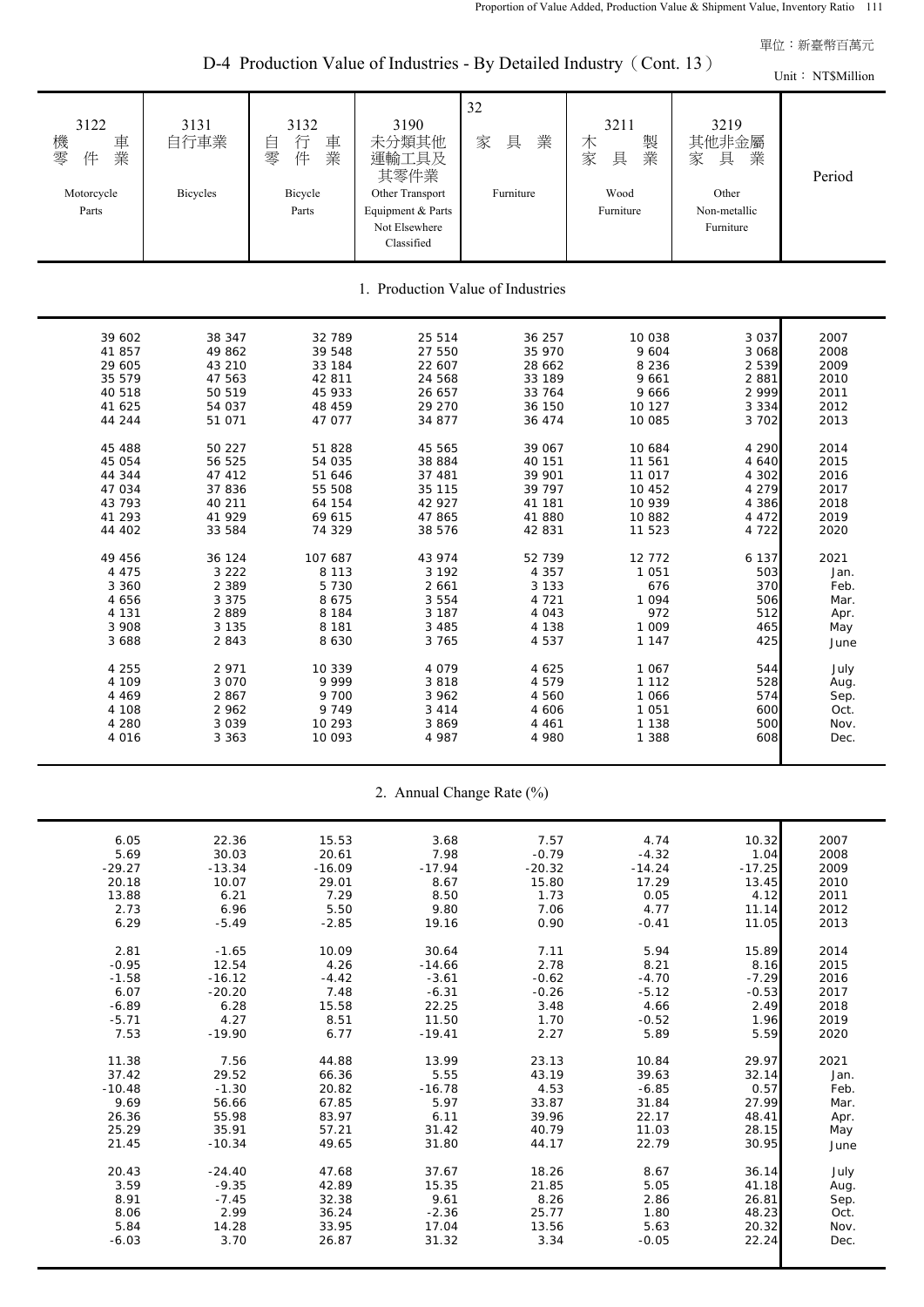D-4 工業生產價值-按細分類(續完)

| 年月別                                 | 3220<br>金<br>屬<br>家<br>業<br>具<br>Metallic<br>Furniture   | 33<br>其製<br>他<br>造<br>業<br>Other<br>Manufacturing | 3311<br>體<br>育<br>業<br>用<br>品<br>Sports<br>Goods | 3312<br>具<br>及<br>玩<br>遊戲機業<br>Toys<br>&<br>Games                                             | 3313<br>器<br>樂<br>業<br>Musical<br>Instruments | 3314<br>文<br>具<br>業<br>Stationery<br>Goods | 3321<br>鏡<br>業<br>眼<br>Eyeglasses                         |  |
|-------------------------------------|----------------------------------------------------------|---------------------------------------------------|--------------------------------------------------|-----------------------------------------------------------------------------------------------|-----------------------------------------------|--------------------------------------------|-----------------------------------------------------------|--|
|                                     |                                                          |                                                   | $1$ .                                            | 工業生產價值                                                                                        |                                               |                                            |                                                           |  |
| 96年                                 | 23 183                                                   | 114 222                                           | 33 206                                           | 8 0 5 1                                                                                       | 5 9 2 5                                       | 11 721                                     | 12 400                                                    |  |
| 97年                                 | 23 297                                                   | 112 754                                           | 31 773                                           | 7 2 9 8                                                                                       | 5 7 5 2                                       | 9856                                       | 13 137                                                    |  |
| 98年                                 | 17887                                                    | 102 121                                           | 29 440                                           | 6 6 3 5                                                                                       | 4 2 8 9                                       | 7725                                       | 11 943                                                    |  |
| 99年                                 | 20 648                                                   | 119 220                                           | 36 084                                           | 7 5 1 6                                                                                       | 4 3 2 0                                       | 8697                                       | 15 093                                                    |  |
| 100年                                | 21 099                                                   | 123 952                                           | 36 709                                           | 7 7 0 1                                                                                       | 4 5 3 3                                       | 8 4 4 8                                    | 16 535                                                    |  |
| 101年                                | 22 689                                                   | 130 054                                           | 37 981                                           | 8 700                                                                                         | 4 4 3 7                                       | 7927                                       | 17873                                                     |  |
| 102年                                | 22 688                                                   | 136 469                                           | 39 227                                           | 7 645                                                                                         | 3873                                          | 7866                                       | 20 4 24                                                   |  |
| 103年                                | 24 093                                                   | 146 535                                           | 41 910                                           | 8 1 0 2                                                                                       | 4 1 1 5                                       | 8 3 5 2                                    | 23 672                                                    |  |
| 104年                                | 23 950                                                   | 146 592                                           | 41 883                                           | 7 5 2 8                                                                                       | 4 0 4 2                                       | 8 3 4 0                                    | 26 384                                                    |  |
| 105年                                | 24 582                                                   | 148 612                                           | 42 940                                           | 7 6 6 4                                                                                       | 3 680                                         | 8 5 6 3                                    | 28 807                                                    |  |
| 106年                                | 25 065                                                   | 155 971                                           | 43 387                                           | 7 701                                                                                         | 3 6 6 0                                       | 7773                                       | 35 312                                                    |  |
| 107年                                | 25 856                                                   | 170 184                                           | 46 953                                           | 9 2 1 9                                                                                       | 3 9 2 8                                       | 7 6 6 2                                    | 43 001                                                    |  |
| 108年                                | 26 526                                                   | 177 919                                           | 52 710                                           | 8 8 5 6                                                                                       | 3 8 7 1                                       | 7 6 5 8                                    | 41 843                                                    |  |
| 109年                                | 26 586                                                   | 174 356                                           | 59 792                                           | 10 4 20                                                                                       | 2 9 3 5                                       | 7 1 4 3                                    | 40 444                                                    |  |
| 110年                                | 33 830                                                   | 216 245                                           | 87 489                                           | 12 165                                                                                        | 2 8 9 4                                       | 7822                                       | 44 130                                                    |  |
| 1月                                  | 2 8 0 2                                                  | 17 444                                            | 7 1 8 4                                          | 1 0 5 2                                                                                       | 193                                           | 725                                        | 3 5 3 6                                                   |  |
| 2月                                  | 2 0 8 6                                                  | 12 971                                            | 5 3 8 7                                          | 746                                                                                           | 181                                           | 535                                        | 2679                                                      |  |
| 3月                                  | 3 1 2 1                                                  | 19 516                                            | 8 2 5 9                                          | 1 1 9 9                                                                                       | 229                                           | 667                                        | 3759                                                      |  |
| 4月                                  | 2 5 5 9                                                  | 17 770                                            | 7 4 5 2                                          | 984                                                                                           | 216                                           | 680                                        | 3 5 9 6                                                   |  |
| 5月                                  | 2 6 6 4                                                  | 17884                                             | 7 241                                            | 972                                                                                           | 274                                           | 643                                        | 3 609                                                     |  |
| 6月                                  | 2 9 6 5                                                  | 17 970                                            | 6934                                             | 1 1 4 7                                                                                       | 268                                           | 658                                        | 3 7 7 9                                                   |  |
| 7月<br>8月<br>9月<br>10月<br>11月<br>12月 | 3 0 1 4<br>2939<br>2 9 2 1<br>2 9 5 4<br>2822<br>2 9 8 3 |                                                   | 6875<br>18 960<br>19 042                         | 1 2 0 9<br>7 1 7 8<br>995<br>7860<br>1 1 1 9<br>8 4 3 9<br>926<br>7 940<br>903<br>6739<br>913 |                                               | 592<br>686<br>614<br>621<br>681<br>720     | 3892<br>3 9 4 8<br>3 6 1 7<br>4 165<br>3 7 4 5<br>3 8 0 4 |  |
| $2$ .<br>較上年同期(月)之增減率(%)            |                                                          |                                                   |                                                  |                                                                                               |                                               |                                            |                                                           |  |
| 96年                                 | 8.48                                                     | 2.38                                              | 2.36                                             | $-3.16$                                                                                       | $-5.67$                                       | $-2.63$                                    | 5.67                                                      |  |
| 97年                                 | 0.50                                                     | $-1.29$                                           | $-4.31$                                          | $-9.35$                                                                                       | $-2.93$                                       | $-15.91$                                   | 5.95                                                      |  |
| 98年                                 | $-23.22$                                                 | $-9.43$                                           | $-7.34$                                          | $-9.09$                                                                                       | $-25.43$                                      | $-21.62$                                   | $-9.09$                                                   |  |
| 99年                                 | 15.44                                                    | 16.74                                             | 22.57                                            | 13.28                                                                                         | 0.73                                          | 12.59                                      | 26.38                                                     |  |
| 100年                                | 2.18                                                     | 3.97                                              | 1.73                                             | 2.47                                                                                          | 4.93                                          | $-2.86$                                    | 9.55                                                      |  |
| 101年                                | 7.54                                                     | 4.92                                              | 3.47                                             | 12.97                                                                                         | $-2.14$                                       | $-6.17$                                    | 8.09                                                      |  |
| 102年                                | $-0.01$                                                  | 4.93                                              | 3.28                                             | $-12.13$                                                                                      | $-12.71$                                      | $-0.77$                                    | 14.27                                                     |  |
| 103年                                | 6.20                                                     | 7.38                                              | 6.84                                             | 5.98                                                                                          | 6.25                                          | 6.18                                       | 15.90                                                     |  |
| 104年                                | $-0.59$                                                  | 0.04                                              | $-0.06$                                          | $-7.09$                                                                                       | $-1.78$                                       | $-0.14$                                    | 11.45                                                     |  |
| 105年                                | 2.64                                                     | 1.38                                              | 2.52                                             | 1.80                                                                                          | $-8.95$                                       | 2.67                                       | 9.18                                                      |  |
| 106年                                | 1.97                                                     | 4.95                                              | 1.04                                             | 0.49                                                                                          | $-0.53$                                       | $-9.23$                                    | 22.58                                                     |  |
| 107年                                | 3.16                                                     | 9.11                                              | 8.22                                             | 19.71                                                                                         | 7.31                                          | $-1.42$                                    | 21.78                                                     |  |
| 108年                                | 2.59                                                     | 4.55                                              | 12.26                                            | $-3.93$                                                                                       | $-1.45$                                       | $-0.05$                                    | $-2.69$                                                   |  |
| 109年                                | 0.23                                                     | $-2.00$                                           | 13.44                                            | 17.66                                                                                         | $-24.17$                                      | $-6.73$                                    | $-3.34$                                                   |  |
| 110年                                | 27.25                                                    | 24.02                                             | 46.32                                            | 16.74                                                                                         | $-1.39$                                       | 9.51                                       | 9.12                                                      |  |
| 1月                                  | 46.80                                                    | 44.09                                             | 103.50                                           | 60.82                                                                                         | $-21.67$                                      | 20.62                                      | 19.25                                                     |  |
| 2月                                  | 9.63                                                     | 2.73                                              | 51.50                                            | 36.10                                                                                         | $-37.72$                                      | $-5.29$                                    | $-13.84$                                                  |  |
| 3月                                  | 35.61                                                    | 36.94                                             | 111.39                                           | 56.71                                                                                         | $-25.86$                                      | 4.43                                       | 2.51                                                      |  |
| 4月                                  | 46.39                                                    | 43.40                                             | 134.30                                           | 37.47                                                                                         | 13.10                                         | 26.04                                      | 7.79                                                      |  |
| 5月                                  | 59.76                                                    | 41.01                                             | 91.07                                            | 19.73                                                                                         | 18.69                                         | 12.90                                      | 14.77                                                     |  |
| 6月                                  | 57.01                                                    | 38.66                                             | 61.77                                            | 46.96                                                                                         | 9.67                                          | 26.90                                      | 24.48                                                     |  |
| 7月                                  | 19.16                                                    | 20.91                                             | 32.39                                            | 14.01                                                                                         | $-0.72$                                       | $-4.21$                                    | 17.49                                                     |  |
| 8月                                  | 26.39                                                    | 25.87                                             | 33.05                                            | 9.75                                                                                          | 14.25                                         | 16.26                                      | 14.25                                                     |  |
| 9月                                  | 7.23                                                     | 9.76                                              | 19.53                                            | 1.16                                                                                          | 11.60                                         | $-3.95$                                    | $-5.24$                                                   |  |
| 10月                                 | 32.82                                                    | 28.26                                             | 40.11                                            | $-4.33$                                                                                       | $-4.09$                                       | 14.31                                      | 13.90                                                     |  |
| 11月                                 | 15.92                                                    | 14.41                                             | 17.86                                            | $-8.96$                                                                                       | 18.44                                         | 5.61                                       | 4.51                                                      |  |
| 12月                                 | 1.73                                                     | $-0.37$                                           | $-11.55$                                         | $-17.93$                                                                                      | 9.54                                          | 6.62                                       | 13.24                                                     |  |